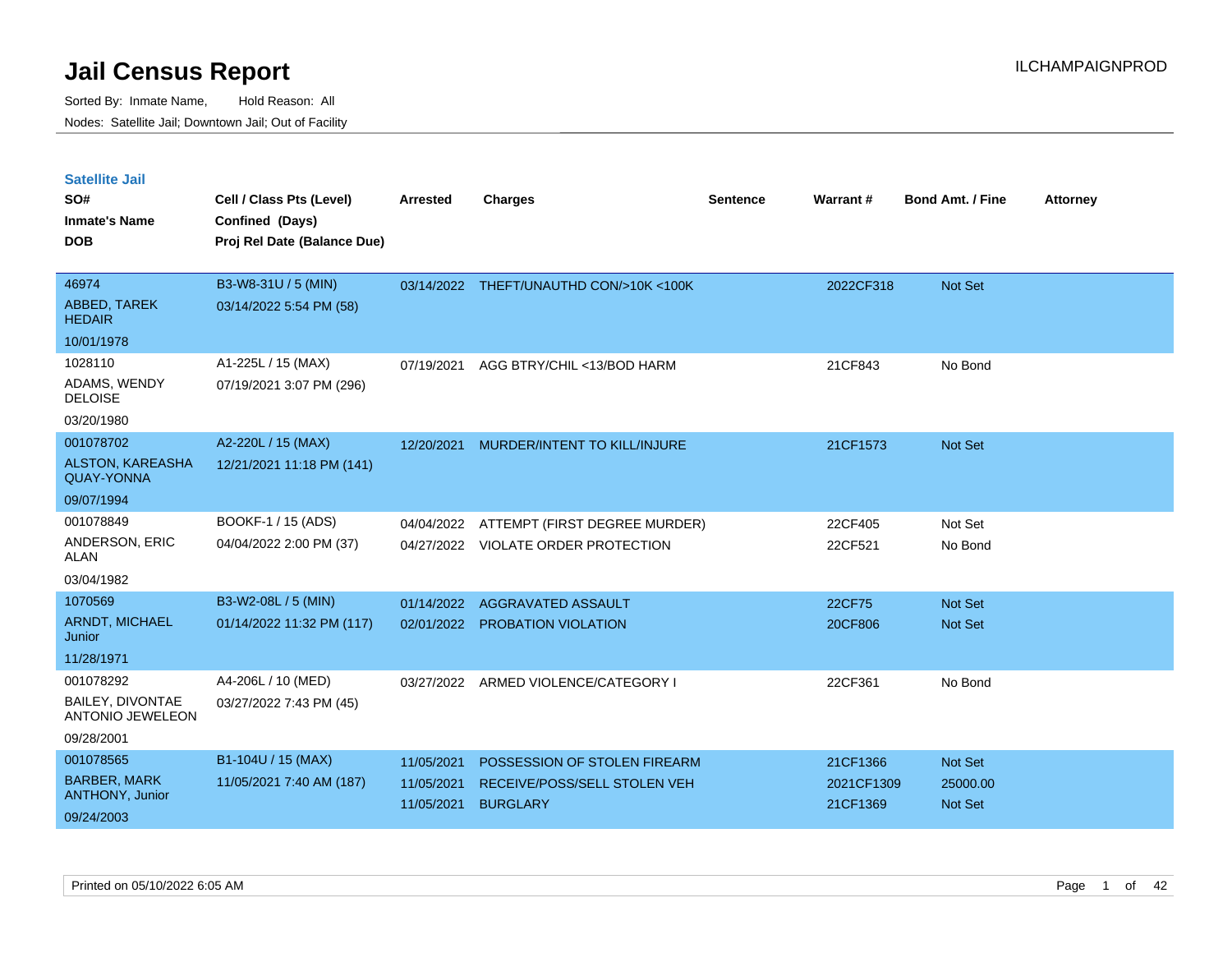Sorted By: Inmate Name, Hold Reason: All Nodes: Satellite Jail; Downtown Jail; Out of Facility

| SO#<br><b>Inmate's Name</b><br><b>DOB</b>          | Cell / Class Pts (Level)<br>Confined (Days)<br>Proj Rel Date (Balance Due) | <b>Arrested</b> | <b>Charges</b>                       | <b>Sentence</b> | Warrant#   | <b>Bond Amt. / Fine</b> | <b>Attorney</b> |
|----------------------------------------------------|----------------------------------------------------------------------------|-----------------|--------------------------------------|-----------------|------------|-------------------------|-----------------|
| 001078969<br>BEVERLY, SAYVION<br><b>LAMONTE</b>    | B1-104L / 10 (MED)<br>03/22/2022 10:20 PM (50)                             | 03/22/2022      | AGG UNLAWFUL USE WEAPON/PERSON       |                 | 22CF345    | Not Set                 |                 |
| 11/20/2002                                         |                                                                            |                 |                                      |                 |            |                         |                 |
| 64848                                              | B3-W6-22L / 10 (ADS)                                                       | 04/23/2022      | DOM BTRY/BOD HARM/4+ PRECONV         |                 | 20CF1099   | 25000.00                |                 |
| <b>BLISSIT, ANTHONY</b>                            | 04/23/2022 1:31 AM (18)                                                    | 04/23/2022      | ESCAPE/VIOLATE ELEC MONITORING       |                 | 21CF372    | 25000.00                |                 |
| LATHEN                                             |                                                                            | 04/23/2022      | <b>HRSMT/THREATEN PERSON/KILL</b>    |                 | 21CF339    | 25000.00                |                 |
| 02/16/1985                                         |                                                                            | 05/03/2022      | DOMESTIC BATTERY/OTHER PRIOR         |                 | 22CF539    | Not Set                 |                 |
| 923208<br><b>BREADY, ANDREW</b><br><b>NICHOLAS</b> | B3-W8-30L / 10 (MED)<br>01/22/2022 7:43 PM (109)                           | 01/22/2022      | <b>CRIM TRES TO RES/PERS PRESENT</b> |                 | 22CF92     | Not Set                 |                 |
| 06/08/1988                                         |                                                                            |                 |                                      |                 |            |                         |                 |
| 25694                                              | A3-111L / 5 (ADS)                                                          | 04/25/2022      | <b>BURGLARY</b>                      |                 | 22CF506    | Not Set                 |                 |
| <b>BROADWAY, ELLIS</b><br>Junior                   | 04/25/2022 3:23 PM (16)                                                    |                 |                                      |                 |            |                         |                 |
| 10/02/1960                                         |                                                                            |                 |                                      |                 |            |                         |                 |
| 61675                                              | B1-202L / 10 (MED)                                                         | 02/10/2022      | AGG DISCHARGE FIREARM/OCC BLDG       |                 | 20CF374    | 100000.00               |                 |
| <b>BROWN, ANTONIO</b><br><b>BURNETT</b>            | 02/10/2022 3:28 PM (90)                                                    |                 |                                      |                 |            |                         |                 |
| 03/04/1983                                         |                                                                            |                 |                                      |                 |            |                         |                 |
| 51247                                              | B1-202U / 10 (MED)                                                         | 04/15/2021      | FELON POSS/USE WEAPON/FIREARM        |                 | 21CF411    | Not Set                 |                 |
| <b>BROWN, DANTE</b><br><b>MAURICE</b>              | 04/15/2021 6:24 PM (391)                                                   |                 |                                      |                 |            |                         |                 |
| 04/19/1979                                         |                                                                            |                 |                                      |                 |            |                         |                 |
| 1028966                                            | A3-212U / 10 (ADS)                                                         | 04/29/2022      | MFG/DEL CANNABIS/500<2000 GR         |                 | 22CF532    | No Bond                 |                 |
| <b>BROWN, DARRION</b><br><b>DEVON</b>              | 04/30/2022 1:10 AM (11)                                                    | 04/29/2022      | <b>IMPROPER USE REGIS/TITLE</b>      |                 | 22MT598    | No Bond                 |                 |
| 03/05/1994                                         |                                                                            |                 |                                      |                 |            |                         |                 |
| 1015739                                            | A2-123U / 5 (MIN)                                                          | 04/14/2022      | <b>CRIMINAL TRESPASS BUILDING</b>    |                 | 22CM114    | 100.00                  |                 |
|                                                    | BROWN, JERI CHANCY 04/14/2022 10:11 PM (27)                                |                 | 04/19/2022 AGGRAVATED BATTERY        |                 | 2021CF1260 | Not Set                 |                 |

03/07/1989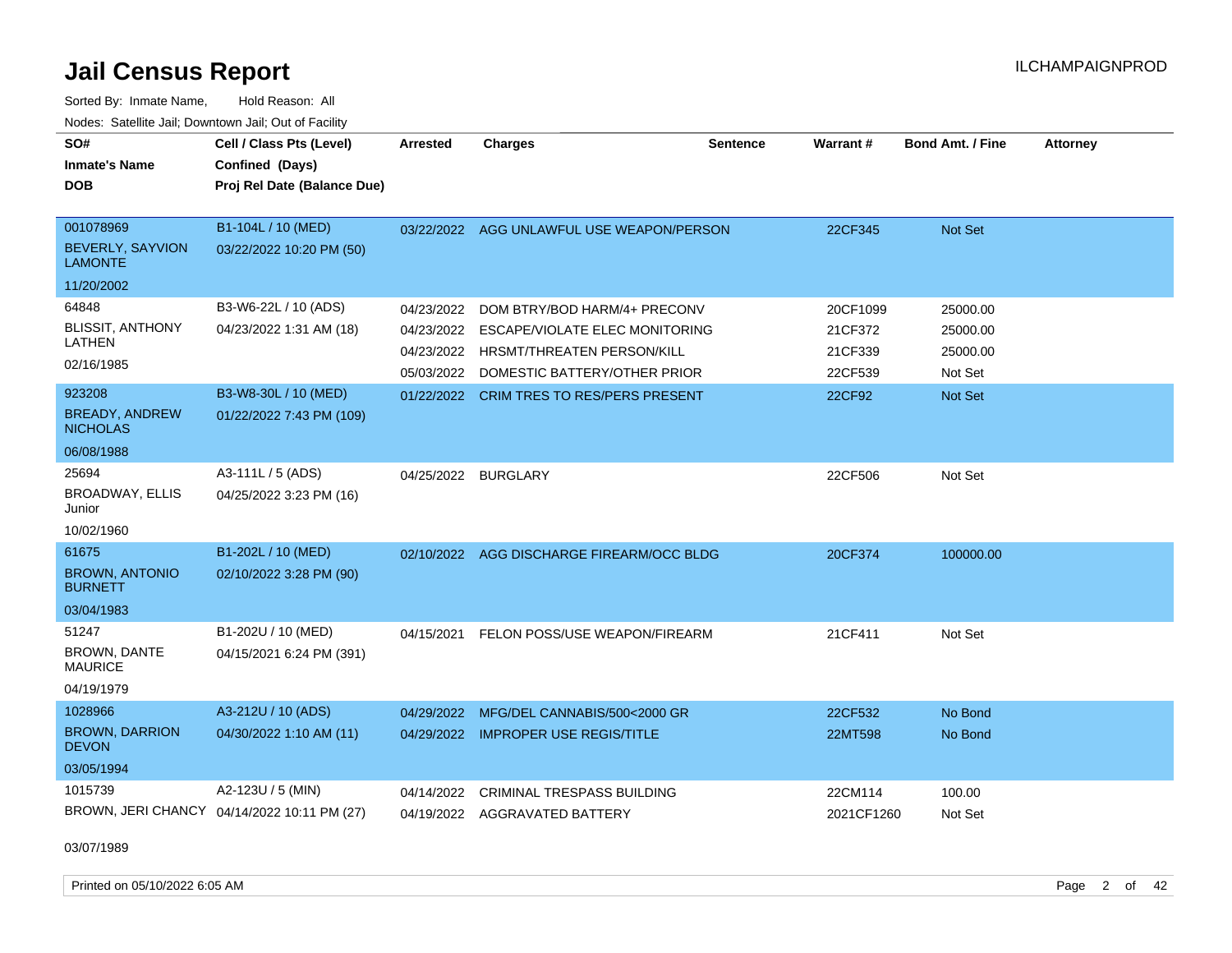Sorted By: Inmate Name, Hold Reason: All Nodes: Satellite Jail; Downtown Jail; Out of Facility

| SO#                                      | Cell / Class Pts (Level)    | <b>Arrested</b>   | <b>Charges</b>                           | <b>Sentence</b> | Warrant#  | <b>Bond Amt. / Fine</b> | <b>Attorney</b> |
|------------------------------------------|-----------------------------|-------------------|------------------------------------------|-----------------|-----------|-------------------------|-----------------|
|                                          |                             |                   |                                          |                 |           |                         |                 |
| <b>Inmate's Name</b>                     | Confined (Days)             |                   |                                          |                 |           |                         |                 |
| <b>DOB</b>                               | Proj Rel Date (Balance Due) |                   |                                          |                 |           |                         |                 |
|                                          |                             |                   |                                          |                 |           |                         |                 |
| 990921                                   | B4-121L / 15 (MAX)          | 01/20/2022        | MFG/DEL 1<15 GR COCAINE/ANLG             |                 | 19CF369   | 25000.00                |                 |
| <b>BROWN, QUINTIN</b><br><b>MARSHAUN</b> | 01/20/2022 7:19 PM (111)    |                   | 01/20/2022 ARMED HABITUAL CRIMINAL       |                 | 21CF935   | 750000.00               |                 |
| 09/26/1991                               |                             |                   |                                          |                 |           |                         |                 |
| 981645                                   | B4-225L / 15 (MAX)          | 01/27/2022 MURDER |                                          |                 | 22CF114   | 1000000.00              |                 |
| BRUMFIELD,<br><b>JONATHAN EZEKEIL</b>    | 01/27/2022 8:15 PM (104)    |                   |                                          |                 |           |                         |                 |
| 08/03/1989                               |                             |                   |                                          |                 |           |                         |                 |
| 1047579                                  | A1-125U / 10 (MED)          |                   | 02/24/2022 ARMED ROBBERY/NO FIREARM      |                 | 22CF232   | Not Set                 |                 |
| <b>BUTLER, TAMYRA</b><br><b>COSHAWN</b>  | 02/24/2022 5:40 AM (76)     |                   |                                          |                 |           |                         |                 |
| 07/06/1988                               |                             |                   |                                          |                 |           |                         |                 |
| 39474                                    | B1-101U / 10 (ADS)          | 07/06/2021        | MFG/DEL 15<100 GR HEROIN/ANLG            |                 | 21CF792   | Not Set                 |                 |
| CAMPBELL, AARON<br><b>JACOB</b>          | 07/06/2021 11:56 PM (309)   |                   |                                          |                 |           |                         |                 |
| 07/18/1974                               |                             |                   |                                          |                 |           |                         |                 |
| 533450                                   | A1-226U / 5 (ADS)           | 04/25/2022 THEFT  |                                          |                 | 22CF503   | Not Set                 |                 |
| CAMPBELL,                                | 04/25/2022 7:24 PM (16)     | 04/26/2022 THEFT  |                                          |                 | 22CF511   | Not Set                 |                 |
| <b>ELIZABETH TAEHEE</b>                  |                             |                   | 04/26/2022 POSSESSION OF METH<5 GRAMS    |                 | 22CF512   | <b>Not Set</b>          |                 |
| 11/11/1979                               |                             |                   |                                          |                 |           |                         |                 |
| 1060436                                  | B1-106U / 10 (MED)          | 01/06/2022        | AGGRAVATED UNLAWFUL RESTRAINT            |                 | 22CF29    | Not Set                 |                 |
| CARTER, DERESHEO<br><b>DEWAYNE</b>       | 01/06/2022 8:43 PM (125)    |                   | 01/06/2022 FELON ESCAPE/PEACE OFFICER    |                 | 22CF28    | Not Set                 |                 |
| 09/10/1991                               |                             |                   |                                          |                 |           |                         |                 |
| 001077353                                | B1-106L / 15 (MAX)          |                   | 02/12/2022 FELON POSS/USE WEAPON/FIREARM |                 | 22CF173   | No Bond                 |                 |
| <b>CARTER, JAMES</b><br><b>IVORY</b>     | 02/13/2022 1:19 AM (87)     |                   | 02/12/2022 ALCOHOL SALES - MINOR 19-20   |                 | 2020OV127 | 1000.00                 |                 |
| 08/12/2000                               |                             |                   |                                          |                 |           |                         |                 |
| 1029088                                  | B1-205L / 10 (MED)          |                   | 12/21/2021 FELON POSS/USE FIREARM PRIOR  |                 | 21CF1338  | 250000.00               |                 |
| CHAPPLE, MALIK<br><b>BIANCO</b>          | 12/22/2021 10:02 AM (140)   |                   |                                          |                 |           |                         |                 |
| 10/25/1994                               |                             |                   |                                          |                 |           |                         |                 |

Printed on 05/10/2022 6:05 AM **Page 3 of 42** Page 3 of 42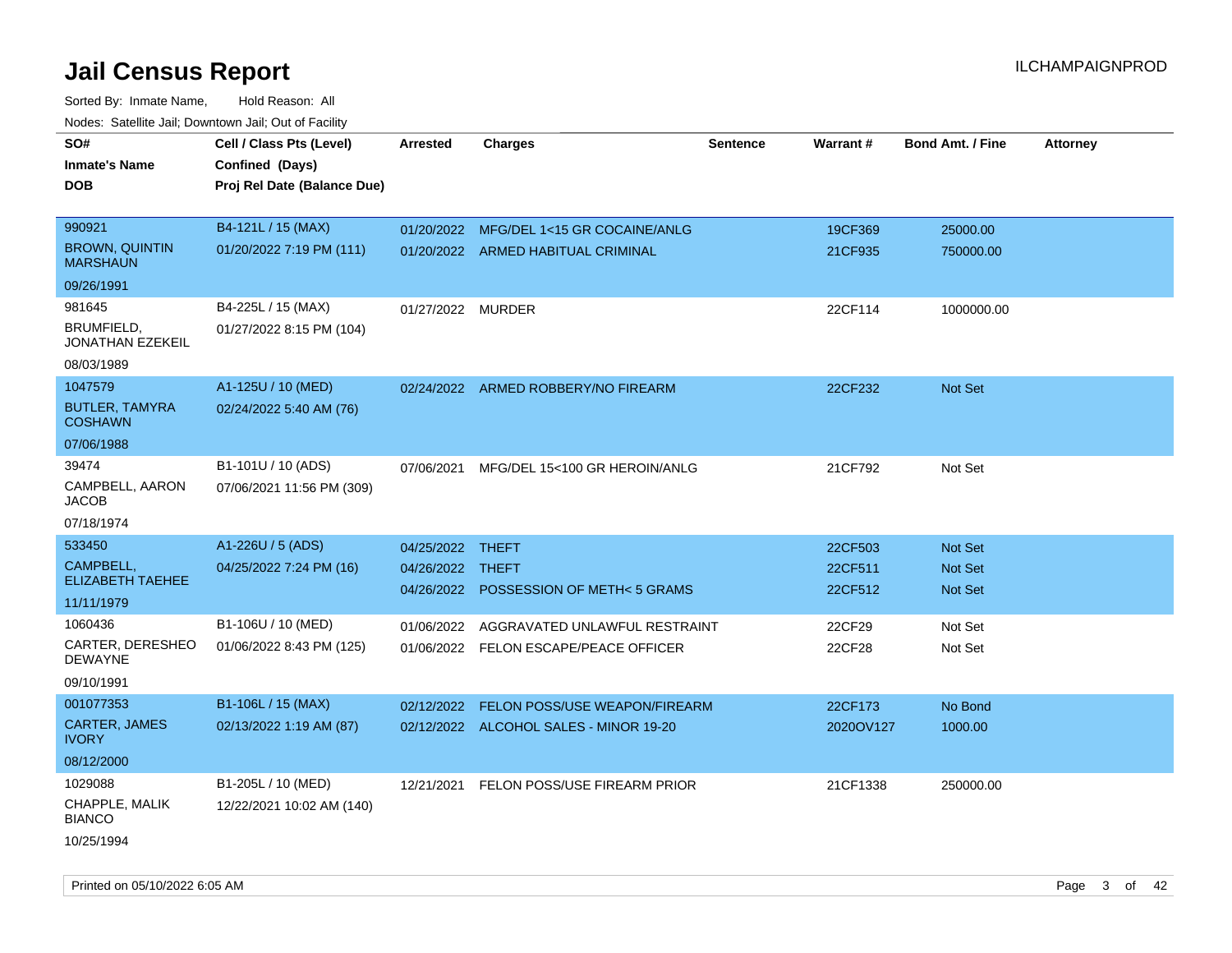| SO#<br><b>Inmate's Name</b>               | Cell / Class Pts (Level)<br>Confined (Days)  | <b>Arrested</b>          | <b>Charges</b>                                        | <b>Sentence</b> | Warrant#           | <b>Bond Amt. / Fine</b>   | <b>Attorney</b> |
|-------------------------------------------|----------------------------------------------|--------------------------|-------------------------------------------------------|-----------------|--------------------|---------------------------|-----------------|
| <b>DOB</b>                                | Proj Rel Date (Balance Due)                  |                          |                                                       |                 |                    |                           |                 |
| 1072407                                   | A2-221L / 10 (MED)                           | 04/17/2022               | FORGERY/ISSUE/DELIVER DOCUMENT                        |                 | 2021CF1159         | 24820.00                  |                 |
| <b>CLARK, AMY KANANI</b>                  | 04/17/2022 1:20 AM (24)                      | 04/17/2022               | AGG BATTERY/PEACE OFFICER                             |                 | 22CF473            | No Bond                   |                 |
| 11/29/1988                                |                                              |                          |                                                       |                 |                    |                           |                 |
| 001078812                                 | B1-204U / 15 (MAX)                           | 02/01/2022               | ARMED ROBBERY/ARMED W/FIREARM                         |                 | 22CF145            | Not Set                   |                 |
| COBB, SINTRAE<br>SANCHEZ                  | 02/01/2022 8:33 PM (99)                      |                          |                                                       |                 |                    |                           |                 |
| 07/05/2002                                |                                              |                          |                                                       |                 |                    |                           |                 |
| 001077485                                 | A1-227U / 15 (MAX)                           | 12/21/2021               | MURDER/INTENT TO KILL/INJURE                          |                 | 2021CF1282         | 1000000.00                |                 |
| <b>COLBERT, ARIEANA</b><br><b>FELICIA</b> | 12/21/2021 2:08 PM (141)                     |                          |                                                       |                 |                    |                           |                 |
| 12/13/2000                                |                                              |                          |                                                       |                 |                    |                           |                 |
| 001079146                                 | BOOKH-3                                      | 05/10/2022               | DRVG UNDER INFLU OF ALCOHOL                           |                 | 2022DTAWOW         | 1000.00                   |                 |
| COLEMAN, QUENTIN A 05/10/2022 4:39 AM (1) |                                              | 05/10/2022               | DRVG UNDER INFLU/BAC 0.08                             |                 | 2022DTAWOW         | Not Set                   |                 |
|                                           |                                              | 05/10/2022               | CHANGE LANES WITHOUT SIGNAL                           |                 | 22TRAWOW           | Not Set                   |                 |
| 07/28/2000                                |                                              | 05/10/2022               | TRANSP/CARRY ALC LIQ/DRIVER                           |                 | 22TRAWOW           | Not Set                   |                 |
| 34805                                     | B4-223U / 15 (MAX)                           | 10/01/2021               | <b>DOMESTIC BATTERY</b>                               |                 | 21CF1183           | <b>Not Set</b>            |                 |
|                                           | CONERLY, KIN JOSEPH 10/01/2021 1:53 AM (222) | 10/01/2021               | <b>ARMED HABITUAL CRIMINAL</b>                        |                 | 21CF1184           | Not Set                   |                 |
| 11/16/1971                                |                                              | 10/06/2021               | POSS STOLEN VEHICLE > \$25,000                        |                 | 19CF1786           | <b>Not Set</b>            |                 |
| 001077549                                 | B2-T3-10L / 10 (SPH)                         | 12/22/2020               | PRED CRIM SEX ASLT/VICTIM <13                         |                 | 2020CF1469         | Not Set                   |                 |
| CRISTOBAL-MATEO,<br><b>CRISTOBAL</b>      | 12/22/2020 1:17 PM (505)                     |                          |                                                       |                 |                    |                           |                 |
| 12/02/1988                                |                                              |                          |                                                       |                 |                    |                           |                 |
| 1066482                                   | <b>BOOKH-2 / 15 (ADS)</b>                    | 04/24/2022               | AGG ROBBERY/INDICATE ARM W/FIR                        |                 | 22CF500            | No Bond                   |                 |
| DANGERFIELD,<br><b>AMANTAE ESSTAVION</b>  | 04/24/2022 12:22 PM (17)                     | 04/26/2022<br>04/26/2022 | <b>RETAIL THEFT</b><br>CRIM DAMAGE TO PROPERTY <\$500 |                 | 21CF811<br>21CM239 | Not Set<br><b>Not Set</b> |                 |
| 01/11/1998                                |                                              |                          |                                                       |                 |                    |                           |                 |
| 001078646                                 | <b>BOOKH-3/5 (MIN)</b>                       | 05/09/2022               | POSSESS 15<100 GRAMS COCAINE                          |                 |                    | Not Set                   |                 |
| DAVIS, MAKELL<br><b>WONYEA</b>            | 05/09/2022 1:49 PM (2)                       | 05/09/2022               | DELIVERY OF OR POSSESSION OF W/INT                    |                 |                    | Not Set                   |                 |
| 08/17/1998                                |                                              |                          |                                                       |                 |                    |                           |                 |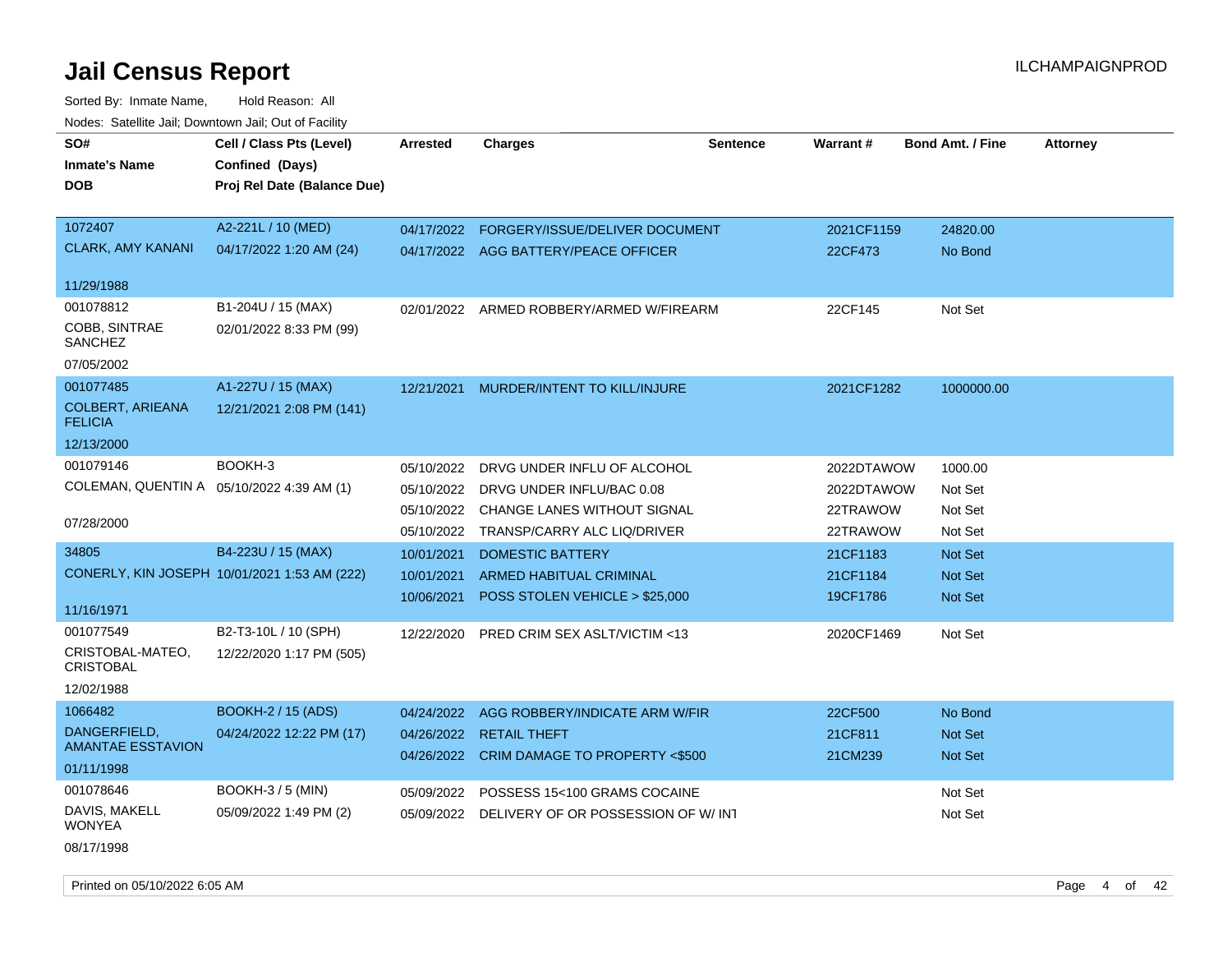| SO#<br><b>Inmate's Name</b><br><b>DOB</b>                                                                     | Cell / Class Pts (Level)<br>Confined (Days)<br>Proj Rel Date (Balance Due)                      | Arrested                               | <b>Charges</b>                                                                                                               | <b>Sentence</b> | <b>Warrant#</b>                             | <b>Bond Amt. / Fine</b>                                  | <b>Attorney</b> |
|---------------------------------------------------------------------------------------------------------------|-------------------------------------------------------------------------------------------------|----------------------------------------|------------------------------------------------------------------------------------------------------------------------------|-----------------|---------------------------------------------|----------------------------------------------------------|-----------------|
| 1023587<br><b>DAVIS, MARTIN</b><br><b>DENNIS</b><br>12/02/1994                                                | A4-102L / 15 (MAX)<br>09/24/2021 9:38 PM (229)                                                  | 09/24/2021                             | MFG/DEL CANNABIS/2.5-10 GRAMS<br>09/24/2021 ARMED HABITUAL CRIMINAL                                                          |                 | 21CF1155<br>2021-CF681                      | Not Set<br>500000.00                                     |                 |
| 001079106<br>DENNIGER-BRADLEY,<br>TYAIRE L<br>06/29/1990                                                      | A3-217L / 10 (ADS)<br>04/25/2022 4:21 PM (16)                                                   | 04/25/2022                             | BATTERY/MAKES PHYSICAL CONTACT                                                                                               |                 | 22CM130                                     | Not Set                                                  |                 |
| 001079047<br>DILLARD, WILDON<br><b>JEROME</b><br>03/27/1971                                                   | B1-206U / 10 (MED)<br>04/11/2022 1:54 AM (30)                                                   |                                        | 04/10/2022 HOME INVASION/CAUSE INJURY                                                                                        |                 | 22CF432                                     | <b>Not Set</b>                                           |                 |
| 36298<br>DUCEY, SCOTT<br><b>ROBERT</b><br>04/02/1969                                                          | B2-DR / 5 (SPH)<br>03/11/2022 12:49 PM (61)                                                     | 03/11/2022 AGG DUI/3                   |                                                                                                                              |                 | 21CF380                                     | Not Set                                                  |                 |
| 1024895<br><b>EDWARDS, GEORGE</b><br><b>CORTEZ</b><br>06/19/1994<br>1074720<br>ELVIR-REYES, JORGE<br>LEONARDO | B1-103L / 10 (MED)<br>12/15/2021 12:26 PM (147)<br>B2-DR / 15 (SPH)<br>01/19/2022 1:43 PM (112) | 12/15/2021<br>12/15/2021<br>04/29/2022 | MFG/DEL 100<400 GR COCA/ANLG<br>AGGRAVATED BATTERY<br><b>PROBATION VIOLATION</b><br>01/19/2022 PRED CRIM SEX ASLT/VICTIM <13 |                 | 21CF1535<br>21CF1536<br>18CF964<br>21CF1414 | <b>Not Set</b><br>Not Set<br><b>Not Set</b><br>500000.00 |                 |
| 06/03/1988<br>43977<br><b>EMKES, DOUGLAS</b><br>ALAN<br>06/08/1959                                            | B2-T1-02L / 5 (SPH)<br>12/20/2021 9:59 AM (142)                                                 | 12/20/2021<br>12/20/2021               | AGG FLEEING POLICE/21 MPH OVER<br><b>PAROLE REVOCATION</b>                                                                   |                 | 21CF1566                                    | <b>Not Set</b><br>No Bond                                |                 |
| 987328<br>ERVIN, DEIDRA ANN<br>RUTH<br>04/15/1991                                                             | A2-122L / 10 (MED)<br>12/11/2021 8:48 PM (151)                                                  | 12/11/2021                             | AGG ASLT PEACE OFF/FIRE/ER WRK                                                                                               |                 | 21CF1515                                    | Not Set                                                  |                 |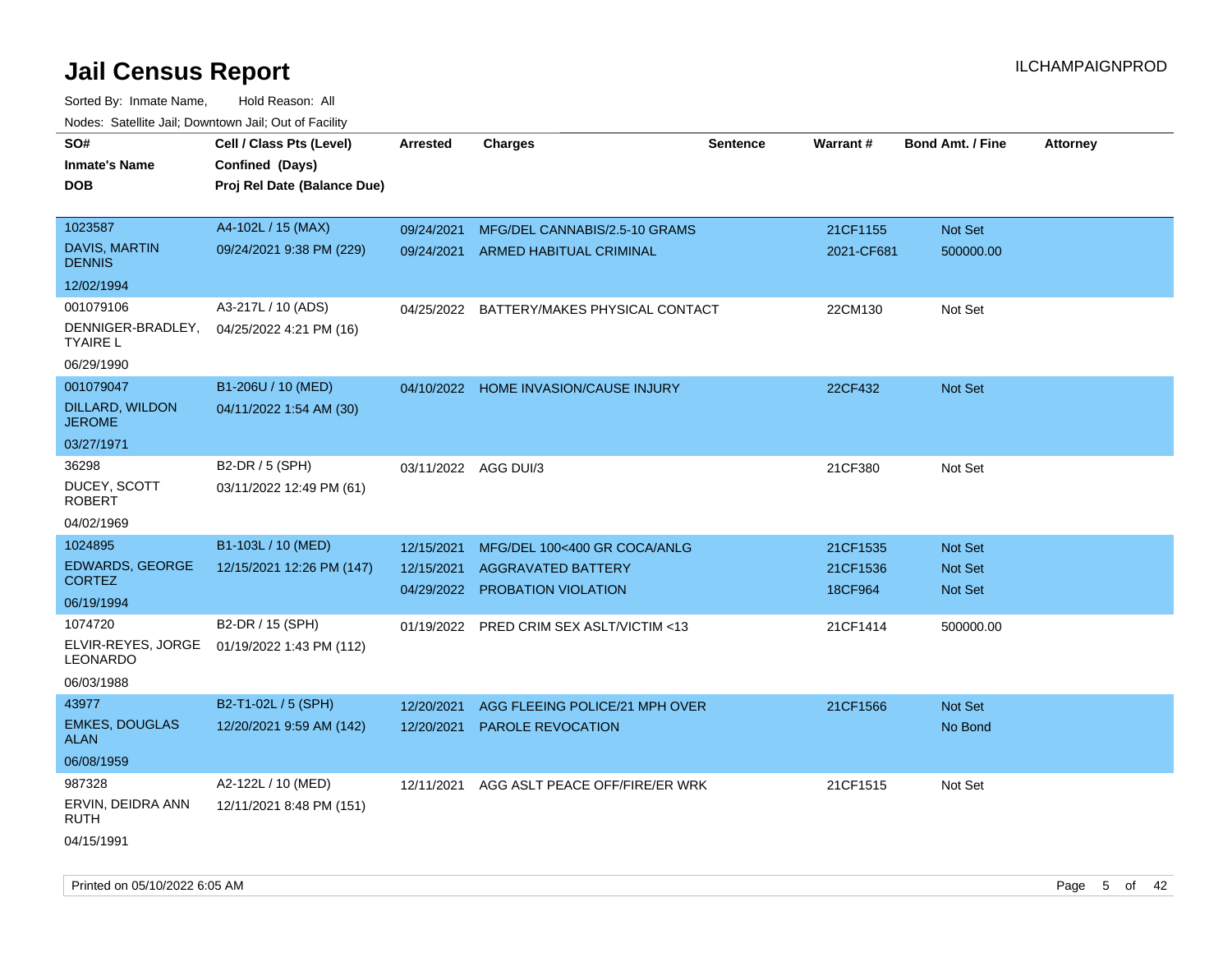| roaco. Catolino dall, Downtown dall, Out of Fability |                                              |                   |                                          |                 |                 |                         |                 |
|------------------------------------------------------|----------------------------------------------|-------------------|------------------------------------------|-----------------|-----------------|-------------------------|-----------------|
| SO#                                                  | Cell / Class Pts (Level)                     | <b>Arrested</b>   | <b>Charges</b>                           | <b>Sentence</b> | Warrant#        | <b>Bond Amt. / Fine</b> | <b>Attorney</b> |
| <b>Inmate's Name</b>                                 | Confined (Days)                              |                   |                                          |                 |                 |                         |                 |
| <b>DOB</b>                                           | Proj Rel Date (Balance Due)                  |                   |                                          |                 |                 |                         |                 |
|                                                      |                                              |                   |                                          |                 |                 |                         |                 |
| 961999                                               | <b>BOOKH-3 / 5 (MIN)</b>                     |                   | 05/09/2022 PROBATION VIOLATION           |                 | 18-CF-819       | No Bond                 |                 |
| EVANS, ANTHONY RAY 05/09/2022 3:30 PM (2)            |                                              |                   |                                          |                 |                 |                         |                 |
| 08/01/1983                                           | 5/11/2022 (0.00)                             |                   |                                          |                 |                 |                         |                 |
| 66468                                                | A4-106L / 15 (MAX)                           | 03/06/2022 MURDER |                                          |                 | 22CF273         | 1000000.00              |                 |
| FERRELL, BRIAN<br>JAMAL                              | 03/06/2022 9:04 PM (66)                      |                   |                                          |                 |                 |                         |                 |
| 11/15/1985                                           |                                              |                   |                                          |                 |                 |                         |                 |
| 962759                                               | B2-T2-05U / 15 (SPH)                         | 07/16/2021        | <b>METH DELIVERY&lt;5 GRAMS</b>          |                 | 21CF833         | Not Set                 |                 |
|                                                      | FINLEY, KEVIN DANTE 07/16/2021 9:44 PM (299) | 07/29/2021        | AGG CRIM SEX ASSAULT/FELONY              |                 | 21CF891         | No Bond                 |                 |
| 12/28/1988                                           |                                              |                   |                                          |                 |                 |                         |                 |
| 001078961                                            | B1-201L / 10 (MED)                           |                   | 03/21/2022 AGG BATTERY/DISCHARGE FIREARM |                 | 22CF39          | 750000.00               |                 |
| FISCHER, KYRE<br>ORLANDO                             | 03/21/2022 1:21 PM (51)                      |                   |                                          |                 |                 |                         |                 |
| 04/14/2002                                           |                                              |                   |                                          |                 |                 |                         |                 |
| 001079145                                            | <b>BOOKH-3/5 (MIN)</b>                       |                   | 05/09/2022 FUGITIVE FROM JUSTICE         |                 | <b>FUGITIVE</b> | Not Set                 |                 |
| FISHER, ALLEN JAMES 05/10/2022 12:15 AM (1)          |                                              |                   |                                          |                 |                 |                         |                 |
| 10/18/1971                                           |                                              |                   |                                          |                 |                 |                         |                 |
| 1039744                                              | B4-225U / 15 (MAX)                           | 12/06/2021 MURDER |                                          |                 | 20CF959         | 1000000.00              |                 |
| FONVILLE, TREVOY<br><b>JERMAINE</b>                  | 12/06/2021 10:52 AM (156)                    |                   |                                          |                 |                 |                         |                 |
| 01/13/1996                                           |                                              |                   |                                          |                 |                 |                         |                 |
| 001077819                                            | A3-113U / 15 (ADS)                           |                   | 04/06/2022 MURDER/INTENT TO KILL/INJURE  |                 | 22CF416         | <b>Not Set</b>          |                 |
| FORTUNE, DOMINIC<br><b>AUGUSTUS</b>                  | 04/06/2022 7:15 AM (35)                      |                   |                                          |                 |                 |                         |                 |
| 02/16/1999                                           |                                              |                   |                                          |                 |                 |                         |                 |
| 001078863                                            | B4-122L / 15 (MAX)                           |                   | 02/19/2022 POSSESSION OF STOLEN FIREARM  |                 | 22CF203         | Not Set                 |                 |
| FOSTER, JOHN<br>CARELL                               | 02/19/2022 6:01 AM (81)                      |                   |                                          |                 |                 |                         |                 |
| 03/13/1981                                           |                                              |                   |                                          |                 |                 |                         |                 |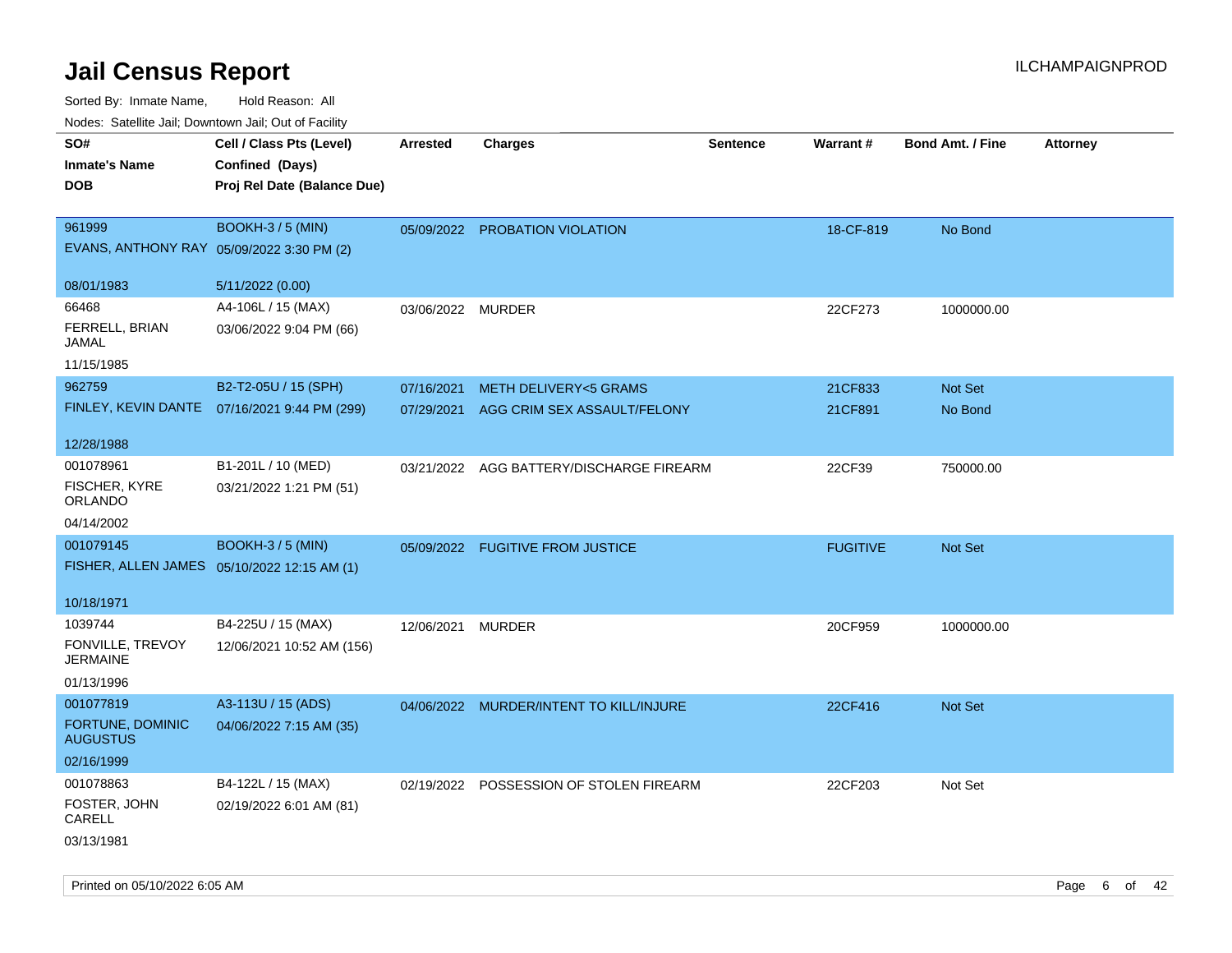Sorted By: Inmate Name, Hold Reason: All

Nodes: Satellite Jail; Downtown Jail; Out of Facility

| rouce. Calcillic Jali, Downtown Jali, Out of Facility |                                             |                 |                                           |                 |              |                         |                 |
|-------------------------------------------------------|---------------------------------------------|-----------------|-------------------------------------------|-----------------|--------------|-------------------------|-----------------|
| SO#                                                   | Cell / Class Pts (Level)                    | <b>Arrested</b> | <b>Charges</b>                            | <b>Sentence</b> | Warrant#     | <b>Bond Amt. / Fine</b> | <b>Attorney</b> |
| <b>Inmate's Name</b>                                  | Confined (Days)                             |                 |                                           |                 |              |                         |                 |
| <b>DOB</b>                                            | Proj Rel Date (Balance Due)                 |                 |                                           |                 |              |                         |                 |
|                                                       |                                             |                 |                                           |                 |              |                         |                 |
| 518395                                                | B2-T3-12L / 15 (SPH)                        | 07/07/2020      | <b>CRIMINAL SEXUAL ASSAULT</b>            |                 | 2020-CF735   | 250000.00               |                 |
|                                                       | FRANDLE, MARK RYAN 07/07/2020 3:42 PM (673) |                 |                                           |                 |              |                         |                 |
|                                                       |                                             |                 |                                           |                 |              |                         |                 |
| 09/10/1985                                            |                                             |                 |                                           |                 |              |                         |                 |
| 001079034                                             | B4-124U / 10 (MED)                          |                 | 04/08/2022 POSS FIR FOID EXPIRED/NOT ELIG |                 | 22CF434      | No Bond                 |                 |
| <b>FRANKLIN, MICHAEL</b><br>ANDRAE                    | 04/08/2022 1:53 PM (33)                     |                 |                                           |                 |              |                         |                 |
| 12/18/1997                                            |                                             |                 |                                           |                 |              |                         |                 |
| 001077934                                             | A1-125L / 10 (MED)                          | 08/22/2021      | AGG DUI/ACCIDENT/DEATH                    | 10y (DOC)       | 21CF1024     | Not Set                 |                 |
| FREED, LOGAN<br><b>SUZANNE</b>                        | 08/22/2021 11:45 PM (262)                   |                 |                                           |                 |              |                         |                 |
| 08/18/1996                                            |                                             |                 |                                           |                 |              |                         |                 |
| 001078290                                             | A1-224L / 10 (ADS)                          | 08/19/2021      | MACHINE GUN/AUTO WEAPON/VEH               |                 | 21CF1012     | Not Set                 |                 |
| FREEMAN, ANGEL<br><b>JANILA KAY</b>                   | 08/19/2021 1:26 AM (265)                    |                 |                                           |                 |              |                         |                 |
| 12/25/1995                                            |                                             |                 |                                           |                 |              |                         |                 |
| 591514                                                | B2-T4-14L / 10 (SPH)                        | 02/25/2022      | AGG CRIM SEX ABUSE/THREAT LIFE            |                 | 22CF135      | <b>Not Set</b>          |                 |
|                                                       | GAMBLE, SCOTT PAUL 02/25/2022 6:08 PM (75)  |                 | 02/25/2022 AGG CRIM SEX ABUSE/VIC 13-17   |                 | 22CF230      | 100000.00               |                 |
|                                                       |                                             |                 |                                           |                 |              |                         |                 |
| 09/06/1968                                            |                                             |                 |                                           |                 |              |                         |                 |
| 001078154                                             | B4-223L / 10 (MED)                          | 01/09/2022      | DRVG UNDER INFLU OF ALCOHOL               |                 | 2021 DT 182  | 5000.00                 |                 |
| <b>GENTRY, DAMON</b><br><b>LIONEL</b>                 | 01/09/2022 4:41 PM (122)                    |                 | 01/09/2022 AGG DOMESTIC BATTERY/STRANGLE  |                 | 2021 CF 1396 | 50000.00                |                 |
| 12/25/1971                                            |                                             |                 |                                           |                 |              |                         |                 |
| 1064590                                               | B4-123L / 10 (MED)                          |                 | 04/26/2022 AGG RECK DRVG/INCLINE/BOD HARM |                 | 22CF517      | No Bond                 |                 |
| <b>GIPSON, JERRION</b><br><b>CONTREAL</b>             | 04/26/2022 7:43 PM (15)                     |                 |                                           |                 |              |                         |                 |
| 05/21/1996                                            |                                             |                 |                                           |                 |              |                         |                 |
| 001078633                                             | B2-T3-11U / 25 (SPH)                        |                 | 12/01/2021 PRED CRIM SEX ASLT/VICTIM <13  |                 | 21CF1416     | 250000.00               |                 |
| GONZALEZ-GUILLEN,<br><b>EDWARD</b>                    | 12/01/2021 12:08 PM (161)                   |                 |                                           |                 |              |                         |                 |
| 08/25/2002                                            |                                             |                 |                                           |                 |              |                         |                 |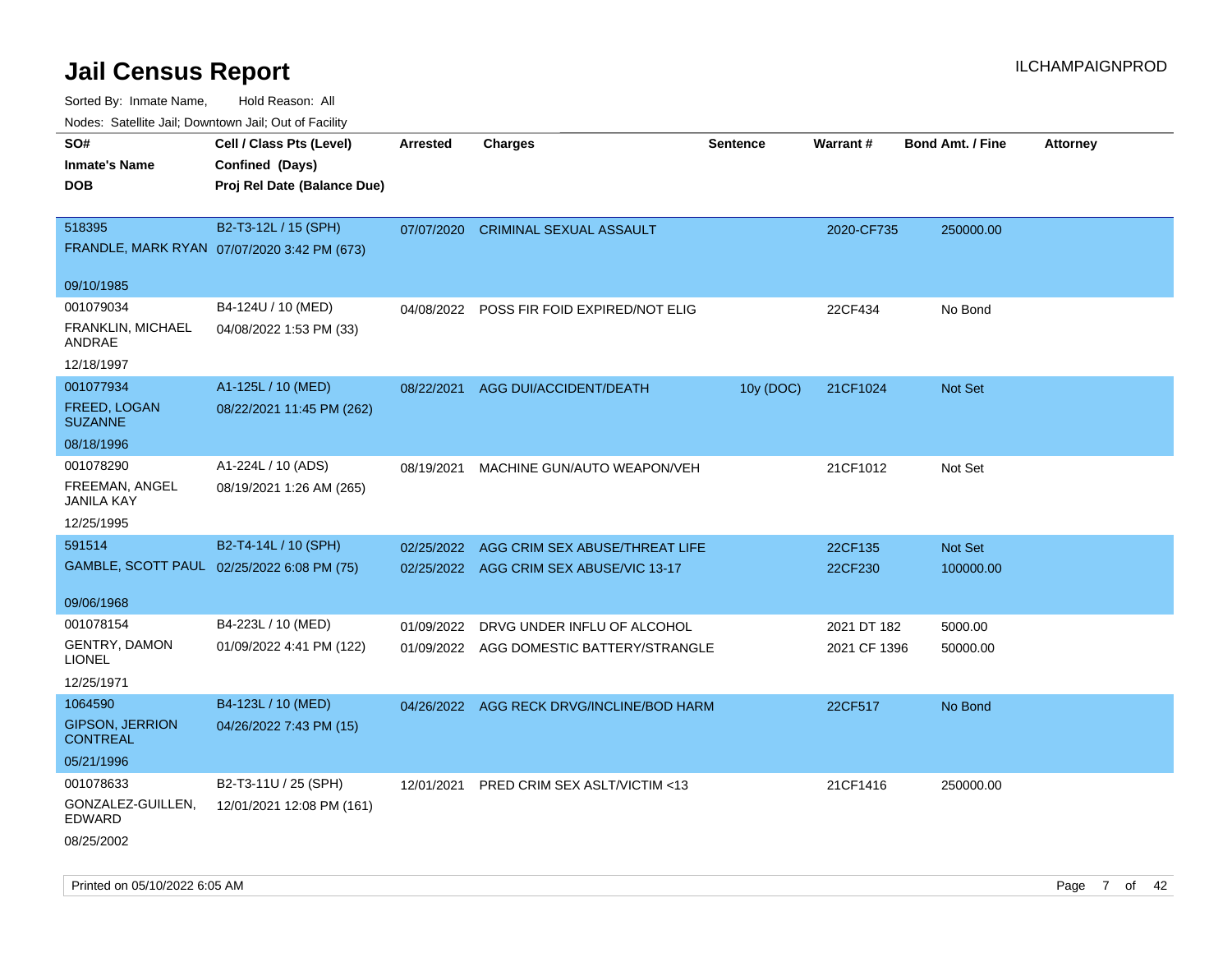| SO#<br><b>Inmate's Name</b><br><b>DOB</b>                                                          | Cell / Class Pts (Level)<br>Confined (Days)<br>Proj Rel Date (Balance Due)                        | Arrested                                                           | <b>Charges</b>                                                                                                                                                                      | <b>Sentence</b> | Warrant#                                                 | <b>Bond Amt. / Fine</b>                              | <b>Attorney</b> |
|----------------------------------------------------------------------------------------------------|---------------------------------------------------------------------------------------------------|--------------------------------------------------------------------|-------------------------------------------------------------------------------------------------------------------------------------------------------------------------------------|-----------------|----------------------------------------------------------|------------------------------------------------------|-----------------|
| 1031794<br>GOODWIN, ANTHONY<br><b>DWAYNE</b><br>07/03/1986<br>001078607<br>GRAY, WILLIAM<br>DA'VON | B3-W3-10L / 10 (MED)<br>04/19/2022 3:51 PM (22)<br>B4-221L / 15 (MAX)<br>11/22/2021 2:57 PM (170) | 04/19/2022<br>04/19/2022<br>11/22/2021<br>11/22/2021               | <b>DOMESTIC BATTERY</b><br><b>RESIST/OBSTRUCTING A PEACE OFFICEF</b><br>04/19/2022 BATTERY/MAKES PHYSICAL CONTACT<br>FELON POSS/USE FIREARM/PAROLE<br>ATTEMPT (FIRST DEGREE MURDER) |                 | 21CF662<br>20CM553<br>21CM175<br>21CF1437<br>21CF1435    | 25000.00<br>1000.00<br>1000.00<br>Not Set<br>Not Set |                 |
| 04/18/1984<br>1074062<br><b>GREEN, DANIELLE</b><br><b>IMARI</b><br>09/18/1986                      | BOOKF-2 / 15 (ADS)<br>05/06/2022 3:39 PM (5)                                                      |                                                                    | 05/06/2022 FUGITIVE FROM JUSTICE                                                                                                                                                    |                 |                                                          | Not Set                                              |                 |
| 56342<br><b>GRIFFIN, NATHAN</b><br><b>EUGENE</b><br>02/24/1969                                     | B1-207L / 10 (MED)<br>10/21/2021 4:20 PM (202)                                                    | 10/21/2021<br>10/21/2021<br>10/21/2021                             | THEFT CONTROL INTENT <\$500<br>DRIVING ON REVOKED LICENSE<br>ARMED HABITUAL CRIMINAL                                                                                                |                 | 17CF1451<br>20TR1979<br>21CF1279                         | 10000.00<br>3000.00<br>Not Set                       |                 |
| 001079080<br><b>HARRIS, MILEEK</b><br><b>JAEQUAN</b><br>08/04/2000                                 | A4-104L / 15 (MAX)<br>04/19/2022 12:10 AM (22)                                                    | 04/18/2022                                                         | FELON POSS/USE WEAPON/FIREARM                                                                                                                                                       |                 | 22CF477                                                  | No Bond                                              |                 |
| 975293<br>HILL, JACOB MILES<br>02/06/1988                                                          | A4-205L / 10 (MED)<br>07/21/2021 8:43 PM (294)                                                    | 07/21/2021<br>07/21/2021<br>07/25/2021<br>08/18/2021<br>09/09/2021 | <b>STALKING</b><br>VIO ORDER/PRIOR VIO OF ORDER<br><b>PAROLE REVOCATION</b><br>HARASS WITNESS/FAMILY MBR/REP<br>AGG STALKING/BODILY HARM                                            |                 | 2021CF863<br>21CF914<br>CH2104646<br>21CF992<br>21CF1073 | Not Set<br>No Bond<br>Not Set<br>Not Set<br>Not Set  |                 |
| 980939<br><b>HILL, XAVIER</b><br><b>LENSHAUN</b><br>06/18/1988                                     | B4-227U / 10 (MED)<br>03/25/2022 11:15 AM (47)                                                    | 03/25/2022                                                         | <b>RECEIVE/POSS/SELL STOLEN VEH</b>                                                                                                                                                 |                 | 22CF357                                                  | <b>Not Set</b>                                       |                 |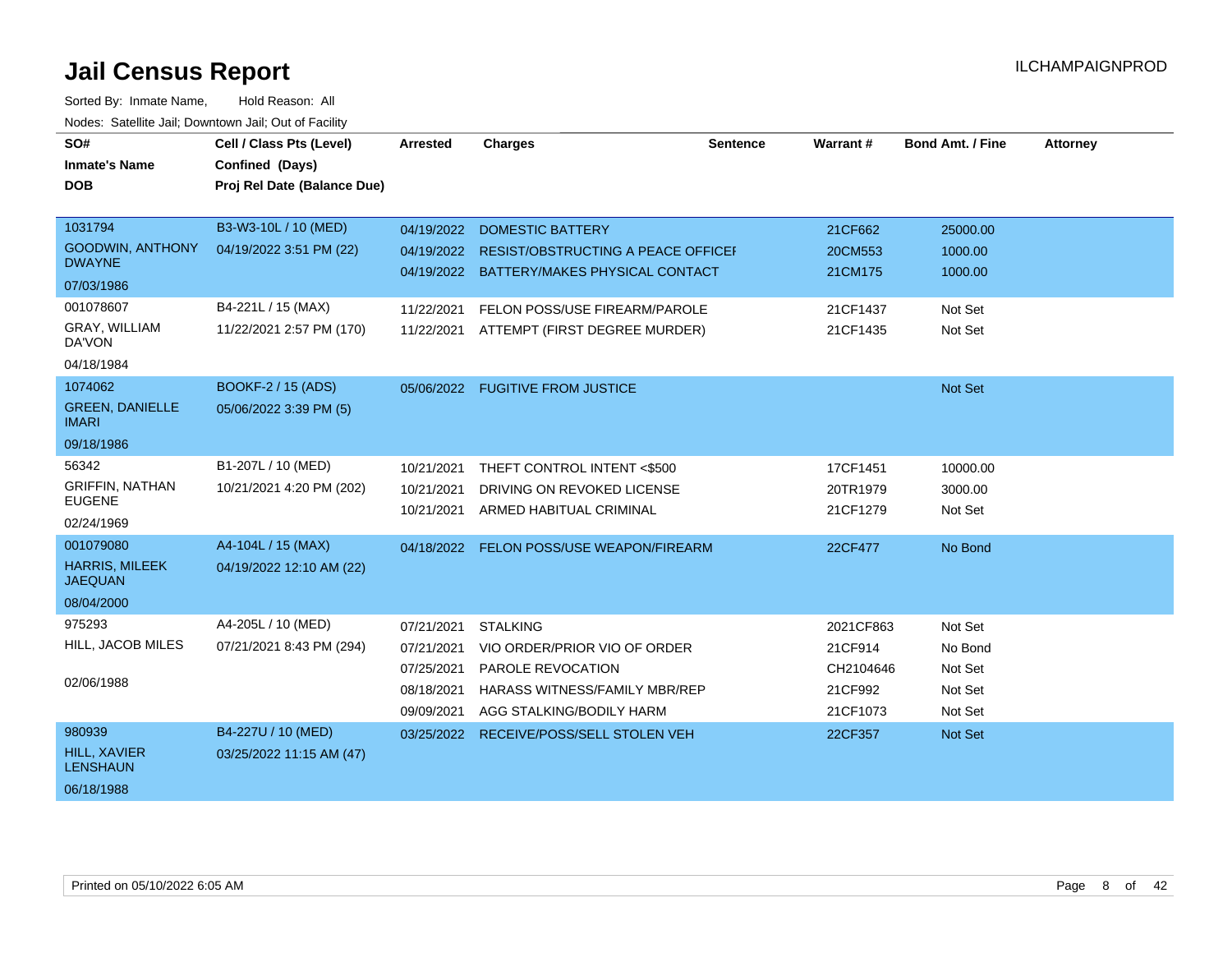| rougs. Calcing Jan, Downtown Jan, Out of Facility |                             |                 |                                           |                 |           |                         |                 |
|---------------------------------------------------|-----------------------------|-----------------|-------------------------------------------|-----------------|-----------|-------------------------|-----------------|
| SO#                                               | Cell / Class Pts (Level)    | <b>Arrested</b> | <b>Charges</b>                            | <b>Sentence</b> | Warrant#  | <b>Bond Amt. / Fine</b> | <b>Attorney</b> |
| <b>Inmate's Name</b>                              | Confined (Days)             |                 |                                           |                 |           |                         |                 |
| <b>DOB</b>                                        | Proj Rel Date (Balance Due) |                 |                                           |                 |           |                         |                 |
|                                                   |                             |                 |                                           |                 |           |                         |                 |
| 999198                                            | A3-112L / 5 (MIN)           | 05/06/2022      | POSS CAN/>30-100 GRAM/1ST                 | 5y/0m/0d        |           | No Bond                 |                 |
| HOWARD, BRION LIN                                 | 05/06/2022 4:58 PM (5)      | 05/06/2022      | AGG FLEEING/2+ CON DEVICES                | 3y/0m/0d        |           | No Bond                 |                 |
|                                                   |                             |                 |                                           |                 |           |                         |                 |
| 06/10/1992                                        |                             |                 |                                           |                 |           |                         |                 |
| 51028                                             | B3-W5-20L / 10 (MED)        | 02/23/2022      | <b>POSS STOLEN VEHICLE</b>                |                 | 20-CF-377 | No Bond                 |                 |
| HUFFMAN, MICHAEL<br>LEONARD                       | 02/23/2022 3:14 AM (77)     |                 |                                           |                 |           |                         |                 |
| 07/24/1980                                        |                             |                 |                                           |                 |           |                         |                 |
| 1061186                                           | A1-224U / 15 (MAX)          |                 | 03/16/2022 MURDER/STRONG PROB KILL/INJURE |                 | 22CF329   | No Bond                 |                 |
| <b>INGRAM, CHERELL</b><br><b>LETRISE</b>          | 03/16/2022 10:17 PM (56)    |                 |                                           |                 |           |                         |                 |
| 10/01/1986                                        |                             |                 |                                           |                 |           |                         |                 |
| 38993                                             | A4-103L / 15 (MAX)          |                 | 02/13/2021 ATTEMPT (FIRST DEGREE MURDER)  |                 | 21CF181   | Not Set                 |                 |
| <b>JACKSON, LAMONT</b><br>JEREMIE                 | 02/13/2021 7:45 AM (452)    |                 |                                           |                 |           |                         |                 |
| 07/31/1973                                        |                             |                 |                                           |                 |           |                         |                 |
| 001077711                                         | B3-W2-06L / 10 (MED)        |                 | 04/28/2022 AGG CRIM SEX ABUSE/BODILY HARM |                 | 21CF190   | No Bond                 |                 |
| JACOBS, JOSHUA<br><b>PAUL</b>                     | 04/28/2022 2:50 PM (13)     |                 |                                           |                 |           |                         |                 |
| 02/07/1997                                        | 6/2/2022(0.00)              |                 |                                           |                 |           |                         |                 |
| 001077866                                         | B4-226U / 10 (MED)          | 04/28/2022      | FELON POSS/USE WEAPON/FIREARM             |                 | 22CF524   | Not Set                 |                 |
| JENKINS, ISAIAH<br><b>DUJAUN</b>                  | 04/28/2022 8:32 PM (13)     |                 |                                           |                 |           |                         |                 |
| 04/26/1994                                        |                             |                 |                                           |                 |           |                         |                 |
| 1076684                                           | A3-211U / 5 (ADS)           | 04/27/2022      | <b>CRIMINAL TRESPASS BUILDING</b>         |                 | 22CM140   | 100.00                  |                 |
| <b>JENKINS, KORON</b>                             | 04/27/2022 1:46 PM (14)     | 04/29/2022      | CRIM TRESPASS TO RESIDENCE                |                 | 22CM113   | 5000.00                 |                 |
| <b>SAMUEL</b>                                     |                             | 04/29/2022      | AGG BATTERY/PUBLIC PLACE                  |                 | 22CF342   | 5000.00                 |                 |
| 04/28/2002                                        |                             | 04/29/2022      | <b>BURGLARY</b>                           |                 | 22CF159   | Not Set                 |                 |
| 001078703                                         | A2-221U / 15 (ADS)          | 12/20/2021      | MURDER/INTENT TO KILL/INJURE              |                 | 21CF1574  | Not Set                 |                 |
| JOHNS, SHANIQUH<br><b>THERESA</b>                 | 12/22/2021 6:41 AM (140)    |                 |                                           |                 |           |                         |                 |
| 04/03/1992                                        |                             |                 |                                           |                 |           |                         |                 |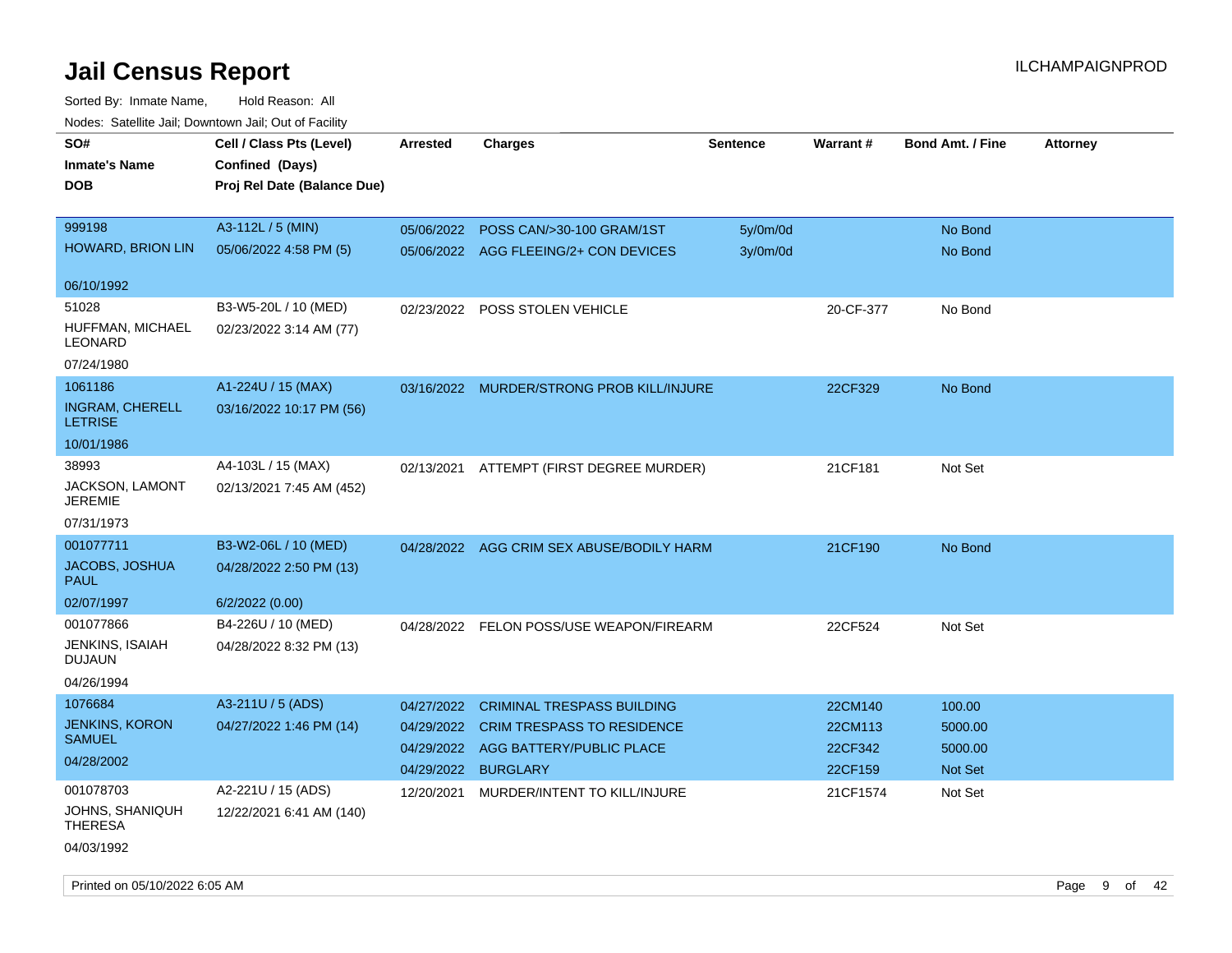| SO#<br><b>Inmate's Name</b><br><b>DOB</b> | Cell / Class Pts (Level)<br>Confined (Days)<br>Proj Rel Date (Balance Due) | <b>Arrested</b>          | <b>Charges</b>                            | <b>Sentence</b> | Warrant#              | <b>Bond Amt. / Fine</b> | <b>Attorney</b> |
|-------------------------------------------|----------------------------------------------------------------------------|--------------------------|-------------------------------------------|-----------------|-----------------------|-------------------------|-----------------|
| 001079105                                 | A3-116L                                                                    | 04/25/2022               | POSS STOLEN VEHICLE > \$25,000            |                 | 22CF505               | Not Set                 |                 |
| JOHNSON, EVERETT<br><b>LEON</b>           | 04/25/2022 3:08 PM (16)                                                    |                          | 04/25/2022 CRIM DAMAGE TO PROPERTY <\$500 |                 | 20CM375               | 3000.00                 |                 |
| 01/22/1965                                |                                                                            |                          |                                           |                 |                       |                         |                 |
| 001079089                                 | B2-T1-03U / 15 (SPH)                                                       |                          | 04/22/2022 PRED CRIM SEX ASLT/VIC <13/FIR |                 | 21CF858               | 250000.00               |                 |
|                                           | JONES, DAVARUIS LEE 04/22/2022 6:34 AM (19)                                |                          |                                           |                 |                       |                         |                 |
| 04/21/2001                                |                                                                            |                          |                                           |                 |                       |                         |                 |
| 1042582                                   | B1-107U / 15 (MAX)                                                         |                          | 03/10/2022 VIOLATE ORDER PROTECTION       |                 | 22CM61                | Not Set                 |                 |
| <b>JONES, DEONTA</b><br><b>DANTRAL</b>    | 03/10/2022 4:50 AM (62)                                                    |                          |                                           |                 |                       |                         |                 |
| 02/01/1993                                |                                                                            |                          |                                           |                 |                       |                         |                 |
| 001078645                                 | B3-W1-02L / 10 (MED)                                                       | 12/02/2021               | AGG DISCHARGE FIREARM                     |                 | 21CF1478              | No Bond                 |                 |
| JONES, KELVIN<br><b>KHYRIC</b>            | 12/02/2021 6:56 PM (160)                                                   |                          |                                           |                 |                       |                         |                 |
| 02/27/2001                                |                                                                            |                          |                                           |                 |                       |                         |                 |
| 956822                                    | A4-101U / 15 (MAX)                                                         | 11/25/2021               | <b>AGGRAVATED DOMESTIC BATTERY</b>        |                 | 21CF1442              | <b>Not Set</b>          |                 |
| <b>JONES, MARIO</b><br><b>NATHANIEL</b>   | 11/25/2021 10:37 AM (167)                                                  | 11/25/2021<br>11/25/2021 | PAROLE REVOCATION<br>UNLAWFUL RESTRAINT   |                 | CH2106361<br>21CF1443 | No Bond<br>Not Set      |                 |
| 10/27/1987                                |                                                                            |                          |                                           |                 |                       |                         |                 |
| 59668                                     | B2-T1-04L / 10 (SPH)                                                       | 02/11/2022               | FAIL TO RPT CHNG ADDRESS/EMPL             |                 | 20 CF 1241            | 75000.00                |                 |
| <b>JONES, MARTELL</b><br><b>DEANGELO</b>  | 02/11/2022 3:19 PM (89)                                                    |                          | 02/11/2022 AGGRAVATED ARSON/BODILY HARM   |                 | 22 CF 169             | 75000.00                |                 |
| 07/11/1983                                |                                                                            |                          |                                           |                 |                       |                         |                 |
| 1008468                                   | B4-125L / 10 (MED)                                                         | 12/01/2021               | FELON POSS/USE WEAPON/FIREARM             |                 | 21CF1472              | Not Set                 |                 |
| JONES, MARTEZ<br><b>LAMONTE</b>           | 12/01/2021 1:28 PM (161)                                                   | 12/02/2021               | PROBATION VIOLATION                       |                 | 20CF1151              | Not Set                 |                 |
| 06/22/1993                                |                                                                            |                          |                                           |                 |                       |                         |                 |
| 45193                                     | A4-105L / 10 (MED)                                                         |                          | 04/29/2022 FELON POSS/USE FIREARM PRIOR   |                 | 22CF531               | Not Set                 |                 |
| <b>KASPERS, JOHNNY</b><br>RAY             | 04/29/2022 11:00 AM (12)                                                   |                          |                                           |                 |                       |                         |                 |
| 05/28/1977                                |                                                                            |                          |                                           |                 |                       |                         |                 |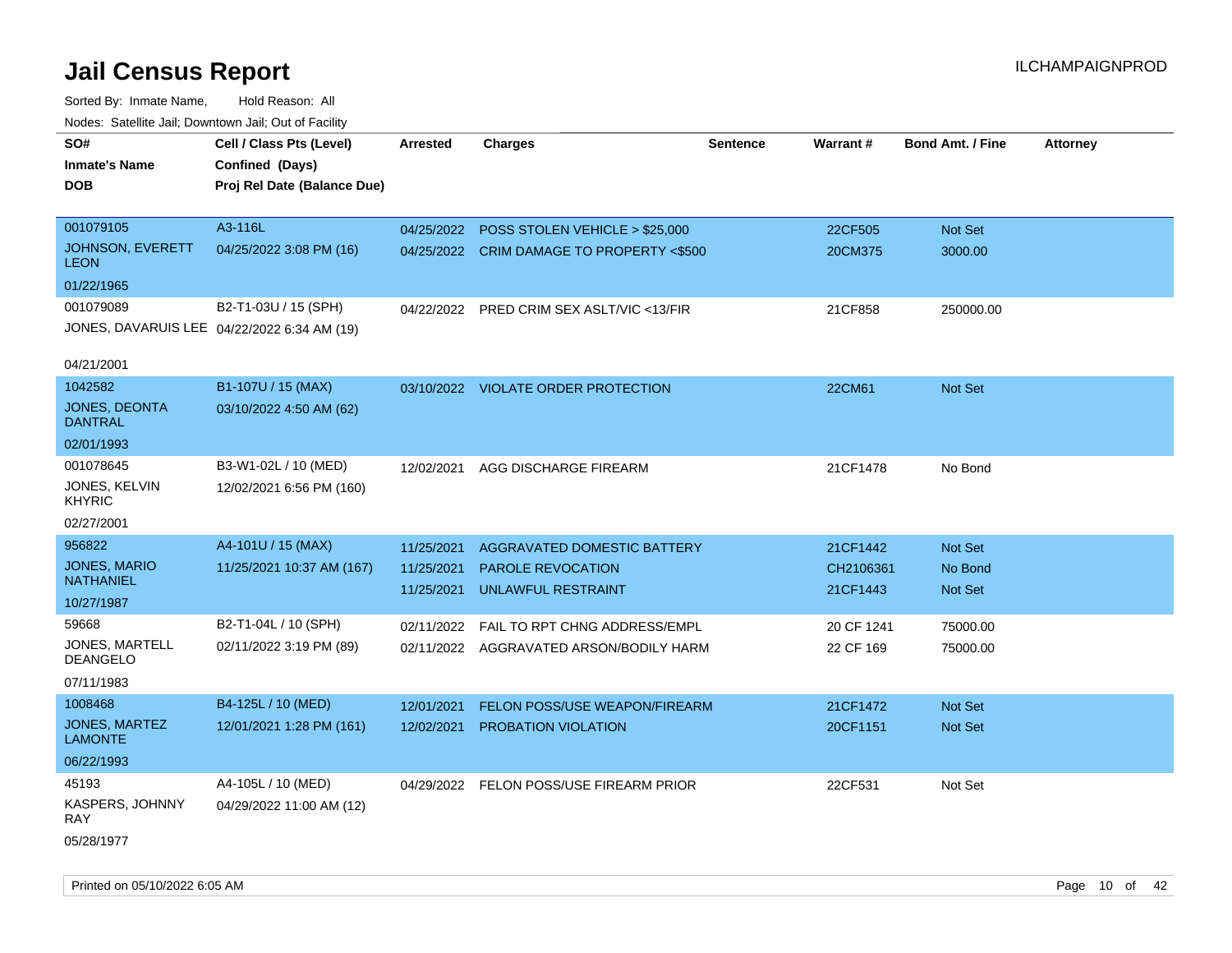| SO#                                   | Cell / Class Pts (Level)    | <b>Arrested</b> | <b>Charges</b>                            | <b>Sentence</b> | Warrant#     | <b>Bond Amt. / Fine</b> | <b>Attorney</b> |
|---------------------------------------|-----------------------------|-----------------|-------------------------------------------|-----------------|--------------|-------------------------|-----------------|
| <b>Inmate's Name</b>                  | Confined (Days)             |                 |                                           |                 |              |                         |                 |
| <b>DOB</b>                            | Proj Rel Date (Balance Due) |                 |                                           |                 |              |                         |                 |
|                                       |                             |                 |                                           |                 |              |                         |                 |
| 994904                                | B4-127U / 10 (MED)          |                 | 04/21/2022 RESIDENTIAL ARSON              |                 | 22CF486      | No Bond                 |                 |
| <b>KEIGHER, BRADLY</b><br><b>ALAN</b> | 04/21/2022 2:51 PM (20)     |                 |                                           |                 |              |                         |                 |
| 10/03/1988                            |                             |                 |                                           |                 |              |                         |                 |
| 1000825                               | A2-223L / 5 (ADS)           | 04/27/2022      | <b>RESIST/OBSTRUCTING A PEACE OFFICEF</b> |                 | <b>22CF4</b> | 10000.00                |                 |
| <b>KELLEY, MEGAN</b>                  | 04/27/2022 6:19 PM (14)     | 04/27/2022      | POSSESSION OF METH/5<15 GRAMS             |                 | 21CF965      | 5000.00                 |                 |
| <b>MARIE</b>                          |                             | 04/27/2022      | POSSESSION OF METH< 5 GRAMS               |                 | 21CF1639     | 75000.00                |                 |
| 10/31/1991                            |                             | 04/27/2022      | DRIVING ON REVOKED LICENSE                |                 | 21CF38       | 50000.00                |                 |
|                                       |                             | 04/27/2022      | DOMESTIC BTRY/PHYSICAL CONTACT            |                 | 20CM139      | 5000.00                 |                 |
| 44798                                 | A4-107L / 10 (MED)          |                 | 04/19/2022 AGG BATTERY/GOVERNMENT EMP     |                 | 22CF481      | Not Set                 |                 |
| <b>KILLAM, STEVEN</b><br><b>WAYNE</b> | 04/19/2022 5:26 PM (22)     |                 |                                           |                 |              |                         |                 |
| 03/30/1977                            |                             |                 |                                           |                 |              |                         |                 |
| 65642                                 | BOOKH-7                     |                 | 05/10/2022 RET THEFT/DISP MERCH/>\$300    |                 |              | Not Set                 |                 |
| <b>KRAUS, SIMSON</b>                  | 05/10/2022 5:49 AM (1)      |                 |                                           |                 |              |                         |                 |
| 01/17/1972                            |                             |                 |                                           |                 |              |                         |                 |
| 55648                                 | <b>BOOKH-5 / 5 (ADS)</b>    |                 | 05/08/2022 CRIM DMG TO PROP \$500-10K     |                 | 2020CF821    | 940.00                  |                 |
| LEWIS, LATASHA<br><b>ANNLEE</b>       | 05/08/2022 10:33 AM (3)     |                 |                                           |                 |              |                         |                 |
| 03/23/1982                            |                             |                 |                                           |                 |              |                         |                 |
| 41428                                 | B4-224U / 10 (MED)          | 05/02/2022      | POSSESSING A CONTROLLED SUBSTANC          |                 | 22CF255      | 100000.00               |                 |
| LINDSEY, DERRICK<br><b>LAMONT</b>     | 03/02/2022 8:03 AM (70)     |                 |                                           |                 |              |                         |                 |
| 06/19/1975                            |                             |                 |                                           |                 |              |                         |                 |
| 001077143                             | A3-214U / 5 (ADS)           | 05/04/2022      | AGG ASLT PEACE OFF/FIRE/ER WRK            |                 | 22CF401      | 3000.00                 |                 |
| LORENZO-MATEO,                        | 05/04/2022 4:07 AM (7)      |                 | 05/04/2022 AGG BATTERY/PEACE OFFICER      |                 | 21CF180      | 3000.00                 |                 |
| <b>DIEGO</b>                          |                             |                 | 05/04/2022 BURGLARY                       |                 | 22CF545      | No Bond                 |                 |
| 11/01/2000                            |                             |                 |                                           |                 |              |                         |                 |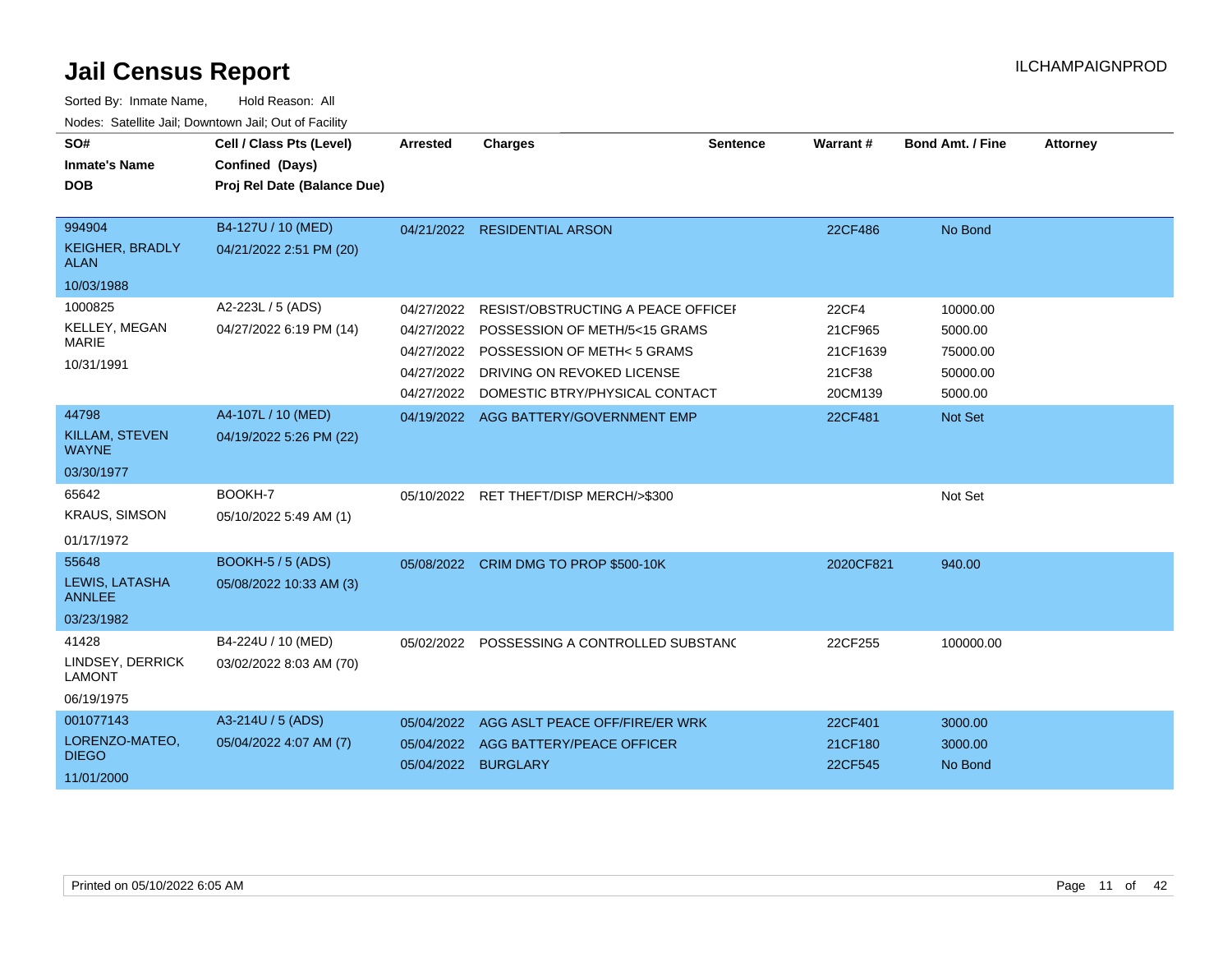| SO#                                       | Cell / Class Pts (Level)    | <b>Arrested</b> | <b>Charges</b>                            | Sentence | <b>Warrant#</b> | <b>Bond Amt. / Fine</b> | Attorney |
|-------------------------------------------|-----------------------------|-----------------|-------------------------------------------|----------|-----------------|-------------------------|----------|
| <b>Inmate's Name</b>                      | Confined (Days)             |                 |                                           |          |                 |                         |          |
| <b>DOB</b>                                | Proj Rel Date (Balance Due) |                 |                                           |          |                 |                         |          |
|                                           |                             |                 |                                           |          |                 |                         |          |
| 1035159                                   | <b>BOOKH-7 / 15 (MAX)</b>   |                 | 05/09/2022 RESIST/OBSTRUCT WITH INJURY    |          | 2022CFAWOW      | Not Set                 |          |
| MACKEY, MICHAEL<br><b>ANTHONY</b>         | 05/09/2022 11:53 AM (2)     |                 | 05/09/2022 RECEIVE/POSS/SELL STOLEN VEH   |          | 2022CFAWOW      | <b>Not Set</b>          |          |
| 07/27/1971                                |                             |                 |                                           |          |                 |                         |          |
| 53045                                     | B4-127L / 10 (MED)          | 04/21/2022      | AGGRAVATED BATTERY/NURSE                  |          | 22CF487         | Not Set                 |          |
| MARKHAM, HENRY<br>EARL                    | 04/21/2022 10:56 PM (20)    | 04/21/2022      | DOMESTIC BTRY/CONTACT/VIO O/P             |          |                 | Not Set                 |          |
| 02/10/1981                                | 6/19/2022 (0.00)            |                 |                                           |          |                 |                         |          |
| 001078320                                 | A3-216U / 10 (ADS)          |                 | 04/30/2022 BURGLARY                       |          | 22CF533         | Not Set                 |          |
| <b>MARSH, PAUL</b><br><b>OLUFUNMILAYO</b> | 04/30/2022 8:44 PM (11)     |                 |                                           |          |                 |                         |          |
| 07/13/1994                                |                             |                 |                                           |          |                 |                         |          |
| 1038892                                   | B2-DR / 10 (SPH)            |                 | 02/16/2022 PRED CRIM SEX ASLT/BODILY HARM |          | 22CF199         | No Bond                 |          |
| MCCAULEY, TIMOTHY<br>WILLIAM              | 02/16/2022 8:49 PM (84)     |                 |                                           |          |                 |                         |          |
| 03/05/1989                                |                             |                 |                                           |          |                 |                         |          |
| 48792                                     | B4-126L / 10 (MED)          | 11/19/2021      | AGG BATTERY/DISCHARGE FIREARM             |          | 21CF1425        | Not Set                 |          |
| <b>MCCLAIN, HURCHEL</b><br><b>JOSEPH</b>  | 11/20/2021 4:11 AM (172)    |                 |                                           |          |                 |                         |          |
| 05/01/1979                                |                             |                 |                                           |          |                 |                         |          |
| 1005514                                   | B4-121U / 15 (MAX)          | 04/27/2022      | FELON POSS/USE WEAPON/FIREARM             |          | 22CF518         | Not Set                 |          |
| MCDONALD,<br>RAYTRELL DOMINIQUE           | 04/27/2022 11:11 PM (14)    |                 |                                           |          |                 |                         |          |
| 03/08/1992                                |                             |                 |                                           |          |                 |                         |          |
| 001077938                                 | <b>BOOKH-6 / 15 (ADS)</b>   | 05/10/2021      | AGG KIDNAPING DISCH FIR/HARM              |          | 21CF532         | Not Set                 |          |
| MCGAHA,                                   | 05/10/2021 7:02 PM (366)    | 05/11/2021      | <b>MURDER</b>                             |          | 2021-CF-215     | No Bond                 |          |
| <b>CHRISTOPHER D</b>                      |                             | 05/27/2021      | ESCAPE FROM DEPT OF CORRECTION            |          | 21CF600         | <b>Not Set</b>          |          |
| 07/27/1991                                |                             |                 |                                           |          |                 |                         |          |
| 1065260                                   | A3-117U / 10 (ADS)          | 04/29/2022      | <b>AGGRAVATED BATTERY</b>                 |          | 22CF536         | Not Set                 |          |
| MCGEE, MALCOM M                           | 04/29/2022 10:48 PM (12)    | 04/29/2022      | <b>ROBBERY</b>                            |          | 22CF537         | Not Set                 |          |
| 04/11/1997                                |                             |                 |                                           |          |                 |                         |          |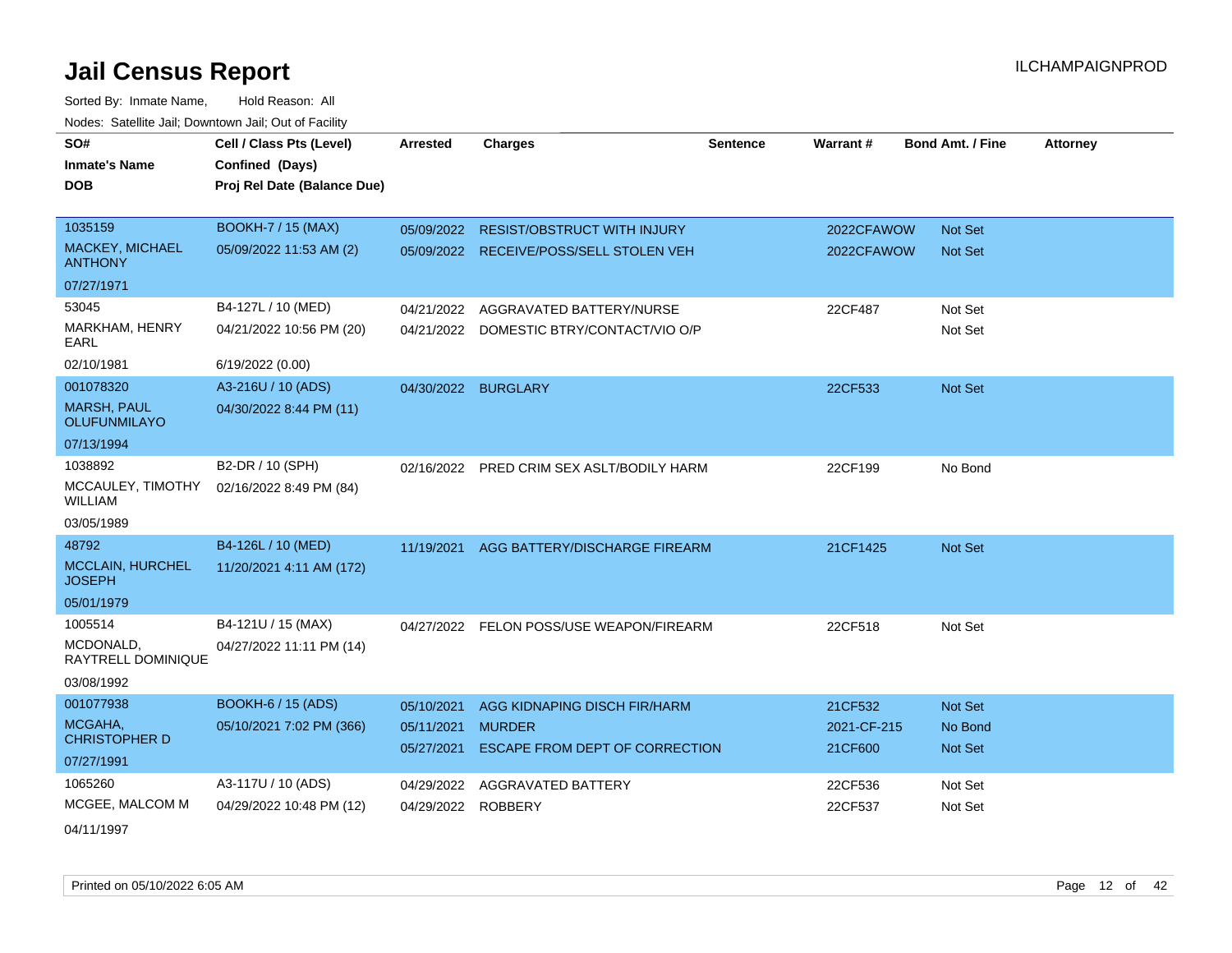Sorted By: Inmate Name, Hold Reason: All

Nodes: Satellite Jail; Downtown Jail; Out of Facility

| SO#<br><b>Inmate's Name</b><br><b>DOB</b>                              | Cell / Class Pts (Level)<br>Confined (Days)<br>Proj Rel Date (Balance Due) | <b>Arrested</b> | <b>Charges</b>                                      | <b>Sentence</b> | <b>Warrant#</b>     | <b>Bond Amt. / Fine</b> | <b>Attorney</b> |
|------------------------------------------------------------------------|----------------------------------------------------------------------------|-----------------|-----------------------------------------------------|-----------------|---------------------|-------------------------|-----------------|
| 001079144<br>MCGREGOR, MICHAEL 05/09/2022 4:51 PM (2)<br><b>NATHEN</b> | BOOKH-3 / 10 (MED)                                                         |                 | 05/09/2022 DOMESTIC BATTERY                         |                 | 22CMAWOW            | No Bond                 |                 |
| 11/01/1984                                                             |                                                                            |                 |                                                     |                 |                     |                         |                 |
| 66710<br>MEEKS, CASSARIOUS<br><b>MONTE</b>                             | A4-207U / 15 (ADS)<br>01/20/2022 11:40 AM (111)                            |                 | 01/19/2022 ARMED VIOLENCE/CATEGORY I                |                 | 22CF88              | Not Set                 |                 |
| 06/22/1984                                                             |                                                                            |                 |                                                     |                 |                     |                         |                 |
| 1043071<br><b>MERRELL-</b><br>SUTHERLAND, ALICIA                       | A2-120L / 10 (MED)<br>11/08/2021 2:22 AM (184)                             | 11/08/2021      | CRIM DMG/GOVT PROP/<\$500                           |                 | 21CF1378            | Not Set                 |                 |
| 11/26/1972                                                             |                                                                            |                 |                                                     |                 |                     |                         |                 |
| 968679<br>MILES, ANTHONY<br>MARCUS JERALE<br>10/21/1985                | B1-207U / 15 (MAX)<br>04/10/2022 9:29 PM (31)                              |                 | 04/10/2022 ARMED VIOLENCE/CATEGORY I                |                 | 21CF911             | 750000.00               |                 |
| 1026478                                                                | BOOKH-3                                                                    | 05/10/2022      | VIO BAIL BOND/CLASS 1 OFFENSE                       |                 | 22CMAWOW            | Not Set                 |                 |
| MILLER, ANTHONY<br>02/20/1994                                          | 05/10/2022 2:17 AM (1)                                                     |                 | 05/10/2022 DOMESTIC BATTERY                         |                 | 21CMAWOW            | <b>Not Set</b>          |                 |
| 41584<br>10/07/1975                                                    | B4-227L / 15 (MAX)<br>MILLER, JOSE LOVELL 12/02/2021 1:04 AM (160)         | 12/01/2021      | ARMED HABITUAL CRIMINAL                             |                 | 21CF1467            | Not Set                 |                 |
| 1052889<br>MOORE, JEREMIAH<br><b>THOMAS</b><br>07/21/1996              | B3-W6-24L / 10 (MED)<br>03/31/2022 2:39 AM (41)                            |                 | 03/31/2022 AGGRAVATED DOMESTIC BATTERY              |                 | 22CF375             | No Bond                 |                 |
| 539294                                                                 | B3-W3-12L / 10 (MED)                                                       |                 |                                                     |                 |                     |                         |                 |
| MOSLEY, JAMES<br><b>CALVIN</b>                                         | 01/11/2022 9:43 PM (120)                                                   | 01/11/2022      | AGG DUI/NO VALID DL<br>01/11/2022 PAROLE REVOCATION |                 | 22CF49<br>CH2200227 | Not Set<br>No Bond      |                 |
| 12/11/1985                                                             |                                                                            |                 |                                                     |                 |                     |                         |                 |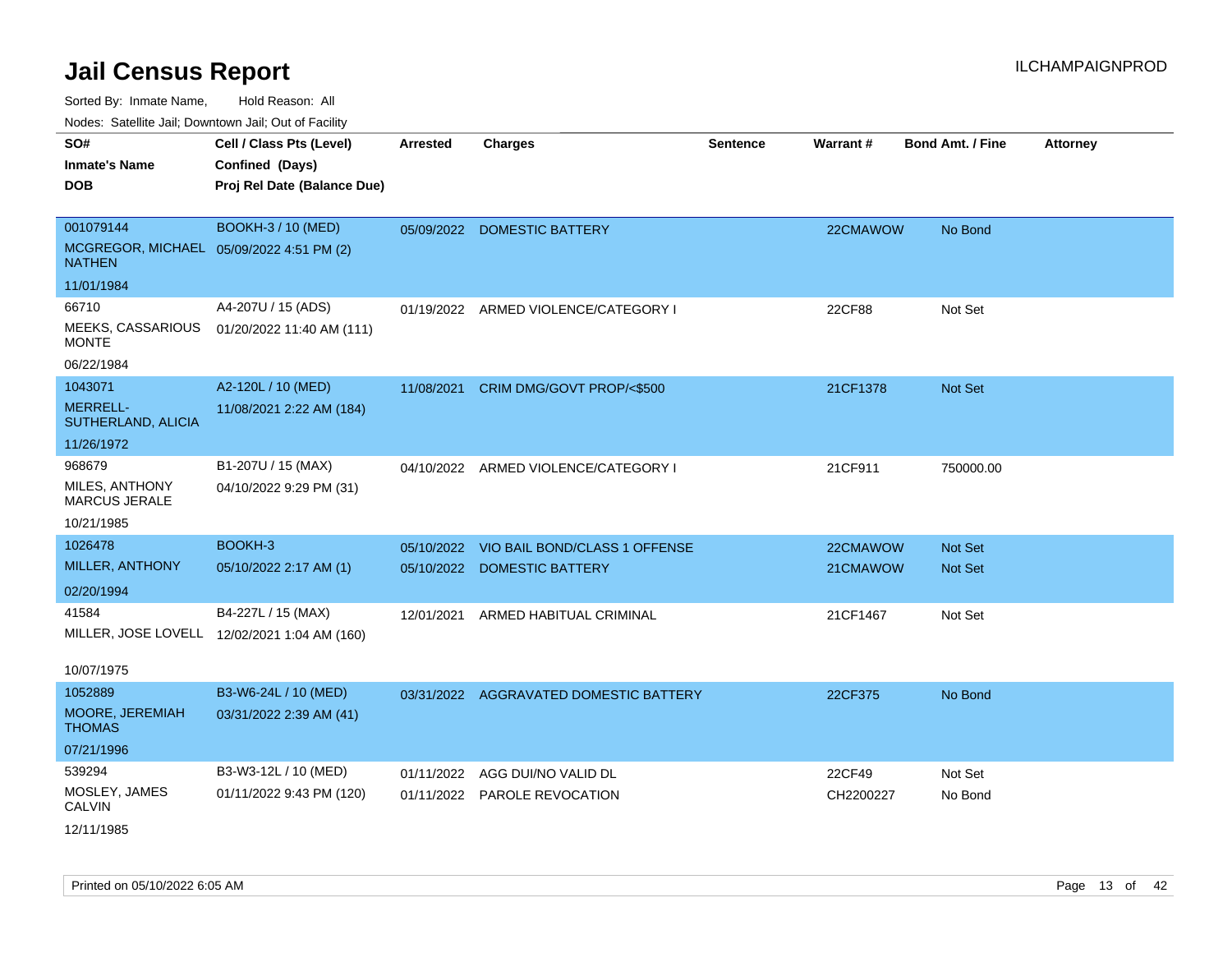Sorted By: Inmate Name, Hold Reason: All

Nodes: Satellite Jail; Downtown Jail; Out of Facility

| SO#                                         | Cell / Class Pts (Level)                   | Arrested   | <b>Charges</b>                           | Sentence | Warrant#     | <b>Bond Amt. / Fine</b> | <b>Attorney</b> |
|---------------------------------------------|--------------------------------------------|------------|------------------------------------------|----------|--------------|-------------------------|-----------------|
| <b>Inmate's Name</b>                        | Confined (Days)                            |            |                                          |          |              |                         |                 |
| <b>DOB</b>                                  | Proj Rel Date (Balance Due)                |            |                                          |          |              |                         |                 |
|                                             |                                            |            |                                          |          |              |                         |                 |
| 001078814                                   | A3-213L / 5 (MIN)                          |            | 05/05/2022 VIO BAIL BOND/CLASS 2 OFFENSE |          | 22CM150      | No Bond                 |                 |
| <b>MYLES, JENTAVIOUS</b><br><b>KENTRAIL</b> | 05/05/2022 4:19 AM (6)                     |            |                                          |          |              |                         |                 |
| 10/12/2001                                  |                                            |            |                                          |          |              |                         |                 |
| 001078517                                   | B1-102L / 15 (MAX)                         | 10/19/2021 | ATTEMPT (FIRST DEGREE MURDER)            |          | 21CF1267     | Not Set                 |                 |
| NELSON, RORY<br><b>DEMOND</b>               | 10/19/2021 3:55 AM (204)                   |            |                                          |          |              |                         |                 |
| 08/14/1984                                  |                                            |            |                                          |          |              |                         |                 |
| 544881                                      | A3-214L / 5 (MIN)                          | 05/02/2022 | <b>RESIST/OBSTRUCT WITH INJURY</b>       |          | 22CF543      | Not Set                 |                 |
|                                             | PASCUAL, FRANCISCO 05/02/2022 11:40 PM (9) | 05/02/2022 | <b>BATTERY/CAUSE BODILY HARM</b>         |          | 20CM592      | 7500.00                 |                 |
| <b>JUAN</b>                                 |                                            | 05/02/2022 | DOMESTIC BTRY/PHYSICAL CONTACT           |          | 20CM802      | 5000.00                 |                 |
| 04/20/1983                                  |                                            |            |                                          |          |              |                         |                 |
| 001078854                                   | B2-DR / 15 (SPH)                           | 02/15/2022 | AGG BATTERY/DISCHARGE FIREARM            |          | 2019JD22     | No Bond                 |                 |
| PATNAUDE, MARTY<br>WW.                      | 02/15/2022 5:12 PM (85)                    |            | 02/15/2022 ARMED VIOLENCE/CATEGORY I     |          | 22CF190      | Not Set                 |                 |
| 08/26/2003                                  |                                            |            |                                          |          |              |                         |                 |
| 61251                                       | A3-114L / 15 (ADS)                         | 12/27/2021 | <b>PRED CRIM SEX ASLT/VICTIM &lt;13</b>  |          | 21CF651      | No Bond                 |                 |
| PETMECKY, JOHN<br><b>ROBERT</b>             | 12/27/2021 1:52 PM (135)                   |            |                                          |          |              |                         |                 |
| 03/09/1983                                  |                                            |            |                                          |          |              |                         |                 |
| 1030954                                     | B3-W4-16L / 10 (MED)                       | 01/14/2022 | ARMED VIOLENCE/CATEGORY I                |          | 22CF76       | Not Set                 |                 |
| PETTIGREW,<br><b>MALCOME JAMIESON</b>       | 01/15/2022 4:35 AM (116)                   |            | 01/14/2022 MFG/DEL CANNABIS/10-30 GRAMS  |          | 2020CF9      | 15000.00                |                 |
| 02/20/1995                                  |                                            |            |                                          |          |              |                         |                 |
| 1059394                                     | B3-W1-04L / 5 (MIN)                        |            | 02/16/2022 AGG DUI/NO VALID DL           |          | 2020CF1396   | No Bond                 |                 |
| PHILLIPS, ISAAC<br><b>TERRELL</b>           | 02/16/2022 9:00 AM (84)                    |            |                                          |          |              |                         |                 |
| 12/27/1996                                  | 5/15/2022 (0.00)                           |            |                                          |          |              |                         |                 |
| 1069766                                     | A1-124L / 5 (MIN)                          |            | 04/05/2022 DUI ANY AMOUNT OF DRUG        |          | 17-DT-0026-1 | No Bond                 |                 |
| PHILLIPS, REBEKAH<br><b>LOUISE</b>          | 04/05/2022 2:44 PM (36)                    |            |                                          |          |              |                         |                 |
| 09/06/1985                                  |                                            |            |                                          |          |              |                         |                 |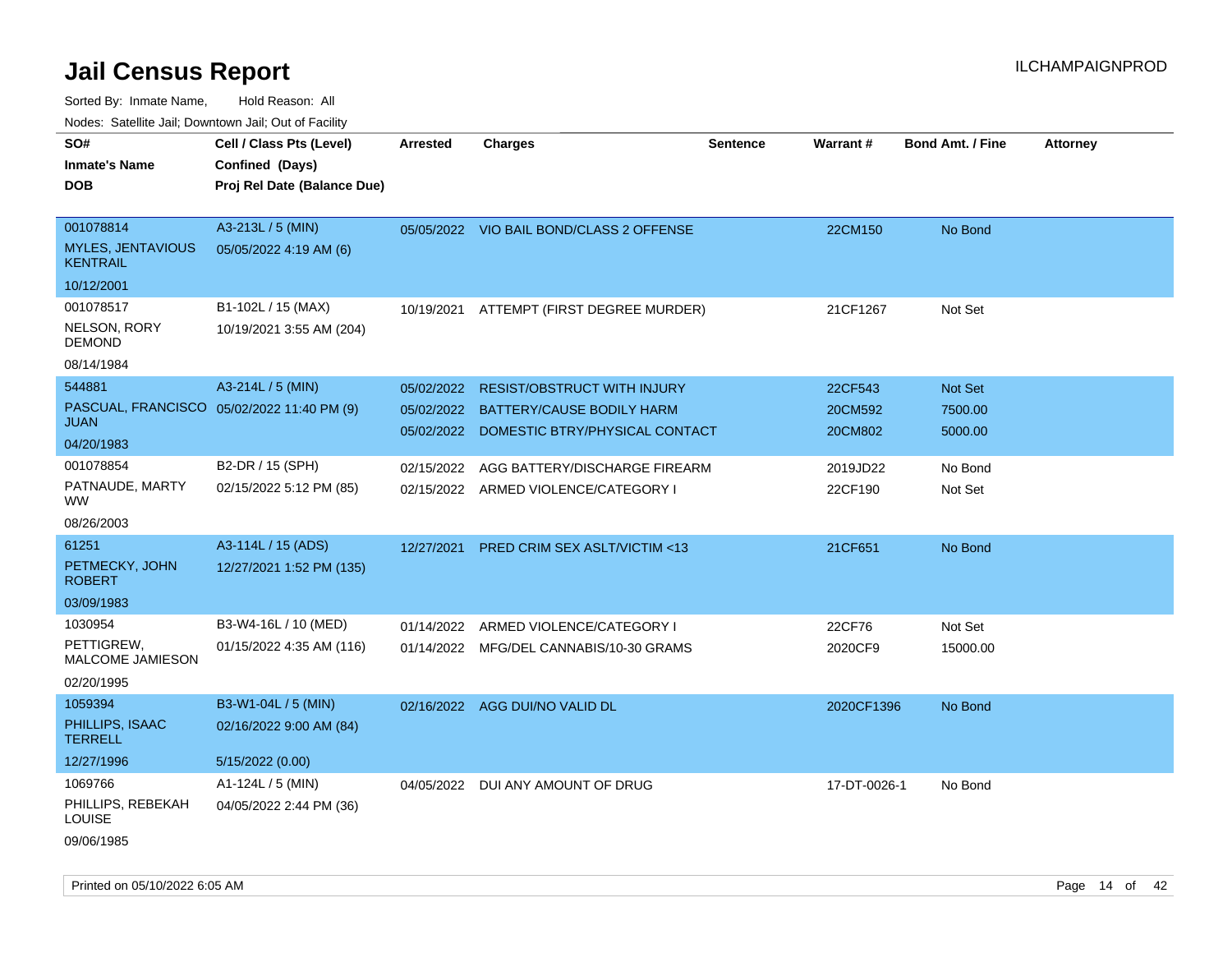| roaco. Catolino cali, Downtown cali, Out of Fability |                                                                            |            |                                           |                 |                 |                         |                 |
|------------------------------------------------------|----------------------------------------------------------------------------|------------|-------------------------------------------|-----------------|-----------------|-------------------------|-----------------|
| SO#<br>Inmate's Name<br><b>DOB</b>                   | Cell / Class Pts (Level)<br>Confined (Days)<br>Proj Rel Date (Balance Due) | Arrested   | <b>Charges</b>                            | <b>Sentence</b> | <b>Warrant#</b> | <b>Bond Amt. / Fine</b> | <b>Attorney</b> |
|                                                      |                                                                            |            |                                           |                 |                 |                         |                 |
| 1022441                                              | B2-T1-01U / 10 (SPH)                                                       | 10/27/2021 | AGG BATTERY/PEACE OFFICER                 |                 | 2021 CF 12      | No Bond                 |                 |
| PICKENS, DONTRELL<br><b>DEMAR</b>                    | 10/27/2021 1:39 PM (196)                                                   | 10/27/2021 | AGG BATTERY/PEACE OFFICER                 |                 | 2020 CF 1488    | No Bond                 |                 |
| 12/10/1993                                           |                                                                            |            |                                           |                 |                 |                         |                 |
| 60613                                                | B4-226L / 10 (MED)                                                         |            | 04/26/2022 FELON POSS/USE WEAPON/FIREARM  |                 | 22CF513         | No Bond                 |                 |
| POINDEXTER,<br><b>ANTHONY DEVON</b>                  | 04/26/2022 8:49 PM (15)                                                    |            |                                           |                 |                 |                         |                 |
| 06/14/1978                                           |                                                                            |            |                                           |                 |                 |                         |                 |
| 001077501                                            | A3-215U / 10 (ADS)                                                         |            | 05/02/2022 DRIVING ON REVOKED LICENSE     |                 | 20TR7866        | 20000.00                |                 |
| POORE, ANDREW LYLE 05/02/2022 3:03 AM (9)            |                                                                            |            |                                           |                 |                 |                         |                 |
|                                                      |                                                                            |            |                                           |                 |                 |                         |                 |
| 09/13/1993                                           |                                                                            |            |                                           |                 |                 |                         |                 |
| 001077908                                            | BOOKF-2 / 5 (ADS)                                                          |            | 05/08/2022 VIOLATE ORDER PROTECTION       |                 | 22CM153         | Not Set                 |                 |
| POWELL, CRYSTAL<br>DIANE                             | 05/08/2022 6:20 PM (3)                                                     |            |                                           |                 |                 |                         |                 |
| 09/08/1985                                           |                                                                            |            |                                           |                 |                 |                         |                 |
| 54916                                                | B4-222U / 10 (MED)                                                         |            | 04/29/2022 ATTEMPT DISARM PC OFF/CORR EMP |                 | 22CF535         | <b>Not Set</b>          |                 |
| RAYBURN, JOSHUA<br><b>STEVEN</b>                     | 04/29/2022 1:56 PM (12)                                                    |            |                                           |                 |                 |                         |                 |
| 03/09/1982                                           |                                                                            |            |                                           |                 |                 |                         |                 |
| 001078482                                            | B1-204L / 10 (MED)                                                         |            | 03/14/2022 AGG DISCHARGE FIREARM/VEH/SCH  |                 | 22CF299         | 250000.00               |                 |
| <b>REED, MONTRES</b><br>ANTRON                       | 03/14/2022 12:06 PM (58)                                                   |            |                                           |                 |                 |                         |                 |
| 02/26/2004                                           |                                                                            |            |                                           |                 |                 |                         |                 |
| 1026398                                              | A3-213U / 15 (ADS)                                                         |            | 05/05/2022 FELON POSS/USE WEAPON/FIREARM  | 7y              | 2021CF1153      | No Bond                 |                 |
| ROBERTS, MICHAEL<br>RILEY                            | 05/05/2022 3:49 PM (6)                                                     |            |                                           |                 |                 |                         |                 |
| 11/09/1994                                           |                                                                            |            |                                           |                 |                 |                         |                 |
| 001079048                                            | A1-227L / 15 (MAX)                                                         | 04/10/2022 | <b>MURDER</b>                             |                 | 21CF649         | 1000000.00              |                 |
| ROBINSON, AMARI                                      | 04/10/2022 9:44 AM (31)                                                    | 04/10/2022 | AGGRAVATED BATTERY                        |                 | 2022-JD-014     | Not Set                 |                 |
| <b>MICHELLE TAMIRA</b>                               |                                                                            | 04/10/2022 | <b>CRIMINAL DAMAGE</b>                    |                 | 2022-JD-014     | Not Set                 |                 |
| 04/10/2004                                           |                                                                            | 04/10/2022 | AGG UNLAWFUL USE WEAPON/PERSON            |                 | 21-JD-079       | Not Set                 |                 |
|                                                      |                                                                            |            |                                           |                 |                 |                         |                 |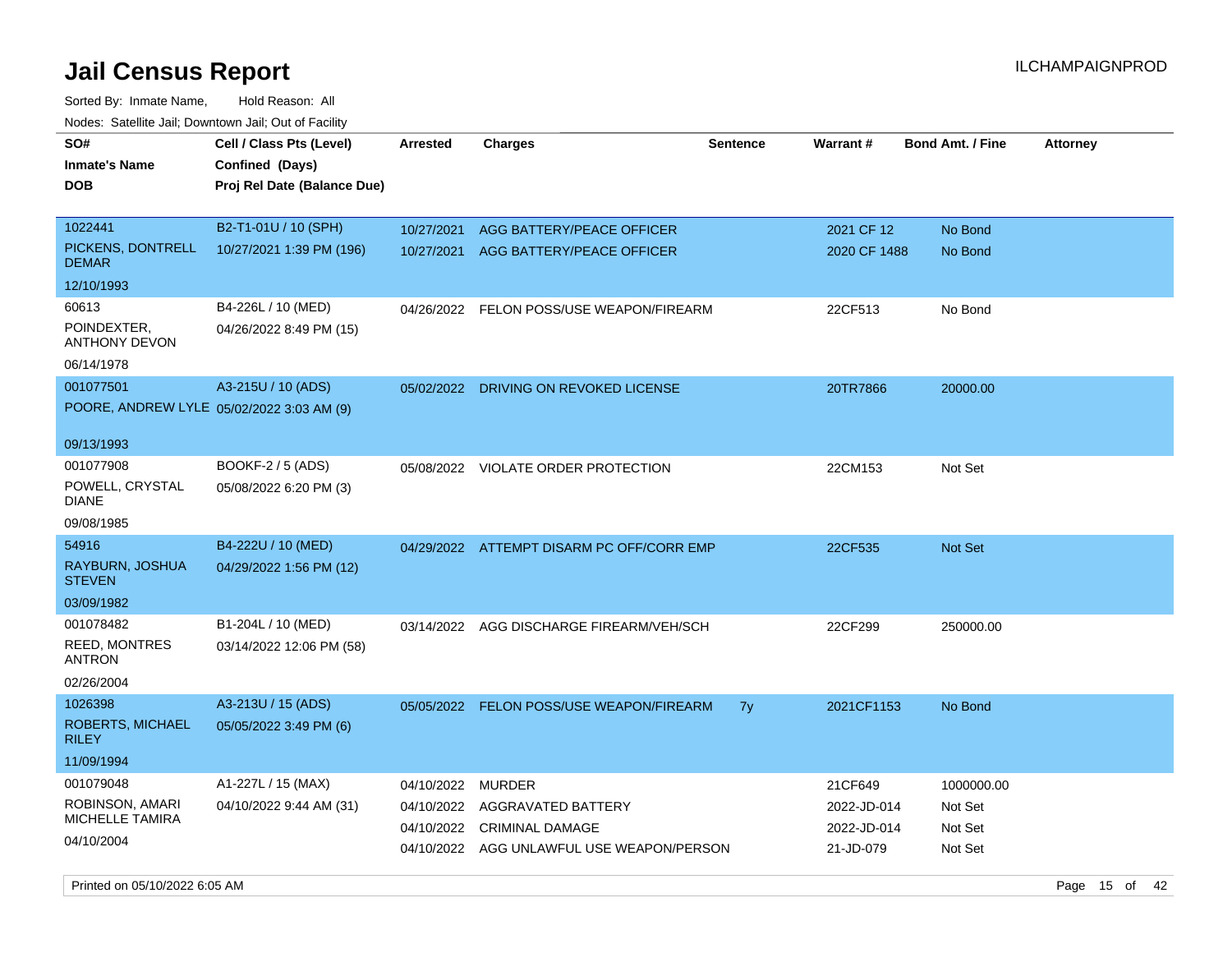Sorted By: Inmate Name, Hold Reason: All

| Nodes: Satellite Jail; Downtown Jail; Out of Facility |  |
|-------------------------------------------------------|--|
|                                                       |  |

| SO#<br><b>Inmate's Name</b><br><b>DOB</b> | Cell / Class Pts (Level)<br>Confined (Days)<br>Proj Rel Date (Balance Due) | <b>Arrested</b> | <b>Charges</b>                            | <b>Sentence</b> | Warrant#   | Bond Amt. / Fine | <b>Attorney</b> |
|-------------------------------------------|----------------------------------------------------------------------------|-----------------|-------------------------------------------|-----------------|------------|------------------|-----------------|
|                                           |                                                                            |                 |                                           |                 |            |                  |                 |
| 1077071                                   | <b>BOOKH-1 / 10 (ADS)</b>                                                  |                 | 05/07/2022 AGG BATTERY/PEACE OFFICER      |                 | 22CF568    | Not Set          |                 |
| <b>ROBINSON,</b><br><b>MIKALONTE TROY</b> | 05/07/2022 6:46 PM (4)                                                     |                 |                                           |                 |            |                  |                 |
| 11/15/2000                                |                                                                            |                 |                                           |                 |            |                  |                 |
| 979485                                    | B2-T4-16L / 15 (SPH)                                                       | 03/12/2021      | PRED CRIM SEX ASLT/VICTIM <13             |                 | 21CF282    | Not Set          |                 |
| RODRIGUEZ, JOSHUA<br><b>ANTHONY</b>       | 03/12/2021 1:57 PM (425)                                                   |                 |                                           |                 |            |                  |                 |
| 04/06/1990                                |                                                                            |                 |                                           |                 |            |                  |                 |
| 61330                                     | B4-224L / 15 (MAX)                                                         | 12/01/2021      | <b>ARMED HABITUAL CRIMINAL</b>            |                 | 21CF1473   | Not Set          |                 |
| <b>RUFFIN, JONATHON</b><br><b>CECIL</b>   | 12/01/2021 5:34 AM (161)                                                   | 12/01/2021      | PAROLE REVOCATION                         |                 | CH2107545  | No Bond          |                 |
| 05/10/1984                                |                                                                            |                 |                                           |                 |            |                  |                 |
| 001077681                                 | B3-W7-26L / 10 (MED)                                                       |                 | 04/08/2022 CRIM DMG/GOVT PROP/<\$500      |                 | 22CM101    | Not Set          |                 |
| SALES, ANDREW                             | 04/08/2022 6:03 PM (33)                                                    | 04/11/2022      | ELEC HRSMT/OBSCENE/FORC FEL               |                 | 21CF406    | Not Set          |                 |
| <b>KEVIN</b>                              |                                                                            |                 | 04/11/2022 AGGRAVATED DOMESTIC BATTERY    |                 | 21CF247    | Not Set          |                 |
| 02/25/1979                                |                                                                            |                 |                                           |                 |            |                  |                 |
| 1071161                                   | B4-124L / 15 (MAX)                                                         | 08/18/2021      | DELIVERY OF OR POSSESSION OF W/INT        |                 | 21CF1008   | No Bond          |                 |
| <b>SANDERS, MARKELL</b><br><b>LAMAR</b>   | 08/18/2021 6:18 PM (266)                                                   |                 |                                           |                 |            |                  |                 |
| 02/02/2000                                |                                                                            |                 |                                           |                 |            |                  |                 |
| 001077310                                 | BOOKH-3 / 10 (ADS)                                                         |                 | 05/08/2022  FAIL TO REPORT ADDRESS CHANGE |                 | 19CF215    | 2000.00          |                 |
| SCHNELLBECHER,<br><b>KENNETH CHASE</b>    | 05/08/2022 7:33 PM (3)                                                     |                 |                                           |                 |            |                  |                 |
| 08/03/1999                                |                                                                            |                 |                                           |                 |            |                  |                 |
| 001078441                                 | <b>BOOKF-3 / 15 (ADS)</b>                                                  | 10/01/2021      | <b>ARMED HABITUAL CRIMINAL</b>            |                 | 21CF1182   | Not Set          |                 |
| SINGLETON, CORRIE<br><b>DERRELL</b>       | 10/01/2021 12:36 PM (222)                                                  | 12/20/2021      | SPEEDING 26-34 MPH OVER LIMIT             |                 | 2021TR2701 | 1000.00          |                 |
| 05/07/1983                                |                                                                            |                 |                                           |                 |            |                  |                 |
| 001078608                                 | A3-115U / 5 (ADS)                                                          |                 | 04/28/2022 MFG/DEL CANNABIS/30-500 GRAMS  |                 | 22CF520    | No Bond          |                 |
| SOMERS, DYLAN<br><b>THOMAS</b>            | 04/28/2022 4:49 AM (13)                                                    |                 |                                           |                 |            |                  |                 |
| 05/18/2000                                |                                                                            |                 |                                           |                 |            |                  |                 |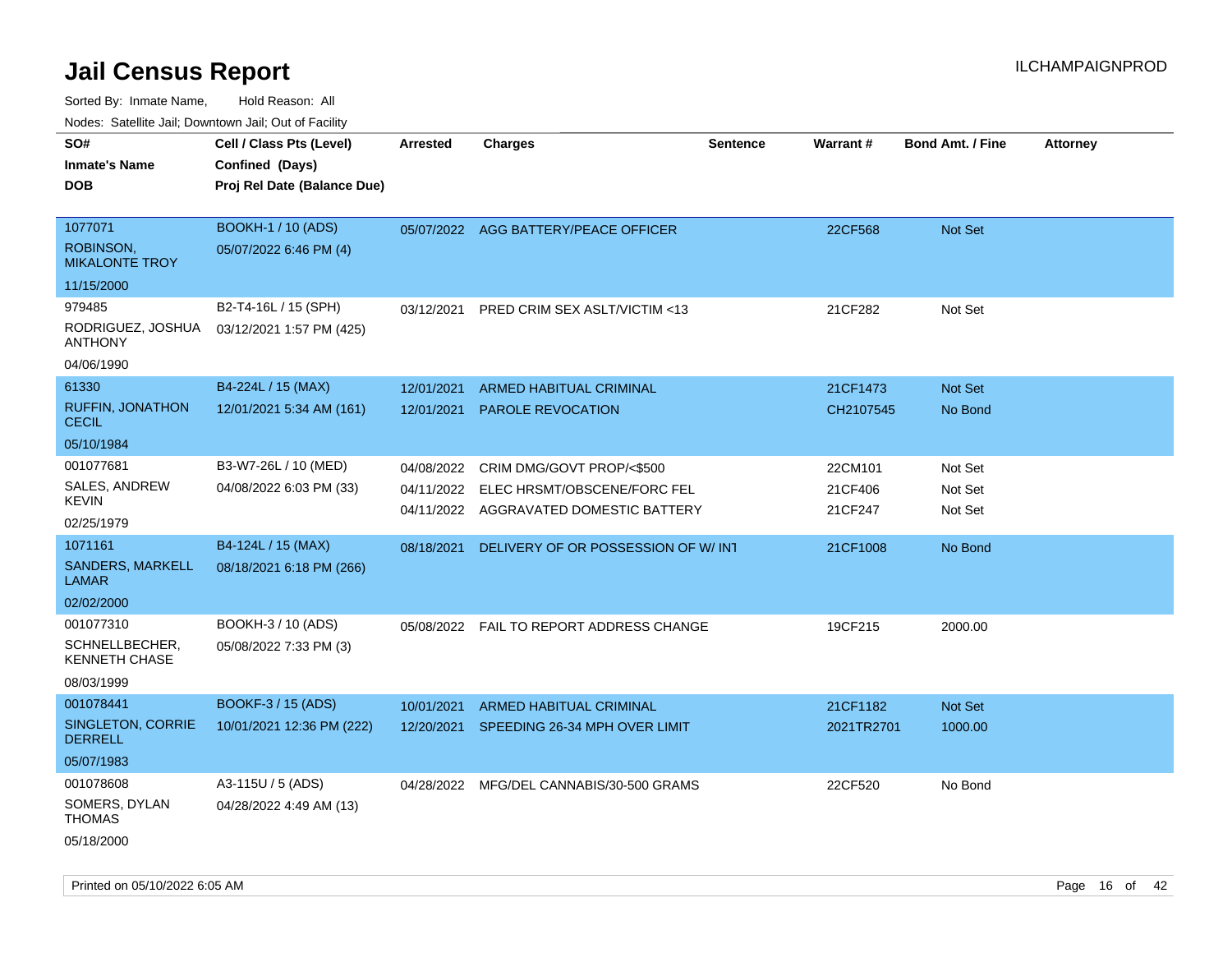| rouce. Calcinic Jan, Downtown Jan, Out or Facility |                                              |                     |                                               |                 |                 |                         |                 |
|----------------------------------------------------|----------------------------------------------|---------------------|-----------------------------------------------|-----------------|-----------------|-------------------------|-----------------|
| SO#                                                | Cell / Class Pts (Level)                     | <b>Arrested</b>     | <b>Charges</b>                                | <b>Sentence</b> | <b>Warrant#</b> | <b>Bond Amt. / Fine</b> | <b>Attorney</b> |
| <b>Inmate's Name</b>                               | Confined (Days)                              |                     |                                               |                 |                 |                         |                 |
| <b>DOB</b>                                         | Proj Rel Date (Balance Due)                  |                     |                                               |                 |                 |                         |                 |
|                                                    |                                              |                     |                                               |                 |                 |                         |                 |
| 975068                                             | B1-205U / 15 (MAX)                           |                     | 04/26/2022 DRVG ON SUSP LICENSE/FTA           |                 | 19TR17004       | 690.00                  |                 |
| SPEARMAN, JOE<br><b>DEMARKUS TERREL</b>            | 04/26/2022 3:34 PM (15)                      |                     | 04/26/2022 ARMED VIOLENCE/CATEGORY I          |                 | 22CF515         | No Bond                 |                 |
| 12/15/1989                                         |                                              |                     |                                               |                 |                 |                         |                 |
| 001077770                                          | A1-124U / 5 (MIN)                            |                     | 01/06/2022 RESIDENTIAL BURGLARY               |                 | 21CF319         | Not Set                 |                 |
|                                                    | STOFFLE, KELLY ANNE 01/06/2022 3:14 PM (125) |                     |                                               |                 |                 |                         |                 |
|                                                    |                                              |                     |                                               |                 |                 |                         |                 |
| 04/12/1989                                         |                                              |                     |                                               |                 |                 |                         |                 |
| 38305                                              | B2-T2-06L / 10 (SPH)                         | 03/18/2020          | <b>CRIMINAL SEXUAL ABUSE</b>                  |                 | 20CF-343        | 500000.00               |                 |
| STOVER, JOSH<br><b>ANDREW</b>                      | 03/18/2020 10:24 AM (784)                    |                     |                                               |                 |                 |                         |                 |
| 08/18/1973                                         |                                              |                     |                                               |                 |                 |                         |                 |
| 001079142                                          | BOOKH-7 / 5 (ADS)                            | 05/09/2022          | DRIVING RVK/SUSP DUI/SSS 4-9                  |                 | 2022CFAWOW      | Not Set                 |                 |
| SWAIM, BRANDON<br><b>JAMES</b>                     | 05/09/2022 4:57 AM (2)                       |                     | 05/09/2022 RESIST/OBSTRUCTING A PEACE OFFICEF |                 | 2022CMAWOW      | Not Set                 |                 |
| 05/17/1981                                         |                                              |                     |                                               |                 |                 |                         |                 |
| 001078742                                          | A2-222L / 5 (MIN)                            | 04/01/2022 BURGLARY |                                               |                 | 22CF33          | 10000.00                |                 |
| TAYLOR, ERIKA LYNN                                 | 04/01/2022 10:15 AM (40)                     |                     |                                               |                 |                 |                         |                 |
|                                                    |                                              |                     |                                               |                 |                 |                         |                 |
| 04/09/1996                                         |                                              |                     |                                               |                 |                 |                         |                 |
| 1066794                                            | B3-W7-28L / 5 (MIN)                          |                     | 04/15/2022 VIO ORDER/PRIOR VIO OF ORDER       |                 | 2021CF1061      | 150000.00               |                 |
| <b>TAYLOR, STANLEY</b><br>JAMES                    | 04/15/2022 9:27 AM (26)                      |                     |                                               |                 |                 |                         |                 |
| 01/05/1994                                         |                                              |                     |                                               |                 |                 |                         |                 |
| 32058                                              | B4-123U / 15 (MAX)                           | 06/14/2021          | <b>AGG DISCH FIREARM</b>                      |                 | 21CF690         | <b>Not Set</b>          |                 |
| THOMPSON, STEVEN<br>ONEAL                          | 06/14/2021 6:44 AM (331)                     |                     |                                               |                 |                 |                         |                 |
| 03/14/1969                                         |                                              |                     |                                               |                 |                 |                         |                 |
| 993660                                             | A3-215L / 10 (MED)                           | 05/04/2022 BURGLARY |                                               |                 | 22CF544         | Not Set                 |                 |
| TORRES-NEGRON,<br><b>JUAN CARLOS</b>               | 05/04/2022 4:34 AM (7)                       |                     |                                               |                 |                 |                         |                 |
| 11/18/1983                                         |                                              |                     |                                               |                 |                 |                         |                 |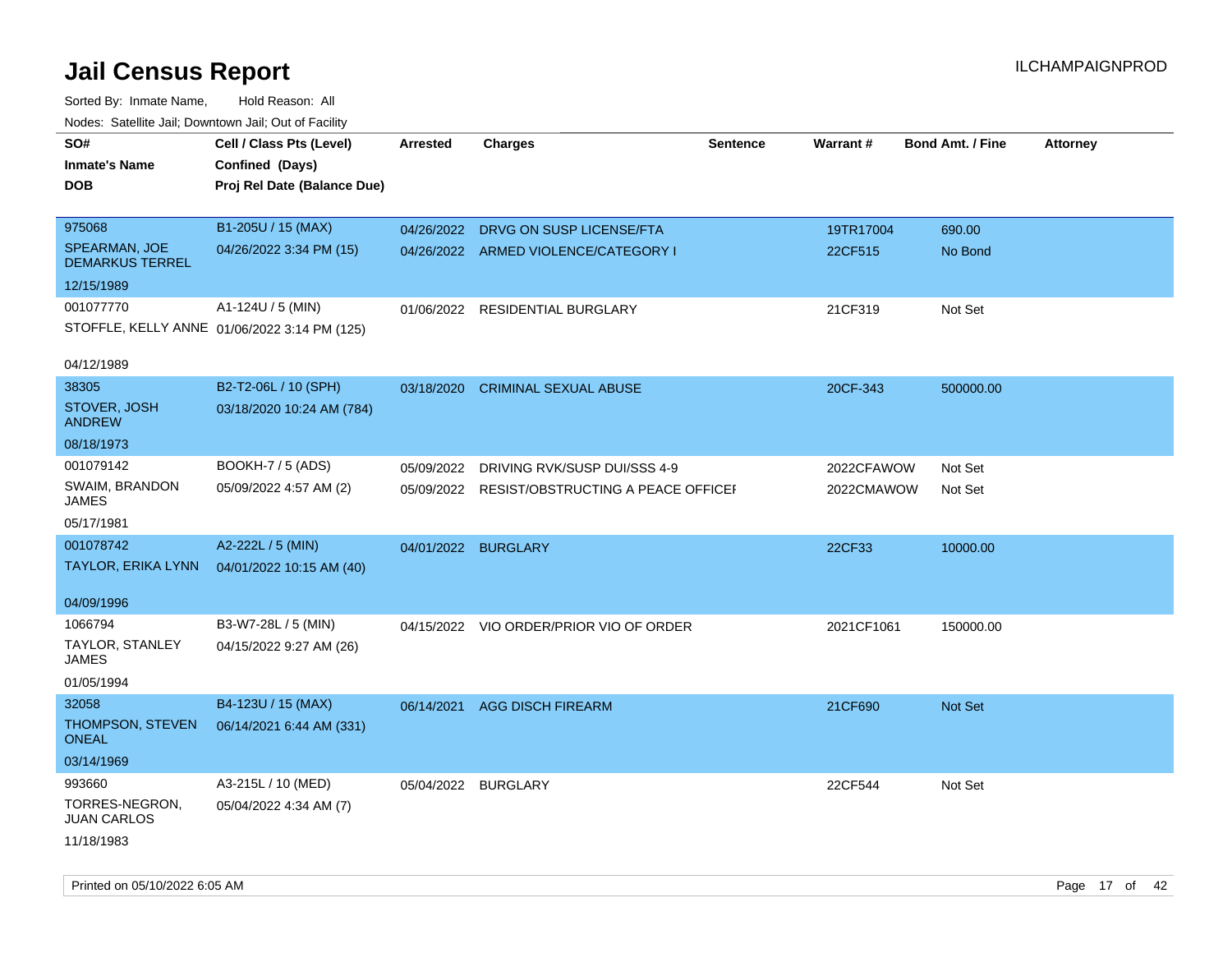| roaco. Calcinio can, Downlown can, Out or Facility |                             |                   |                                           |                 |                 |                         |                 |
|----------------------------------------------------|-----------------------------|-------------------|-------------------------------------------|-----------------|-----------------|-------------------------|-----------------|
| SO#                                                | Cell / Class Pts (Level)    | Arrested          | <b>Charges</b>                            | <b>Sentence</b> | <b>Warrant#</b> | <b>Bond Amt. / Fine</b> | <b>Attorney</b> |
| <b>Inmate's Name</b>                               | Confined (Days)             |                   |                                           |                 |                 |                         |                 |
| <b>DOB</b>                                         | Proj Rel Date (Balance Due) |                   |                                           |                 |                 |                         |                 |
|                                                    |                             |                   |                                           |                 |                 |                         |                 |
| 001078792                                          | B4-122U / 15 (MAX)          |                   | 01/24/2022 FUGITIVE FROM JUSTICE          |                 | 22CF99          | Not Set                 |                 |
| <b>TRAMBLE, TOM</b><br><b>MARCUS</b>               | 01/24/2022 10:24 AM (107)   |                   | 01/24/2022 ARMED VIOLENCE/CATEGORY I      |                 | 22CF101         | <b>Not Set</b>          |                 |
| 02/28/1985                                         |                             |                   |                                           |                 |                 |                         |                 |
| 1071272                                            | A2-121L / 10 (ADS)          |                   | 05/04/2022 AGGRAVATED BATTERY             |                 | 22CF549         | Not Set                 |                 |
| TSHINGUTA,<br><b>GERTRUDE KABONGO</b>              | 05/04/2022 10:38 AM (7)     |                   |                                           |                 |                 |                         |                 |
| 06/04/1976                                         |                             |                   |                                           |                 |                 |                         |                 |
| 1076325                                            | B1-105U / 15 (MAX)          | 03/25/2022        | AGG UUW/LOADED/NO FCCA/FOID               |                 | 2020CF742       | 25000.00                |                 |
| <b>TURNER, PRINTISS</b>                            | 03/25/2022 3:15 PM (47)     | 03/25/2022 MURDER |                                           |                 | 2021CF1071      | 1500000.00              |                 |
| VASHAWN-DEMAN,                                     |                             |                   | 03/25/2022 DOMESTIC BATTERY               |                 | 20CM468         | 1000.00                 |                 |
| 11/10/2001                                         |                             | 03/25/2022        | AGG UUW/LOADED/NO FCCA/FOID               |                 | 21CF1520        | 50000.00                |                 |
|                                                    |                             |                   | 03/28/2022 FUGITIVE FROM JUSTICE          |                 | 22CF360         | 50000.00                |                 |
| 50548                                              | B3-W4-14L / 10 (MED)        |                   | 03/29/2022 AGG UNLAWFUL USE OF WEAPON/VEH |                 | 21CF1067        | No Bond                 |                 |
| <b>VINEYARD, SHORNOR</b><br>JAMAL                  | 03/29/2022 8:51 AM (43)     |                   |                                           |                 |                 |                         |                 |
| 12/14/1979                                         | 5/19/2022 (0.00)            |                   |                                           |                 |                 |                         |                 |
| 39204                                              | <b>BOOKH-8 / 5 (ADS)</b>    | 05/08/2022        | <b>POSS DRUG PARAPHERNALIA</b>            |                 | 22CM152         | <b>Not Set</b>          |                 |
| <b>VOGEL, ALLEN RENO</b>                           | 05/08/2022 4:50 PM (3)      | 05/08/2022        | RESIST/OBSTRUCTING A PEACE OFFICEI        |                 | 19CM638         | 40.00                   |                 |
| 07/18/1974                                         |                             |                   | 05/08/2022 PUBLIC INDECENCY/LEWD EXPOSURE |                 | 22CM72          | 40.00                   |                 |
| 1076520                                            | B4-222L / 15 (MAX)          |                   | 04/20/2022 ARMED VIOLENCE/CATEGORY I      |                 | 22CF485         | Not Set                 |                 |
| WARNER-UDUEBOR,<br><b>JAESEN CHI</b>               | 04/20/2022 2:56 PM (21)     |                   |                                           |                 |                 |                         |                 |
| 04/11/2001                                         |                             |                   |                                           |                 |                 |                         |                 |
| 1070737                                            | A1-126L / 15 (MAX)          | 10/14/2021        | AGG KIDNAPG/<13/INTEL DISABL              | (DHS)           | 2020CF418       | 250000.00               |                 |
| <b>WASHINGTON,</b><br><b>JASTINA VIRGINIA</b>      | 10/14/2021 12:02 PM (209)   |                   |                                           |                 |                 |                         |                 |
| 04/11/2000                                         |                             |                   |                                           |                 |                 |                         |                 |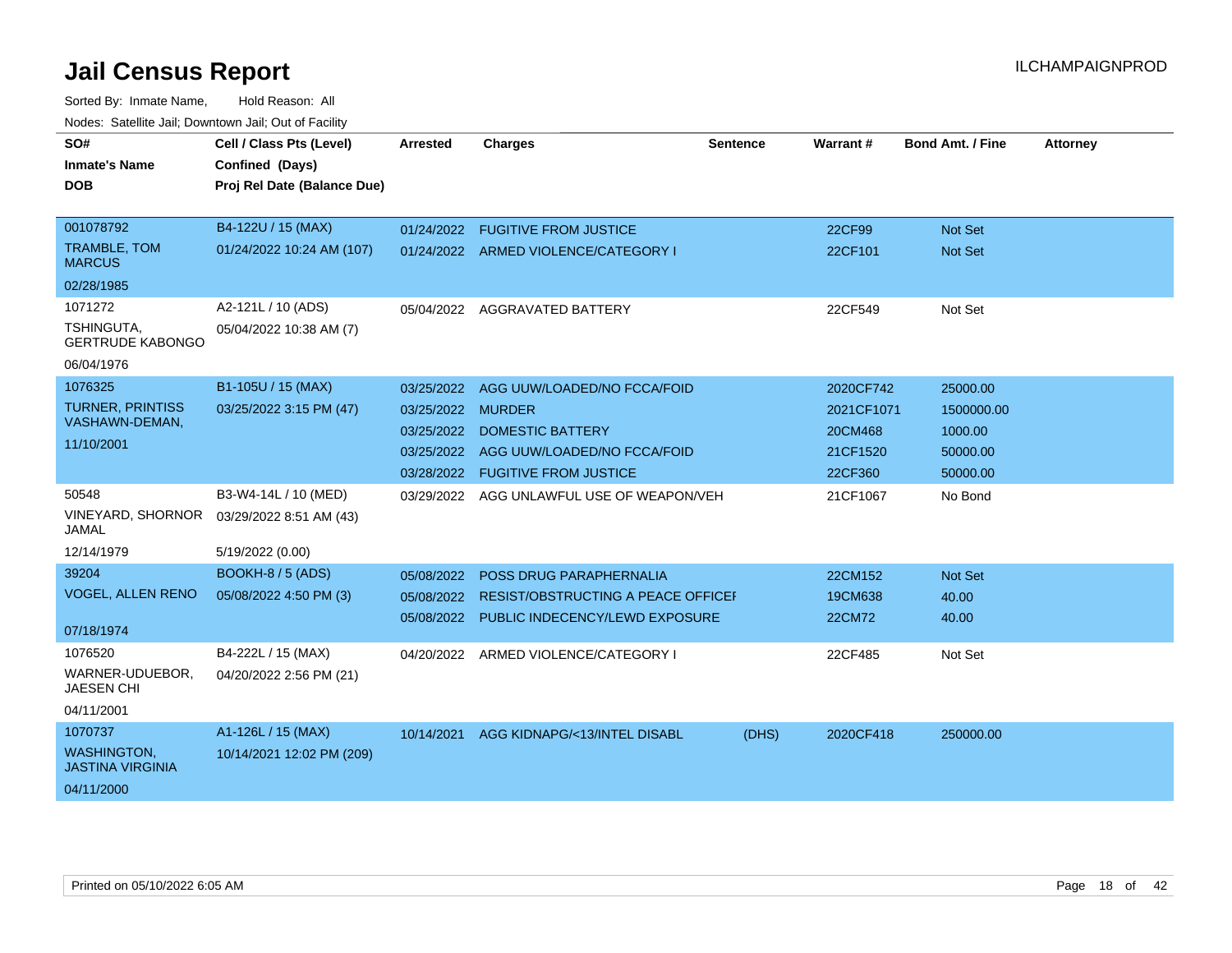| rouce. Calcillic Jali, Downtown Jali, Out of Facility |                             |                   |                                           |                 |             |                         |                 |
|-------------------------------------------------------|-----------------------------|-------------------|-------------------------------------------|-----------------|-------------|-------------------------|-----------------|
| SO#                                                   | Cell / Class Pts (Level)    | <b>Arrested</b>   | <b>Charges</b>                            | <b>Sentence</b> | Warrant#    | <b>Bond Amt. / Fine</b> | <b>Attorney</b> |
| <b>Inmate's Name</b>                                  | Confined (Days)             |                   |                                           |                 |             |                         |                 |
| DOB                                                   | Proj Rel Date (Balance Due) |                   |                                           |                 |             |                         |                 |
|                                                       |                             |                   |                                           |                 |             |                         |                 |
| 977140                                                | B1-203L / 10 (MED)          | 10/24/2021        | ARMED HABITUAL CRIMINAL                   |                 | 21CF1289    | Not Set                 |                 |
| <b>WEBSTER, DERRIAL</b><br><b>DEVON</b>               | 10/24/2021 2:46 AM (199)    |                   |                                           |                 |             |                         |                 |
| 01/14/1990                                            |                             |                   |                                           |                 |             |                         |                 |
| 001078328                                             | B1-105L / 15 (MAX)          | 08/30/2021        | FELON POSS/USE WEAPON/FIREARM             |                 | 21CF1045    | Not Set                 |                 |
| WHITE, JUSTIN<br><b>STEVEN</b>                        | 08/30/2021 10:48 AM (254)   |                   |                                           |                 |             |                         |                 |
| 10/25/1995                                            |                             |                   |                                           |                 |             |                         |                 |
| 001077235                                             | B4-221U / 10 (MED)          | 04/26/2022        | POSSESSING A CONTROLLED SUBSTANC          |                 | 22CF507     | Not Set                 |                 |
| <b>WHITLEY, CHARLES</b>                               | 04/26/2022 6:11 PM (15)     | 04/26/2022        | POSS AMT CON SUB EXCEPT(A)/(D)            |                 | 20CF1077    | 940.00                  |                 |
|                                                       |                             |                   | 04/26/2022 WARRANT OUT OF COUNTY          |                 | 20TR10761   | 3000.00                 |                 |
| 09/03/1975                                            |                             |                   | 04/26/2022 WARRANT OUT OF COUNTY          |                 | 20TR10760   | 3000.00                 |                 |
|                                                       |                             | 04/26/2022        | <b>WARRANT OUT OF COUNTY</b>              |                 | 20CM646     | 5000.00                 |                 |
| 638552                                                | B2-T2-08L / 5 (SPH)         | 10/07/2021        | CHILD PORNOGRAPHY/PHOTOGRAPH              |                 | 2021CF1207  | No Bond                 |                 |
| <b>WILLIAMS, MICHAEL</b><br>JAMES                     | 10/07/2021 12:20 PM (216)   |                   |                                           |                 |             |                         |                 |
| 03/29/1964                                            |                             |                   |                                           |                 |             |                         |                 |
| 1066370                                               | B1-101L / 15 (MAX)          | 07/28/2021        | ARMED VIOLENCE/CATEGORY III               |                 | 2021 CF 882 | Not Set                 |                 |
| <b>WILLIAMS, REONTE</b><br><b>REMIR</b>               | 07/28/2021 5:40 AM (287)    |                   |                                           |                 |             |                         |                 |
| 05/14/1999                                            |                             |                   |                                           |                 |             |                         |                 |
| 1051953                                               | A1-226L / 10 (MED)          | 02/02/2022        | DOMESTIC BATTERY/OTHER PRIOR              | 8y (DOC)        | 22CF144     | Not Set                 |                 |
| WINSTON, ALYSSIA<br><b>LETEECE</b>                    | 02/02/2022 4:29 AM (98)     |                   | 03/28/2022 AGG ROBBERY/INDICATE ARM W/FIR | 8y (DOC)        | 22CF353     | Not Set                 |                 |
| 03/17/1996                                            |                             |                   |                                           |                 |             |                         |                 |
| 001077731                                             | B1-201U / 15 (MAX)          |                   | 04/12/2022 ATTEMPT (FIRST DEGREE MURDER)  |                 | 22CF428     | 1500000.00              |                 |
| YOUNG, AARON<br><b>BLAKE</b>                          | 04/12/2022 12:53 PM (29)    |                   |                                           |                 |             |                         |                 |
| 03/04/2000                                            |                             |                   |                                           |                 |             |                         |                 |
| <b>Total Satellite Jail: 147</b>                      |                             | <b>Males: 123</b> | Unknown: 0<br>Females: 24                 |                 |             |                         |                 |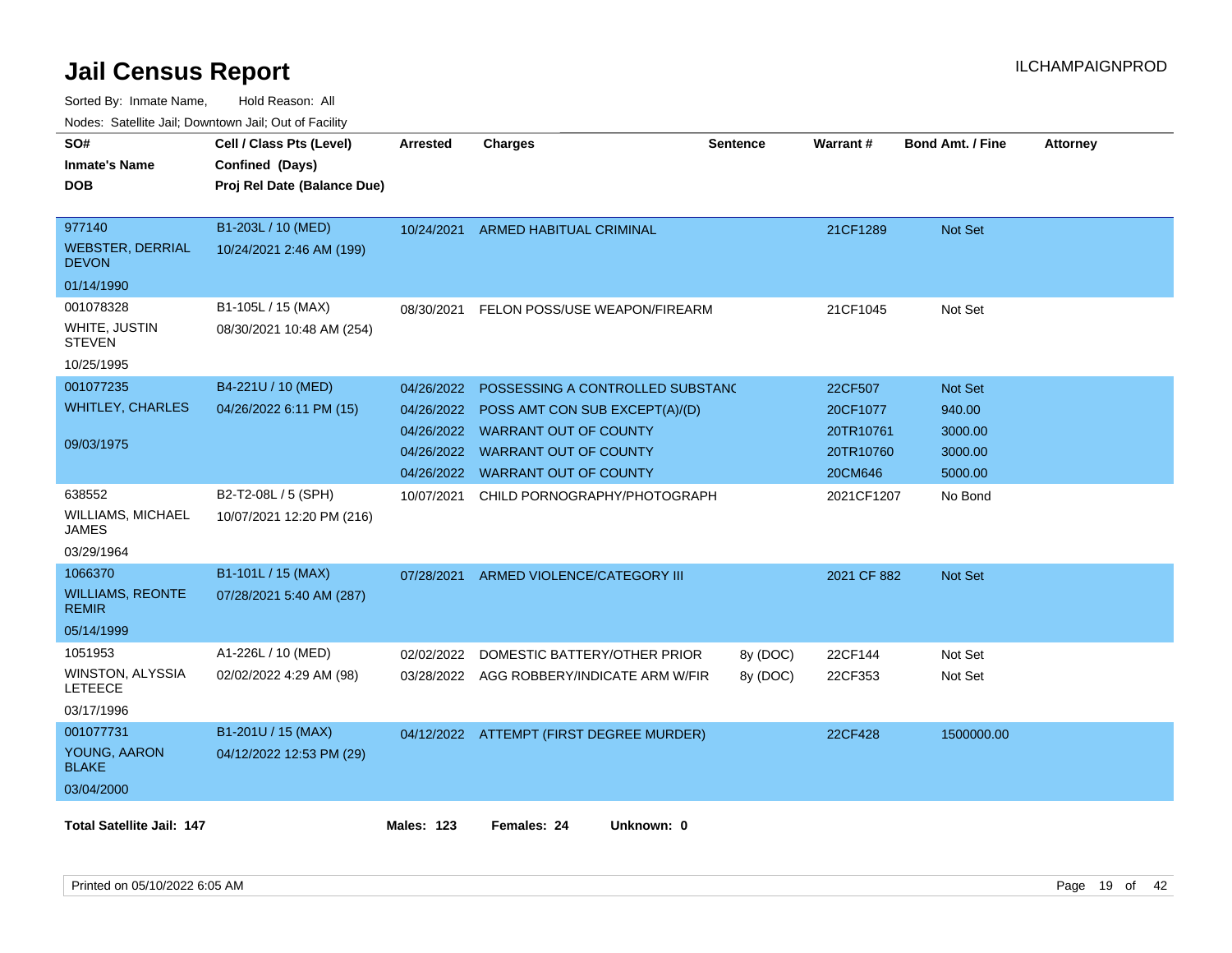| <b>Downtown Jail</b>                  |                                             |                 |                                           |                 |                 |                         |                 |
|---------------------------------------|---------------------------------------------|-----------------|-------------------------------------------|-----------------|-----------------|-------------------------|-----------------|
| SO#                                   | Cell / Class Pts (Level)                    | <b>Arrested</b> | <b>Charges</b>                            | <b>Sentence</b> | <b>Warrant#</b> | <b>Bond Amt. / Fine</b> | <b>Attorney</b> |
| <b>Inmate's Name</b>                  | Confined (Days)                             |                 |                                           |                 |                 |                         |                 |
| <b>DOB</b>                            | Proj Rel Date (Balance Due)                 |                 |                                           |                 |                 |                         |                 |
|                                       |                                             |                 |                                           |                 |                 |                         |                 |
| 952871                                | G3U / 5 (MIN)                               |                 | 03/13/2022 METH DELIVERY/5<15 GRAMS       |                 | 22CF300         | No Bond                 |                 |
| AUTEBERRY, JOSHUA<br><b>DAVID</b>     | 03/13/2022 7:24 PM (59)                     |                 |                                           |                 |                 |                         |                 |
| 12/28/1984                            |                                             |                 |                                           |                 |                 |                         |                 |
| 001078218                             | D1 / 5 (ADS)                                | 03/23/2022      | <b>CRIMINAL TRESPASS TO LAND</b>          |                 | 21CM340         | 1000.00                 |                 |
| BAKER, REED ALLEN                     | 03/23/2022 6:55 PM (49)                     | 03/23/2022      | <b>DISORDERLY CONDUCT</b>                 |                 | 20OV0267        | 1000.00                 |                 |
| 07/28/1981                            |                                             | 03/24/2022      | <b>RETAIL THEFT</b>                       |                 | 20CM658         | 5000.00                 |                 |
| 517915                                | G6L / 5 (MIN)                               | 08/03/2021      | FORGERY/ISSUE/DELIVER DOCUMENT            |                 |                 | No Bond                 |                 |
| <b>BOXLEY, CHARLES</b>                | 08/03/2021 2:18 PM (281)                    | 08/03/2021      | <b>BURGLARY</b>                           |                 | 21CF289         | 20000.00                |                 |
| <b>OMAR</b>                           |                                             | 08/03/2021      | <b>BURGLARY</b>                           |                 | 21CF679         | 20000.00                |                 |
| 01/10/1985                            |                                             |                 |                                           |                 |                 |                         |                 |
| 47897                                 | E2L / 15 (ADS)                              | 01/19/2022      | PAROLE REVOCATION                         |                 | VA2201139       | No Bond                 |                 |
| BRANAMAN,<br><b>CLIFFORD EARL</b>     | 01/19/2022 9:21 PM (112)                    | 01/19/2022      | <b>VIOLATE ORDER PROTECTION</b>           |                 | 22CF85          | Not Set                 |                 |
| 03/09/1975                            |                                             |                 | 01/19/2022 DRVG REVOKED/2+/PERS INJ/DEATH |                 | 22CF84          | Not Set                 |                 |
| 995432                                | I2 / 10 (ADS)                               | 12/20/2021      | FAIL TO RPT WKLY/NO FIXED ADDR            |                 | 21CF1559        | <b>Not Set</b>          |                 |
| <b>BROWN, JAVON</b><br><b>SHANTEZ</b> | 12/20/2021 2:06 AM (142)                    |                 |                                           |                 |                 |                         |                 |
| 10/14/1991                            |                                             |                 |                                           |                 |                 |                         |                 |
| 001078900                             | J7L / 15 (ADS)                              | 03/02/2022      | MURDER/INTENT TO KILL/INJURE              |                 | 22CF252         | Not Set                 |                 |
| BYRD, ANDREW<br><b>DARNELL</b>        | 03/02/2022 11:59 PM (70)                    |                 |                                           |                 |                 |                         |                 |
| 12/30/2003                            |                                             |                 |                                           |                 |                 |                         |                 |
| 001078092                             | H <sub>2</sub> U / 10 (ADS)                 | 12/27/2021      | AGG BATTERY/PUBLIC PLACE                  |                 | 2021CF1042      | 5000.00                 |                 |
| <b>WILLIAM</b>                        | CHOUNARD, STANLEY 12/27/2021 10:47 PM (135) |                 |                                           |                 |                 |                         |                 |
| 06/25/1986                            |                                             |                 |                                           |                 |                 |                         |                 |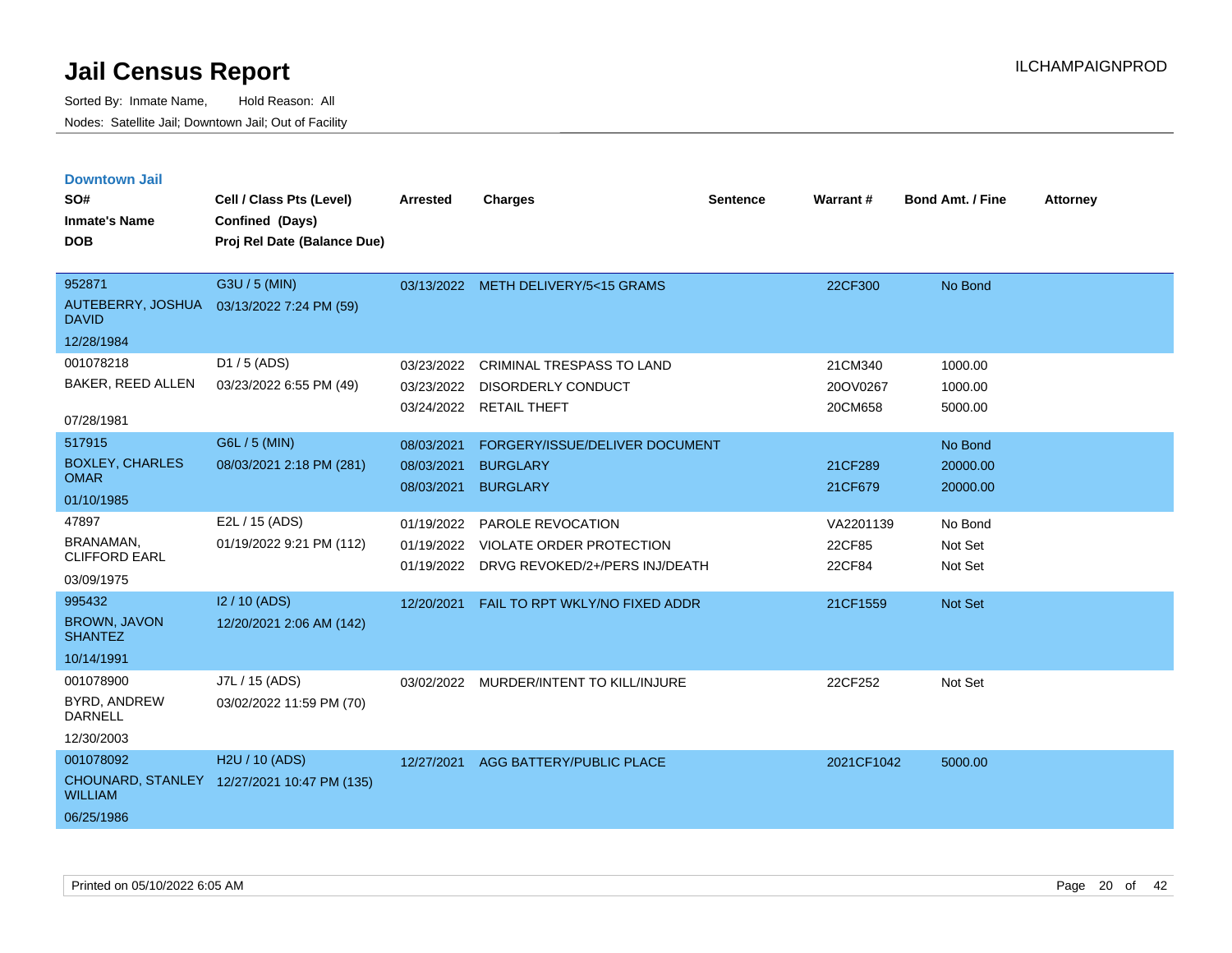| SO#<br><b>Inmate's Name</b><br><b>DOB</b>        | Cell / Class Pts (Level)<br>Confined (Days)<br>Proj Rel Date (Balance Due) | <b>Arrested</b> | <b>Charges</b>                            | <b>Sentence</b> | Warrant#    | <b>Bond Amt. / Fine</b> | <b>Attorney</b> |
|--------------------------------------------------|----------------------------------------------------------------------------|-----------------|-------------------------------------------|-----------------|-------------|-------------------------|-----------------|
| 56241                                            | E1L / 5 (MIN)                                                              |                 | 01/13/2022 VIOLATE ORDER/PRIOR DOM BTRY   |                 | 22CF59      | Not Set                 |                 |
| <b>CLARK, DAMON</b><br><b>GILLMORE</b>           | 01/13/2022 4:36 AM (118)                                                   |                 | 04/04/2022 CIVIL FTA WARRANT              |                 | 2007D200    | 100000.00               |                 |
| 12/21/1976                                       |                                                                            |                 |                                           |                 |             |                         |                 |
| 001078838                                        | D <sub>2</sub> / 15 (ADS)                                                  |                 | 02/12/2022 PRED CRIM SEX ASLT/BODILY HARM |                 | 21CF30      | 150000.00               |                 |
| <b>CLAYTON, KAREEM</b><br>JAMAL                  | 02/12/2022 8:55 AM (88)                                                    |                 |                                           |                 |             |                         |                 |
| 02/03/1974                                       |                                                                            |                 |                                           |                 |             |                         |                 |
| 1075361                                          | $15/5$ (ADS)                                                               | 04/16/2021      | <b>BURGLARY</b>                           |                 | 21CF414     | Not Set                 |                 |
| <b>COWART, TORREY</b><br><b>BENJAMEN, Junior</b> | 04/16/2021 9:17 PM (390)                                                   |                 |                                           |                 |             |                         |                 |
| 11/22/1987                                       |                                                                            |                 |                                           |                 |             |                         |                 |
| 1074319                                          | K1 / 15 (SPH)                                                              | 10/12/2021      | AGGRAVATED CRUELTY TO ANIMALS             |                 | 21CF1238    | Not Set                 |                 |
| <b>CRAIG, DAVUCCI</b><br><b>DAVION</b>           | 10/12/2021 11:36 AM (211)                                                  | 10/14/2021      | MURDER                                    |                 | 21CF1239    | Not Set                 |                 |
| 08/02/2001                                       |                                                                            |                 |                                           |                 |             |                         |                 |
| 571307                                           | J3L / 15 (ADS)                                                             | 09/14/2020      | <b>CRIM SEXUAL ABUSE/CONSENT</b>          |                 | 2020CF1026  | <b>Not Set</b>          |                 |
| DOMINGO-<br>CASTANEDA,                           | 09/14/2020 11:19 PM (604)                                                  | 09/14/2020      | PRED CRIM SEX ASLT/VICTIM <13             |                 | 2020CF1025  | Not Set                 |                 |
| 09/29/1989                                       |                                                                            |                 |                                           |                 |             |                         |                 |
| 527379                                           | D6 / 15 (ADS)                                                              | 10/25/2021      | ARMED HABITUAL CRIMINAL                   |                 | 21CF1297    | Not Set                 |                 |
| DRAKE, MARCELL<br>DEON                           | 10/25/2021 5:05 PM (198)                                                   | 10/27/2021      | AGG DOMESTIC BATTERY/STRANGLE             |                 | 21CF1245    | Not Set                 |                 |
| 04/20/1987                                       |                                                                            |                 |                                           |                 |             |                         |                 |
| 527081                                           | F1L / 10 (MED)                                                             | 09/06/2021      | ARSON/REAL/PERSONAL PROP>\$150            |                 | 2021 CF 797 | 25000.00                |                 |
| <b>FERGUSON.</b><br><b>CHRISTOPHER</b>           | 09/06/2021 1:18 PM (247)                                                   |                 |                                           |                 |             |                         |                 |
| 12/21/1981                                       |                                                                            |                 |                                           |                 |             |                         |                 |
| 524764                                           | G3L / 5 (MIN)                                                              | 09/18/2021      | METH DELIVERY/15<100 GRAMS                |                 | 21CF627     | 50000.00                |                 |
| <b>FISCUS, ROBERT</b><br>LOWELL                  | 09/18/2021 10:50 AM (235)                                                  |                 |                                           |                 |             |                         |                 |
| 02/17/1986                                       |                                                                            |                 |                                           |                 |             |                         |                 |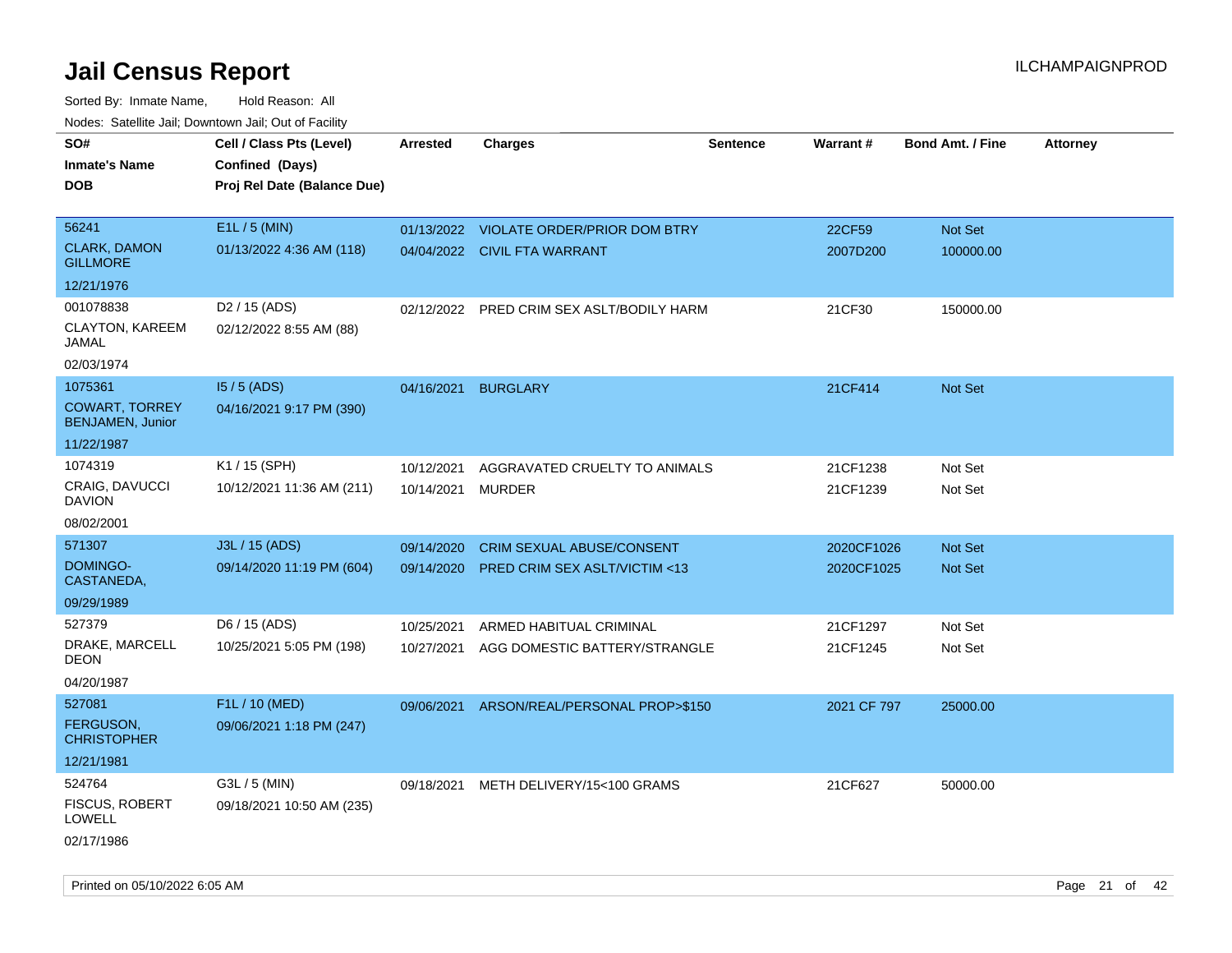Sorted By: Inmate Name, Hold Reason: All Nodes: Satellite Jail; Downtown Jail; Out of Facility

| <b>Houce.</b> Catellite ball, Downtown ball, Out of Fability |                             |                  |                                           |                 |                 |                         |                 |
|--------------------------------------------------------------|-----------------------------|------------------|-------------------------------------------|-----------------|-----------------|-------------------------|-----------------|
| SO#                                                          | Cell / Class Pts (Level)    | Arrested         | <b>Charges</b>                            | <b>Sentence</b> | <b>Warrant#</b> | <b>Bond Amt. / Fine</b> | <b>Attorney</b> |
| <b>Inmate's Name</b>                                         | Confined (Days)             |                  |                                           |                 |                 |                         |                 |
| <b>DOB</b>                                                   | Proj Rel Date (Balance Due) |                  |                                           |                 |                 |                         |                 |
|                                                              |                             |                  |                                           |                 |                 |                         |                 |
| 1068917                                                      | H6U / 5 (ADS)               |                  | 08/11/2021 VIO ORDER/PRIOR VIO OF ORDER   |                 | 21CF965         | <b>Not Set</b>          |                 |
| <b>GARCIA, JUAN</b><br><b>CARLOS</b>                         | 08/11/2021 9:24 PM (273)    |                  |                                           |                 |                 |                         |                 |
| 10/21/1997                                                   |                             |                  |                                           |                 |                 |                         |                 |
| 32913                                                        | I1 / 15 (ADS)               | 12/03/2021       | PRED CRIM SEX ASLT/VICTIM <13             |                 | 21CF1481        | Not Set                 |                 |
| GROB, WARREN A,<br>Junior                                    | 12/03/2021 4:24 PM (159)    |                  |                                           |                 |                 |                         |                 |
| 12/07/1950                                                   |                             |                  |                                           |                 |                 |                         |                 |
| 001078868                                                    | K3 / 5 (ADS)                |                  | 02/24/2022 STALKING/CAUSE FEAR FOR SAFETY |                 | 22CF227         | 150000.00               |                 |
| HARRIS-MINER,<br><b>NICHOLAS</b>                             | 02/24/2022 3:56 PM (76)     |                  |                                           |                 |                 |                         |                 |
| 07/08/1998                                                   |                             |                  |                                           |                 |                 |                         |                 |
| 987949                                                       | B1 / 10 (SPH)               | 03/29/2022       | <b>FELON POSS/FIREARM</b>                 |                 | 22CF365         | Not Set                 |                 |
| HOLT, TERRELL<br>VALENTINO                                   | 03/29/2022 12:53 AM (43)    |                  |                                           |                 |                 |                         |                 |
| 02/17/1991                                                   |                             |                  |                                           |                 |                 |                         |                 |
| 501278                                                       | H4U / 5 (ADS)               |                  | 04/18/2022 INDIRECT CIVIL CONTEMPT        |                 |                 | 987.00                  |                 |
| HURSEY, DANIEL<br><b>SCOTT</b>                               | 04/18/2022 9:26 AM (23)     |                  |                                           |                 |                 |                         |                 |
| 08/30/1987                                                   | 5/17/2022 (0.00)            |                  |                                           |                 |                 |                         |                 |
| 518711                                                       | G5L / 5 (MIN)               | 01/30/2022 THEFT |                                           |                 | 22CF133         | Not Set                 |                 |
| INGERSON, LUCUS<br><b>JAMES</b>                              | 01/30/2022 4:57 PM (101)    |                  |                                           |                 |                 |                         |                 |
| 09/16/1979                                                   |                             |                  |                                           |                 |                 |                         |                 |
| 001078766                                                    | $13/5$ (ADS)                | 02/08/2022       | <b>AGGRAVATED BATTERY</b>                 |                 | 22CF160         | <b>Not Set</b>          |                 |
| <b>JOHNSON, IYONZI</b>                                       | 02/08/2022 11:56 AM (92)    | 02/08/2022       | <b>BURGLARY</b>                           |                 | 22CF63          | 3000.00                 |                 |
| 07/16/1994                                                   |                             |                  |                                           |                 |                 |                         |                 |
| 1073894                                                      | H1L / 5 (ADS)               | 04/07/2022       | PROBATION VIOLATION                       |                 | 2021CF920       | Not Set                 |                 |
| JOKICH, ANTON VEGO  04/07/2022 5:40 PM (34)                  |                             |                  |                                           |                 |                 |                         |                 |

05/30/1969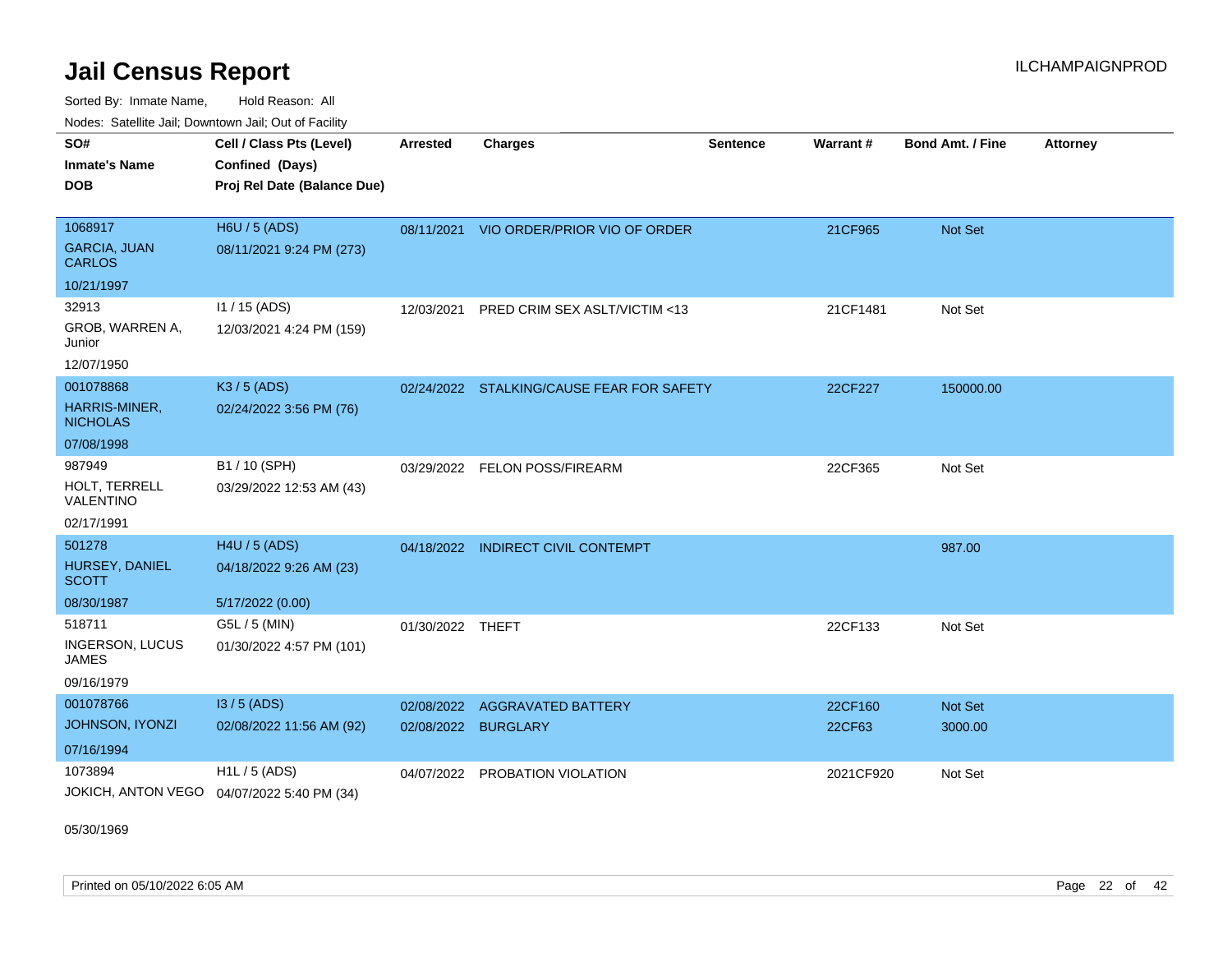| SO#<br><b>Inmate's Name</b><br><b>DOB</b>                                               | Cell / Class Pts (Level)<br>Confined (Days)<br>Proj Rel Date (Balance Due)             | <b>Arrested</b>                                                    | <b>Charges</b>                                                                                                                                                             | <b>Warrant#</b><br><b>Sentence</b>                             | <b>Bond Amt. / Fine</b>                                        | <b>Attorney</b> |
|-----------------------------------------------------------------------------------------|----------------------------------------------------------------------------------------|--------------------------------------------------------------------|----------------------------------------------------------------------------------------------------------------------------------------------------------------------------|----------------------------------------------------------------|----------------------------------------------------------------|-----------------|
| 001078818<br>KINSEL, EVERAL<br><b>MICHAEL WILLIAM</b><br>10/16/1985                     | D3 / 10 (MED)<br>02/04/2022 7:37 PM (96)                                               |                                                                    | 02/04/2022 DOMESTIC BATTERY/OTHER PRIOR                                                                                                                                    | 22CF148                                                        | Not Set                                                        |                 |
| 527447<br>KIRKWOOD, TYLER<br><b>JAMES</b><br>10/04/1985<br>001077710<br>LANGE, DEVONTAE | J1L / 10 (ADS)<br>02/22/2022 10:47 AM (78)<br>G9U / 5 (MIN)<br>03/31/2022 2:21 PM (41) | 02/22/2022<br>02/22/2022<br>02/23/2022<br>04/05/2022<br>03/31/2022 | <b>BURGLARY</b><br>AGG BATTERY/GREAT BODILY HARM<br><b>BURGLARY</b><br><b>RESIDENTIAL BURGLARY</b><br>AGG DOMESTIC BATTERY/STRANGLE<br>03/31/2022 AGG BATTERY/PUBLIC PLACE | 22CF224<br>22CF223<br>22CF152<br>22CF383<br>21CF212<br>21CF279 | Not Set<br>Not Set<br>Not Set<br>Not Set<br>No Bond<br>No Bond |                 |
| AND'RE<br>03/05/1994<br>29681<br>LENOIR, JOHN<br><b>CHRISTOPHER</b><br>04/20/1966       | J2L / 15 (ADS)<br>07/14/2020 12:51 PM (666)                                            | 07/14/2020                                                         | PREDATORY CRIMINAL SEX ASSLT/CHILE                                                                                                                                         | 20CF-781                                                       | 250000.00                                                      |                 |
| 001078797<br>LEVIN, DANIEL DAVID<br>08/08/1984                                          | 14 / 10 (ADS)<br>01/26/2022 3:00 PM (105)                                              |                                                                    | 01/26/2022 VIO STALKING NO CONTACT ORDER                                                                                                                                   | 22CM31                                                         | Not Set                                                        |                 |
| 1063030<br>02/22/1991                                                                   | D4 / 15 (ADS)<br>MASON, RYAN ONEIAL 12/21/2021 9:30 AM (141)                           | 12/20/2021<br>12/22/2021                                           | <b>MURDER</b><br>PAROLE REVOCATION                                                                                                                                         | 21CF1571<br>CH2107979                                          | Not Set<br>Not Set                                             |                 |
| 1076591<br><b>MATTHEWS,</b><br><b>CHRISTIAN ANTHONY</b><br>03/15/1989                   | G8U / 5 (MIN)<br>02/22/2022 7:42 PM (78)                                               | 02/22/2022                                                         | DELIVERY OF OR POSSESSION OF W/IN14y (DOC)<br>02/23/2022 MAIL FRAUD                                                                                                        | 20CF961<br>2:21CR173                                           | 500000.00<br>No Bond                                           |                 |
| 40235<br>MERRIWEATHER,<br><b>MARCUS TODD</b><br>11/28/1967                              | G1L / 5 (MIN)<br>10/04/2021 4:41 PM (219)                                              | 10/04/2021                                                         | AGG DUI/4                                                                                                                                                                  | 2021CF1145                                                     | 35000.00                                                       |                 |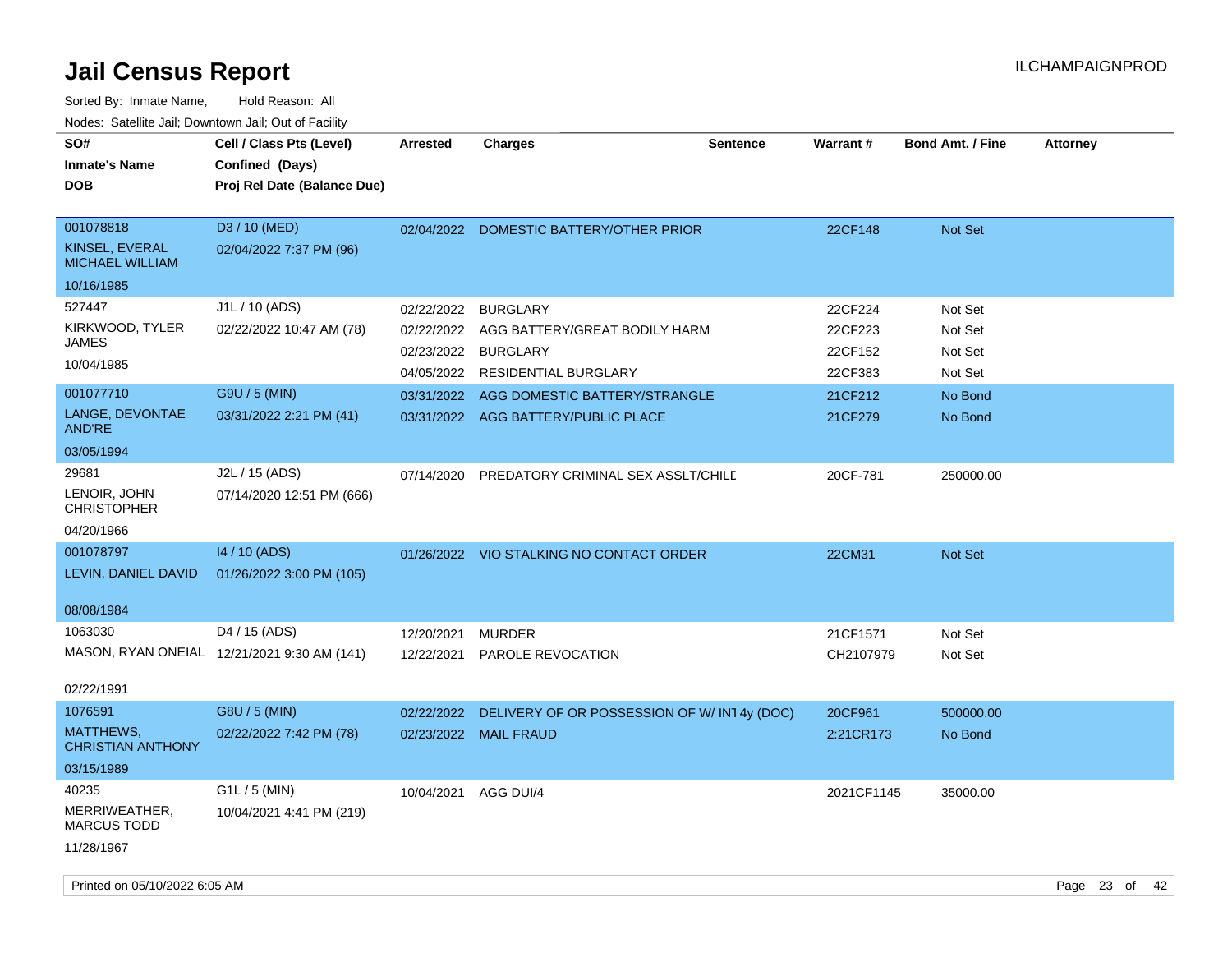| roaco. Odichile Jan, Downtown Jan, Out of Facility |                             |                      |                                           |                 |               |                         |                 |
|----------------------------------------------------|-----------------------------|----------------------|-------------------------------------------|-----------------|---------------|-------------------------|-----------------|
| SO#                                                | Cell / Class Pts (Level)    | Arrested             | <b>Charges</b>                            | <b>Sentence</b> | Warrant#      | <b>Bond Amt. / Fine</b> | <b>Attorney</b> |
| <b>Inmate's Name</b>                               | Confined (Days)             |                      |                                           |                 |               |                         |                 |
| <b>DOB</b>                                         | Proj Rel Date (Balance Due) |                      |                                           |                 |               |                         |                 |
|                                                    |                             |                      |                                           |                 |               |                         |                 |
| 1040273                                            | E5U / 15 (ADS)              | 09/30/2021           | <b>PRED CRIM SEX ASLT/VICTIM &lt;13</b>   |                 | 21CF329       | 500000.00               |                 |
| METCALFE, LANELL<br><b>JARON</b>                   | 09/30/2021 11:32 PM (223)   |                      |                                           |                 |               |                         |                 |
| 09/22/1988                                         |                             |                      |                                           |                 |               |                         |                 |
| 1042168                                            | G2L / 5 (MIN)               | 02/26/2022 AGG DUI/4 |                                           |                 | 22CF238       | Not Set                 |                 |
| MONTALVO, ANTONIO                                  | 02/26/2022 6:14 AM (74)     |                      |                                           |                 |               |                         |                 |
|                                                    |                             |                      |                                           |                 |               |                         |                 |
| 05/03/1976                                         |                             |                      |                                           |                 |               |                         |                 |
| 001078993                                          | J5L / 10 (ADS)              |                      | 03/29/2022 AGG ASLT PEACE OFF/FIRE/ER WRK |                 | <b>22CM87</b> | <b>Not Set</b>          |                 |
| MURPHY, JUSTIN RAY                                 | 03/29/2022 6:40 PM (43)     |                      |                                           |                 |               |                         |                 |
|                                                    |                             |                      |                                           |                 |               |                         |                 |
| 03/12/1997                                         |                             |                      |                                           |                 |               |                         |                 |
| 001078357                                          | A2L / 15 (SPH)              | 09/17/2021           | ARMED ROBBERY/ARMED W/FIREARM             |                 | 21CF1230      | Not Set                 |                 |
| PETTIGREW, CAREY                                   | 09/17/2021 9:56 AM (236)    | 09/17/2021           | ARMED ROBBERY/ARMED W/FIREARM             |                 | 22-CF-7       | 500000.00               |                 |
| CORNITRIAS DEOBLO                                  |                             | 09/17/2021           | ARMED ROBBERY/ARMED W/FIREARM             |                 | 21CF1128      | Not Set                 |                 |
| 08/31/1986                                         |                             | 09/17/2021           | ARMED ROBBERY/ARMED W/FIREARM             |                 | 21CF1129      | Not Set                 |                 |
| 1008308                                            | F2L / 10 (MED)              | 01/30/2022 ASSAULT   |                                           |                 | 19CM364       | 4000.00                 |                 |
| PETTIGREW, MARIO                                   | 01/30/2022 6:15 AM (101)    |                      | 01/30/2022 AGG BTRY/GREAT BOD HARM/60+    |                 | 22CF131       | No Bond                 |                 |
| <b>TRAVINIO</b>                                    |                             |                      |                                           |                 |               |                         |                 |
| 08/11/1992                                         |                             |                      |                                           |                 |               |                         |                 |
| 1070610                                            | J6L / 10 (ADS)              | 03/03/2022           | AGG BATTERY/PUBLIC PLACE                  |                 | 21CF930       | Not Set                 |                 |
| PHILLIS, AARON                                     | 03/03/2022 2:49 PM (69)     |                      | 03/03/2022 AGG BATTERY/GREAT BODILY HARM  |                 | 21CF482       | 5000.00                 |                 |
| <b>MONTRELL</b>                                    |                             |                      |                                           |                 |               |                         |                 |
| 03/26/1999                                         |                             |                      |                                           |                 |               |                         |                 |
| 001078005                                          | E4L / 10 (MED)              | 03/08/2022           | HOME INVASION/CAUSE INJURY                |                 | 22CF280       | <b>Not Set</b>          |                 |
| PINEX, MARCHELLO D                                 | 03/08/2022 2:54 AM (64)     |                      | 03/08/2022 AGGRAVATED BATTERY/STRANGLE    |                 | 19CR605101    | No Bond                 |                 |
|                                                    |                             |                      |                                           |                 |               |                         |                 |
| 12/25/1991                                         |                             |                      |                                           |                 |               |                         |                 |
| 001077783                                          | H5U / 10 (ADS)              |                      | 01/05/2022 AGGRAVATED BATTERY             |                 | 21CF325       | Not Set                 |                 |
| RIVERA, DARYL<br><b>ANTONIO</b>                    | 01/05/2022 4:20 PM (126)    |                      |                                           |                 |               |                         |                 |
| 11/14/1981                                         |                             |                      |                                           |                 |               |                         |                 |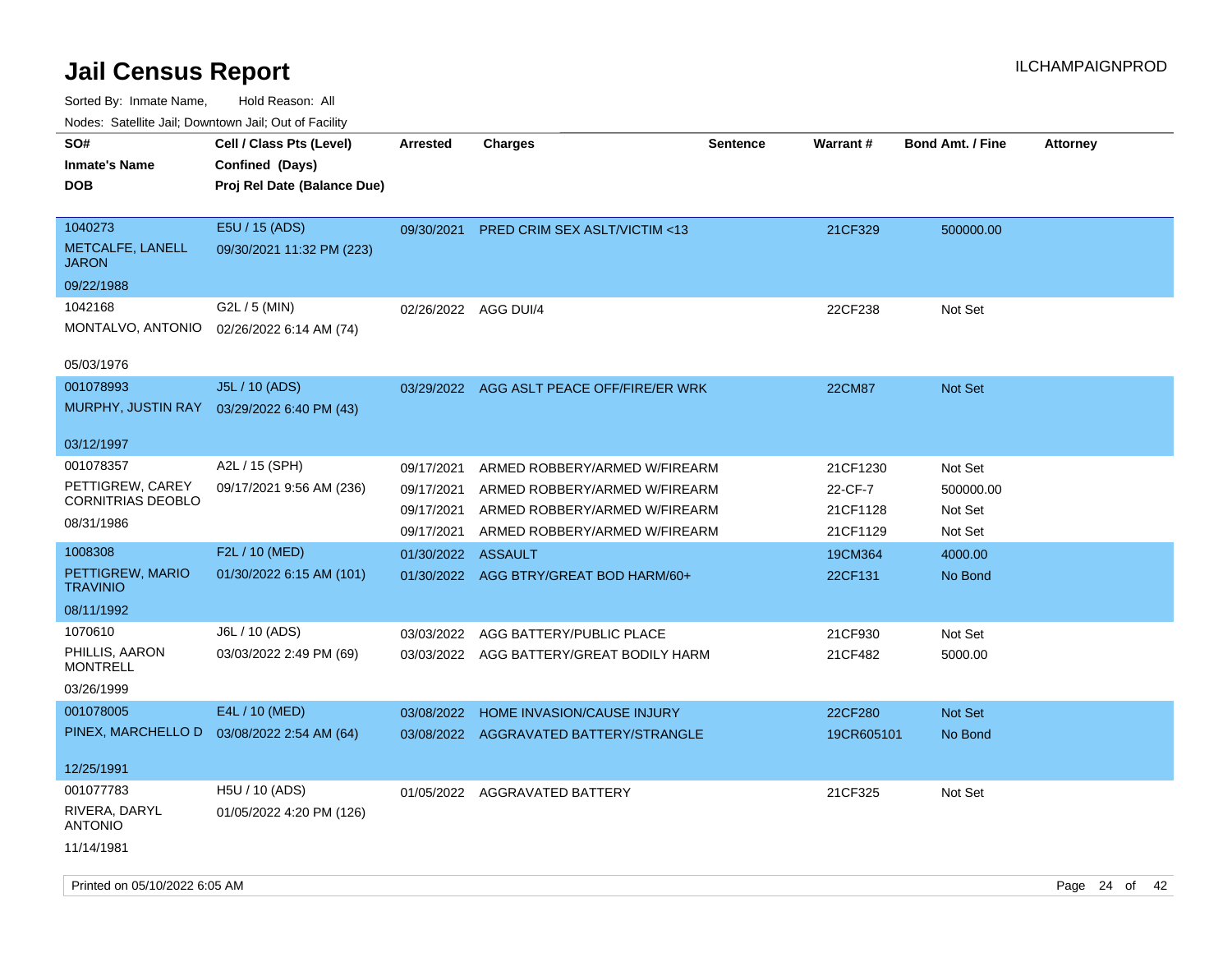Sorted By: Inmate Name, Hold Reason: All Nodes: Satellite Jail; Downtown Jail; Out of Facility

| SO#                                    | Cell / Class Pts (Level)    | <b>Arrested</b> | <b>Charges</b>                                                        | <b>Sentence</b> | Warrant#         | <b>Bond Amt. / Fine</b> | <b>Attorney</b> |
|----------------------------------------|-----------------------------|-----------------|-----------------------------------------------------------------------|-----------------|------------------|-------------------------|-----------------|
| <b>Inmate's Name</b>                   | Confined (Days)             |                 |                                                                       |                 |                  |                         |                 |
| <b>DOB</b>                             | Proj Rel Date (Balance Due) |                 |                                                                       |                 |                  |                         |                 |
|                                        |                             |                 |                                                                       |                 |                  |                         |                 |
| 1072114                                | A1U / 15 (SPH)              | 01/17/2021      | <b>ATTEMPT (FIRST DEGREE MURDER)</b>                                  |                 | 2021CF65         | Not Set                 |                 |
| ROBINSON, DONNELL<br><b>LEVON</b>      | 01/17/2021 2:40 PM (479)    | 01/17/2021      | ARMED ROBBERY/NO FIREARM                                              |                 | 2020CF824        | 75000.00                |                 |
| 10/23/2000                             |                             | 02/17/2021      | <b>AGGRAVATED BATTERY</b>                                             | 4y (DOC)        |                  | 250000.00               |                 |
| 1064798                                | B3 / 15 (ADS)               | 01/17/2022      | <b>MURDER</b>                                                         |                 | 2021CF695        | 1500000.00              |                 |
| <b>STENNIS, BRUCE</b>                  | 01/17/2022 1:29 PM (114)    | 01/17/2022      | MFG/DEL 1<15 GR COCAINE/ANLG                                          |                 | 21CF520          | 50000.00                |                 |
| <b>DEONTAY</b><br>08/12/1998           |                             |                 |                                                                       |                 |                  |                         |                 |
| 1056971                                | B <sub>2</sub> / 10 (SPH)   | 08/07/2021      | FELON POSS/USE WEAPON/FIREARM                                         |                 | 21CF948          | No Bond                 |                 |
| TRAVIS, DENZEL<br><b>DANTRELL</b>      | 08/07/2021 7:36 AM (277)    | 08/08/2021      | AGG BATTERY/PUBLIC PLACE                                              |                 | 2020CF647        | 25000.00                |                 |
| 03/21/1993                             |                             |                 |                                                                       |                 |                  |                         |                 |
| 30108                                  | J4L / 15 (ADS)              | 07/30/2021      | <b>MURDER</b>                                                         |                 | 21CF902          | 2000000.00              |                 |
| VANDYKE, DARYL<br><b>ANTHONY</b>       | 07/30/2021 8:29 PM (285)    |                 |                                                                       |                 |                  |                         |                 |
| 10/04/1965                             |                             |                 |                                                                       |                 |                  |                         |                 |
| 968681                                 | E6L / 15 (ADS)              | 08/27/2021      | AGG CRIM SX AB/VIC 13<18/TRUST                                        |                 | 2020CF499        | 250000.00               |                 |
| <b>WADE, DEMETRIUS</b><br><b>DARYL</b> | 08/27/2021 2:25 AM (257)    | 08/27/2021      | <b>INDIRECT CRIMINAL CONTEMPT</b>                                     | 3y (DOC)        | 2021CC16         | No Bond                 |                 |
| 01/07/1987                             |                             |                 |                                                                       |                 |                  |                         |                 |
| 1070971                                | H3L / 5 (ADS)               | 12/07/2021      | <b>IDENTITY THEFT/&lt;\$300</b>                                       |                 | 20CF922          | Not Set                 |                 |
| <b>WEIR, CLINTON</b><br><b>HOWARD</b>  | 12/08/2021 3:45 AM (154)    | 12/07/2021      | <b>RECKLESS DRIVING</b>                                               |                 | 19TR2348         | Not Set                 |                 |
| 03/15/1983                             |                             |                 |                                                                       |                 |                  |                         |                 |
| 54212                                  | E3U / 10 (ADS)              | 12/21/2021      | RECEIVE/POSS/SELL STOLEN VEH                                          |                 | 2021CF669        | 10000.00                |                 |
| <b>WHITLOCK, GEORGE</b>                | 12/21/2021 1:20 PM (141)    | 12/21/2021      | <b>VIOLATE ORDER PROTECTION</b>                                       |                 | 2021CM391        | 1000.00                 |                 |
| <b>ABRAM</b>                           |                             | 12/21/2021      | ARMED VIOLENCE/CATEGORY I                                             |                 | 21CF1576         | <b>Not Set</b>          |                 |
| 11/10/1978                             |                             |                 |                                                                       |                 |                  |                         |                 |
| 963324                                 | K <sub>2</sub> / 10 (ADS)   | 04/24/2022      | AGG BTRY/PREGNANT/HANDICAPPED                                         |                 | 16CF1327         | 150000.00               |                 |
| WILLIAMS, HERMAN<br>RASHAAD            | 04/24/2022 6:46 PM (17)     | 04/24/2022      | <b>CIVIL FTA WARRANT</b><br>04/24/2022 POSS AMT CON SUB EXCEPT(A)/(D) |                 | 07F10<br>19CF273 | 110000.00<br>150000.00  |                 |
| 12/01/1988                             |                             |                 |                                                                       |                 |                  |                         |                 |

Printed on 05/10/2022 6:05 AM Page 25 of 42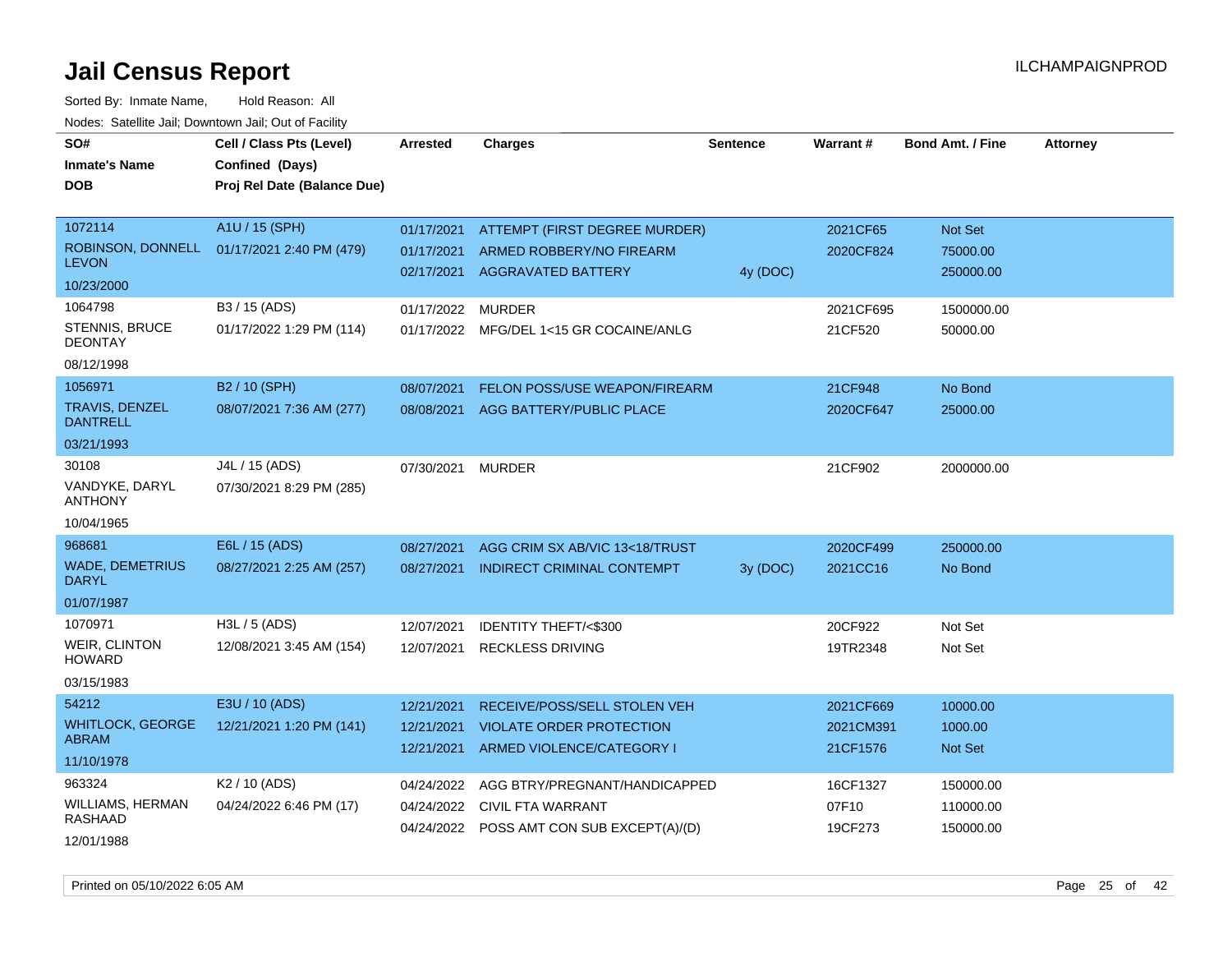| SO#<br><b>Inmate's Name</b><br><b>DOB</b>                           | Cell / Class Pts (Level)<br>Confined (Days)<br>Proj Rel Date (Balance Due) | Arrested   | Charges                  | <b>Sentence</b> | <b>Warrant#</b> | <b>Bond Amt. / Fine</b> | <b>Attorney</b> |
|---------------------------------------------------------------------|----------------------------------------------------------------------------|------------|--------------------------|-----------------|-----------------|-------------------------|-----------------|
| 1058072<br><b>WILLIAMS, KENNETH</b><br><b>BERNARD</b><br>10/04/1985 | A2U / 15 (SPH)<br>02/25/2021 3:24 PM (440)                                 | 02/25/2021 | ARMED HABITUAL CRIMINAL  |                 |                 | <b>Not Set</b>          |                 |
| 001078995<br>ZINK, PRESTIN L<br>08/19/1997                          | $G1U / 5$ (MIN)<br>03/29/2022 11:33 PM (43)                                | 03/29/2022 | METH DELIVERY<5 GRAMS    |                 | 22CF371         | Not Set                 |                 |
| <b>Total Downtown Jail: 49</b>                                      |                                                                            | Males: 49  | Unknown: 0<br>Females: 0 |                 |                 |                         |                 |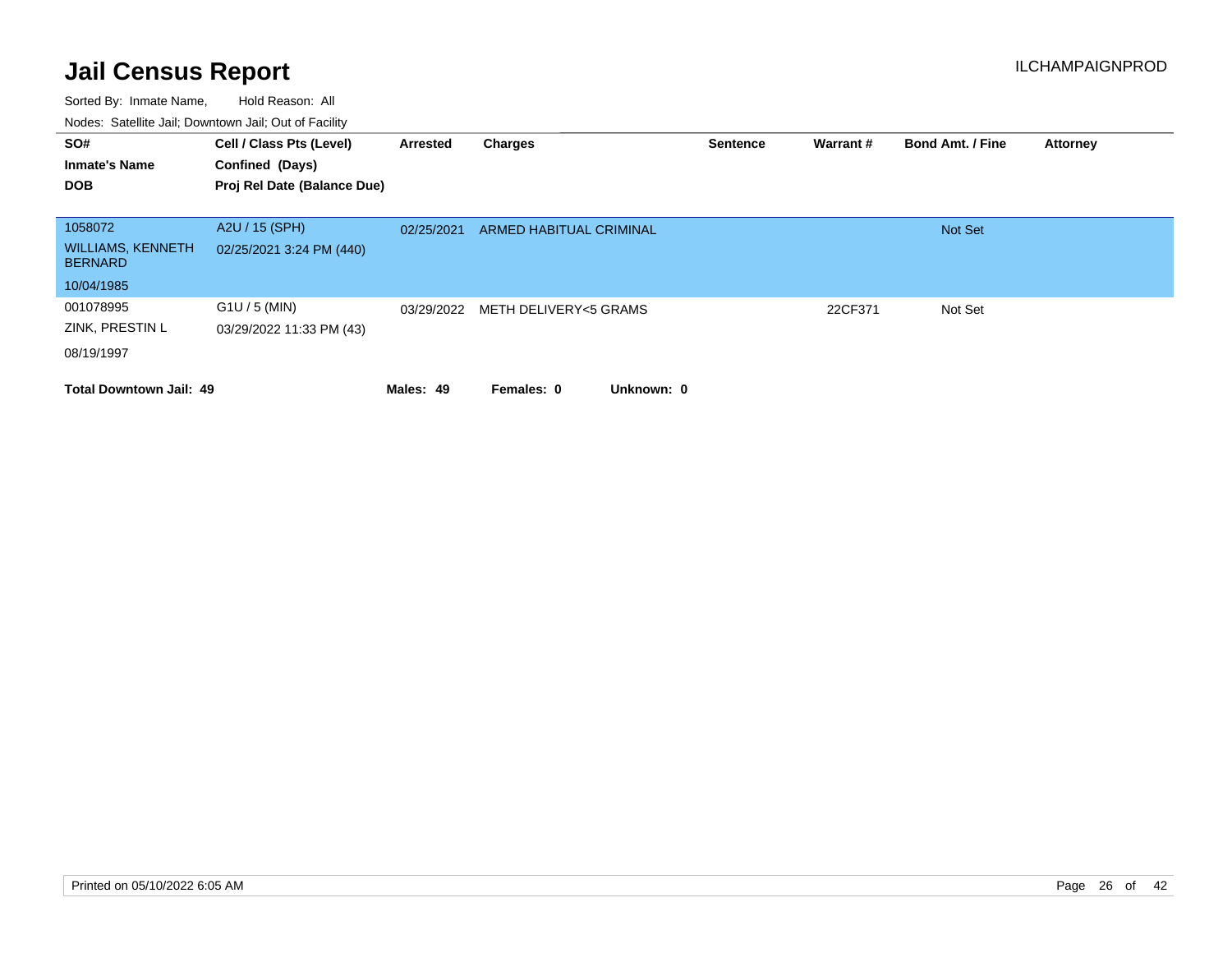|  | <b>Out of Facility</b> |  |
|--|------------------------|--|
|  |                        |  |
|  |                        |  |
|  |                        |  |

| SO#                                      | Cell / Class Pts (Level)                       | Arrested   | <b>Charges</b>                   | <b>Sentence</b> | Warrant#   | <b>Bond Amt. / Fine</b> | <b>Attorney</b> |
|------------------------------------------|------------------------------------------------|------------|----------------------------------|-----------------|------------|-------------------------|-----------------|
| <b>Inmate's Name</b><br><b>DOB</b>       | Confined (Days)<br>Proj Rel Date (Balance Due) |            |                                  |                 |            |                         |                 |
| 983810                                   | <b>KAN / 15 (MAX)</b>                          | 12/14/2021 | <b>ARMED HABITUAL CRIMINAL</b>   |                 | 21CF1526   | Not Set                 |                 |
| AKINS, KEVIN IVAN                        | 12/14/2021 5:34 PM (148)                       |            |                                  |                 |            |                         |                 |
| 09/23/1990                               |                                                |            |                                  |                 |            |                         |                 |
| 001078621                                | KAN / 10 (MED)                                 | 12/23/2021 | <b>RESIDENTIAL BURGLARY</b>      | 4y (DOC)        | 21CF1582   | Not Set                 |                 |
|                                          | BAILEY, DANIEL SCOTT 12/23/2021 9:44 AM (139)  |            |                                  |                 |            |                         |                 |
| 05/09/1999                               |                                                |            |                                  |                 |            |                         |                 |
| 548350                                   | <b>EHD</b>                                     |            | 03/29/2022 AGG DUI/NO VALID DL   |                 | 2020CF268  | Not Set                 |                 |
| <b>BAILEY, NORBERT</b><br><b>WILLIAM</b> | 03/29/2022 9:11 AM (43)                        |            |                                  |                 |            |                         |                 |
| 02/14/1992                               | 5/23/2022 (0.00)                               |            |                                  |                 |            |                         |                 |
| 001077899                                | $KAN / 5$ (MIN)                                | 03/20/2022 | <b>BURGLARY</b>                  |                 | 21CF593    | 20000.00                |                 |
| BARKSDALE, RAY<br><b>SHAWN</b>           | 03/20/2022 2:40 PM (52)                        | 03/20/2022 | POSSESSION OF METH/5<15 GRAMS    |                 | 21CF655    | 20000.00                |                 |
| 10/31/1990                               |                                                | 03/20/2022 | POSS STOLEN VEHICLE              |                 | 21CF505    | 20000.00                |                 |
| 516062                                   | <b>KAN / 15 (MAX)</b>                          | 02/22/2021 | PHONE HARASSMENT/2+              |                 | 20CF194    | 5000.00                 |                 |
| <b>BENNETT, JOHN</b><br><b>MICHAEL</b>   | 02/22/2021 10:47 AM (443)                      | 02/22/2021 | AGG DISCH FIR/VEH/PC OFF/FRMAN   |                 | 21CF210    | No Bond                 |                 |
| 04/30/1986                               |                                                |            |                                  |                 |            |                         |                 |
| 33993                                    | KAN / 10 (MED)                                 | 06/14/2021 | POSSESSING A CONTROLLED SUBSTANC |                 | 21CF657    | Not Set                 |                 |
| <b>BOOKER, STEPHON</b><br><b>MONTELL</b> | 06/14/2021 7:42 PM (331)                       | 06/14/2021 | AGGRAVATED DOMESTIC BATTERY      |                 | 21CF688    | Not Set                 |                 |
| 06/11/1971                               |                                                | 06/14/2021 | PAROLE REVOCATION                |                 | CH2103612  | No Bond                 |                 |
| 35366                                    | <b>EHD</b>                                     | 04/05/2022 | DRIVING RVK/SUSP DUI/SSS 4-9     |                 | 2020CF1405 | Not Set                 |                 |
| <b>BRADLEY, EARNEST</b>                  | 04/05/2022 8:58 AM (36)                        | 04/05/2022 | DRIVING RVK/SUSP DUI/SSS 4-9     |                 | 2021CF361  | Not Set                 |                 |
| <b>ANGELO VALENTIN</b>                   |                                                |            |                                  |                 |            |                         |                 |
| 07/30/1968                               | 6/2/2022(0.00)                                 |            |                                  |                 |            |                         |                 |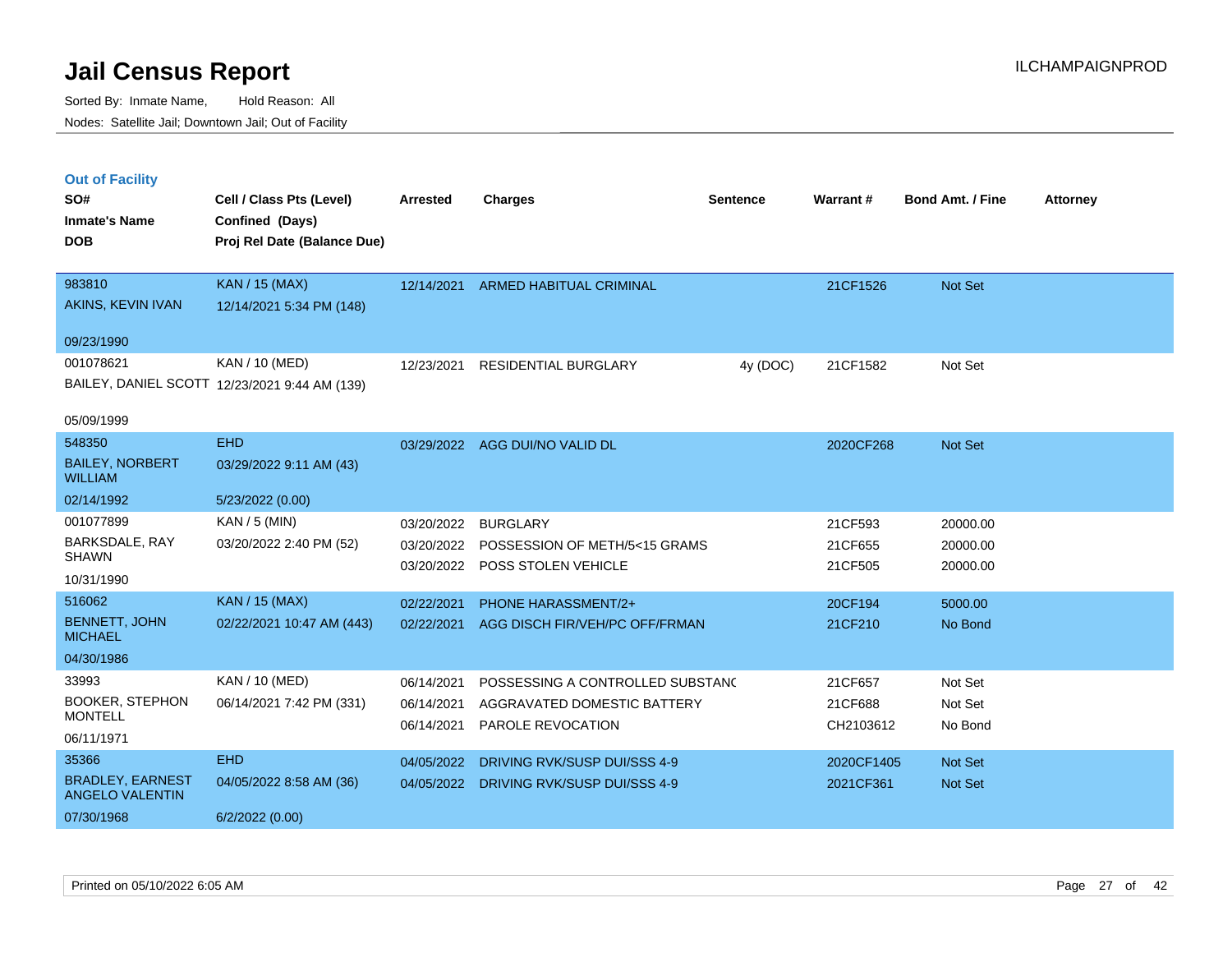Sorted By: Inmate Name, Hold Reason: All Nodes: Satellite Jail; Downtown Jail; Out of Facility

| SO#<br><b>Inmate's Name</b><br><b>DOB</b>                                                | Cell / Class Pts (Level)<br>Confined (Days)<br>Proj Rel Date (Balance Due)                    | <b>Arrested</b>                                      | <b>Charges</b>                                                                                                     | <b>Sentence</b> | Warrant#                                        | <b>Bond Amt. / Fine</b>                     | <b>Attorney</b> |
|------------------------------------------------------------------------------------------|-----------------------------------------------------------------------------------------------|------------------------------------------------------|--------------------------------------------------------------------------------------------------------------------|-----------------|-------------------------------------------------|---------------------------------------------|-----------------|
| 1074315<br><b>BRIGGS, PATRICK</b><br><b>MONTAY</b><br>08/05/2001                         | <b>KAN / 15 (MAX)</b><br>08/03/2021 4:56 PM (281)                                             | 07/27/2021                                           | AGG DISCHARGE FIREARM/VEH/SCH                                                                                      |                 | 21CF927                                         | Not Set                                     |                 |
| 001078880<br><b>BROACH, CAREU</b><br>02/27/2003<br>001079000<br><b>BROCK, TONY LAMAR</b> | KAN / 15 (MAX)<br>02/25/2022 3:58 PM (75)<br><b>KAN / 15 (MAX)</b><br>04/01/2022 9:02 AM (40) | 02/25/2022<br>02/25/2022<br>02/25/2022<br>04/01/2022 | PAROLE REVOCATION<br>ARMED VIOLENCE/CATEGORY I<br>AGG DISCHARGE FIREARM/BLDG/SCH<br>MURDER/STRONG PROB KILL/INJURE |                 | HN-2200660<br>22CF237<br>22600096201<br>22CF102 | No Bond<br>Not Set<br>No Bond<br>2000000.00 |                 |
| 04/01/2004<br>001078065<br>BROWN, CHARMAN<br><b>LAKEEF</b><br>11/30/2002                 | KAN / 10 (ADS)<br>06/17/2021 12:32 PM (328)                                                   | 06/17/2021                                           | AGG BATTERY/DISCHARGE FIREARM                                                                                      |                 | 21CF704                                         | 1000000.00                                  |                 |
| 001078008<br><b>BROWN, CODY</b><br><b>RUSSELL</b><br>02/15/2004                          | <b>KAN / 15 (MAX)</b><br>02/15/2022 9:17 AM (85)                                              |                                                      | 02/15/2022 AGG BATTERY/DISCHARGE FIREARM                                                                           |                 | 21CF1090                                        | 500000.00                                   |                 |
| 1038554<br><b>BROWN, CORRION</b><br><b>DEVONTAE</b><br>04/19/1995                        | KAN / 15 (MAX)<br>08/18/2021 5:40 PM (266)                                                    | 08/18/2021<br>08/18/2021                             | DELIVERY OF OR POSSESSION OF W/INT<br>ARMED HABITUAL CRIMINAL                                                      |                 | 21CF1009<br>21CF1162                            | No Bond<br>Not Set                          |                 |
| 1067476<br><b>BROWN, JAMES</b><br><b>BRONELL</b><br>01/08/1996                           | <b>KAN / 10 (MED)</b><br>11/13/2021 2:35 AM (179)                                             | 11/13/2021<br>11/13/2021                             | AGG DOMESTIC BATTERY/STRANGLE<br><b>RESIDENTIAL BURGLARY</b>                                                       |                 | 20CF575<br>21CF385                              | 5000.00<br>25000.00                         |                 |
| 1028357<br><b>BROWN, MARCUS</b><br><b>RICKELL</b>                                        | KAN / 15 (MAX)<br>03/23/2022 7:13 PM (49)                                                     | 03/23/2022<br>03/23/2022                             | DOMESTIC BATTERY/OTHER PRIOR<br>FELON POSS/USE WEAPON/FIREARM                                                      |                 | 22CF348<br>22CF349                              | Not Set<br>No Bond                          |                 |

01/06/1995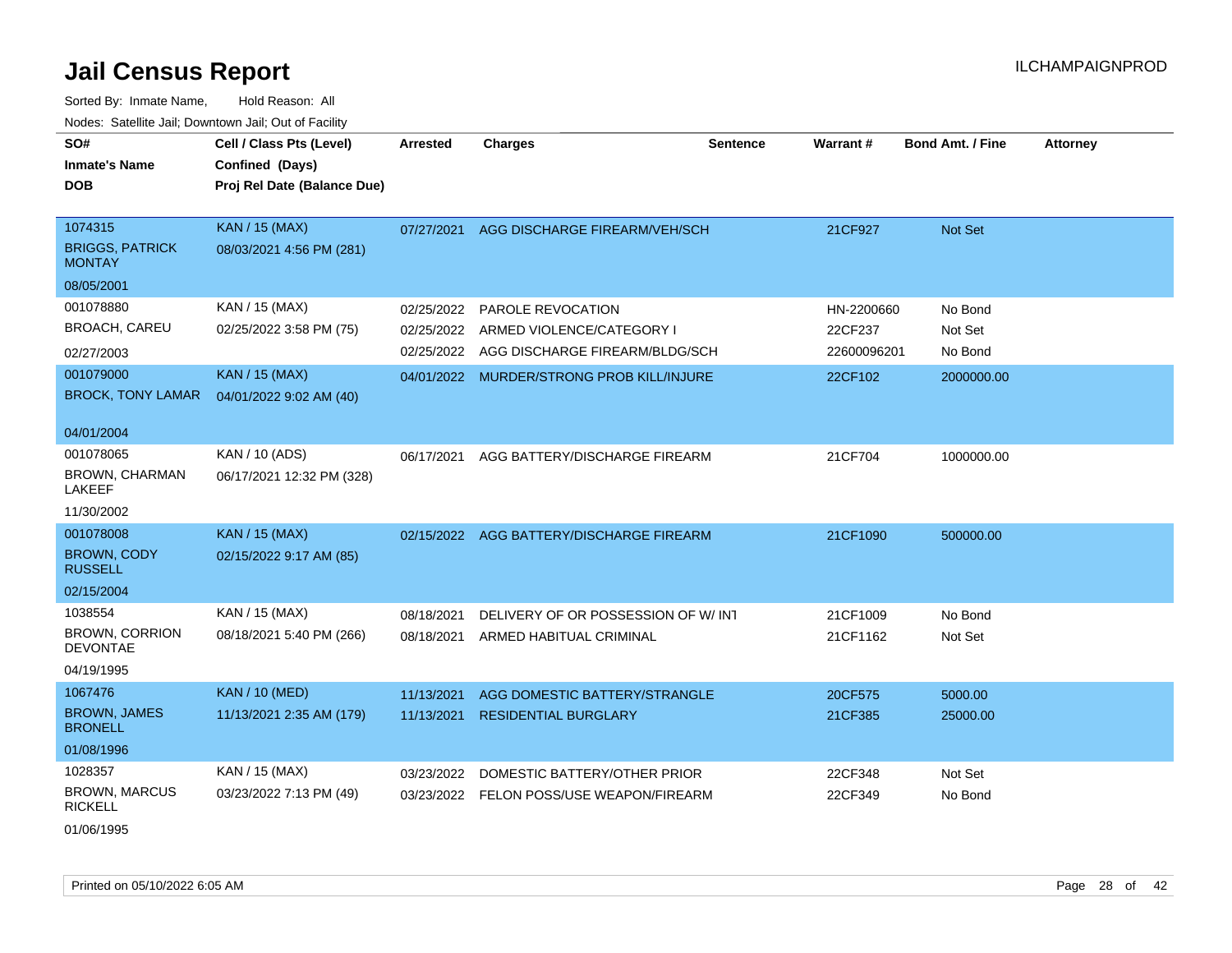| Noues. Salemie Jan, Downtown Jan, Out of Facility |                                              |                 |                                          |                 |            |                         |                 |
|---------------------------------------------------|----------------------------------------------|-----------------|------------------------------------------|-----------------|------------|-------------------------|-----------------|
| SO#                                               | Cell / Class Pts (Level)                     | <b>Arrested</b> | <b>Charges</b>                           | <b>Sentence</b> | Warrant#   | <b>Bond Amt. / Fine</b> | <b>Attorney</b> |
| <b>Inmate's Name</b>                              | Confined (Days)                              |                 |                                          |                 |            |                         |                 |
| <b>DOB</b>                                        | Proj Rel Date (Balance Due)                  |                 |                                          |                 |            |                         |                 |
|                                                   |                                              |                 |                                          |                 |            |                         |                 |
| 1038579                                           | <b>KAN / 15 (MAX)</b>                        | 08/18/2021      | FELON POSS/USE WEAPON/FIREARM            |                 | 21CF1010   | Not Set                 |                 |
| <b>BROWN, MARKEL</b><br><b>RIKKI</b>              | 08/18/2021 2:05 PM (266)                     |                 |                                          |                 |            |                         |                 |
| 01/06/1995                                        |                                              |                 |                                          |                 |            |                         |                 |
| 1003006                                           | KAN / 15 (MAX)                               | 08/19/2021      | FELON POSS/USE MACHINE GUN               |                 | 21CF1011   | No Bond                 |                 |
| <b>BROWN, ROCKEITH</b><br><b>JAVONTE</b>          | 08/19/2021 12:55 AM (265)                    |                 |                                          |                 |            |                         |                 |
| 07/23/1991                                        |                                              |                 |                                          |                 |            |                         |                 |
| 1068812                                           | <b>KAN / 15 (MAX)</b>                        | 12/21/2021      | AGG DISCHARGE FIREARM/OCC VEH            |                 | 21CF741    | Not Set                 |                 |
| <b>BRYANT, DANNY</b><br><b>EUGENE</b>             | 12/21/2021 1:50 PM (141)                     | 12/21/2021      | <b>FELON POSS/USE FIREARM PRIOR</b>      |                 | 21CF1568   | <b>Not Set</b>          |                 |
| 11/22/1989                                        |                                              |                 |                                          |                 |            |                         |                 |
| 987334                                            | KAN / 15 (MAX)                               | 03/10/2021      | ATTEMPT (FIRST DEGREE MURDER)            |                 | 19CF689    | Not Set                 |                 |
| CAIN, ISAIAH<br><b>DEPRIEST</b>                   | 03/10/2021 2:22 PM (427)                     |                 |                                          |                 |            |                         |                 |
| 12/23/1990                                        |                                              |                 |                                          |                 |            |                         |                 |
| 001077954                                         | <b>KAN / 10 (MED)</b>                        | 12/21/2021      | <b>RESIDENTIAL BURGLARY</b>              |                 | 21CF1570   | Not Set                 |                 |
|                                                   | CALKINS, STEVEN RAY 12/21/2021 6:35 AM (141) |                 |                                          |                 |            |                         |                 |
| 01/01/1992                                        |                                              |                 |                                          |                 |            |                         |                 |
| 992962                                            | KAN / 15 (ADS)                               | 05/25/2021      | MURDER/INTENT TO KILL/INJURE             |                 | 2018CF1045 | 1000000.00              |                 |
| CAMPBELL, KEITH<br><b>KNAQEEB</b>                 | 05/25/2021 1:19 PM (351)                     |                 |                                          |                 |            |                         |                 |
| 07/22/1991                                        |                                              |                 |                                          |                 |            |                         |                 |
| 001078953                                         | <b>KAN / 10 (MED)</b>                        |                 | 03/15/2022 POSSESSION OF STOLEN FIREARM  |                 | 2022CF319  | Not Set                 |                 |
| CAMPBELL,<br><b>MOHAMMED BURNELL</b>              | 03/15/2022 10:50 PM (57)                     |                 |                                          |                 |            |                         |                 |
| 09/25/1991                                        |                                              |                 |                                          |                 |            |                         |                 |
| 1045467                                           | KAN / 15 (MAX)                               | 04/01/2022      | MFG/DEL CANNABIS/30-500 GRAMS            |                 | 20CF87     | 100000.00 / 34.00       |                 |
| CARPENTER-MOORE,<br>JOSEPH CARL, Junior           | 04/02/2022 5:22 PM (39)                      |                 | 04/01/2022 MFG/DEL CANNABIS/30-500 GRAMS |                 | 19CF1770   | 100000.00 / 34.00       |                 |
| 04/18/1992                                        |                                              |                 |                                          |                 |            |                         |                 |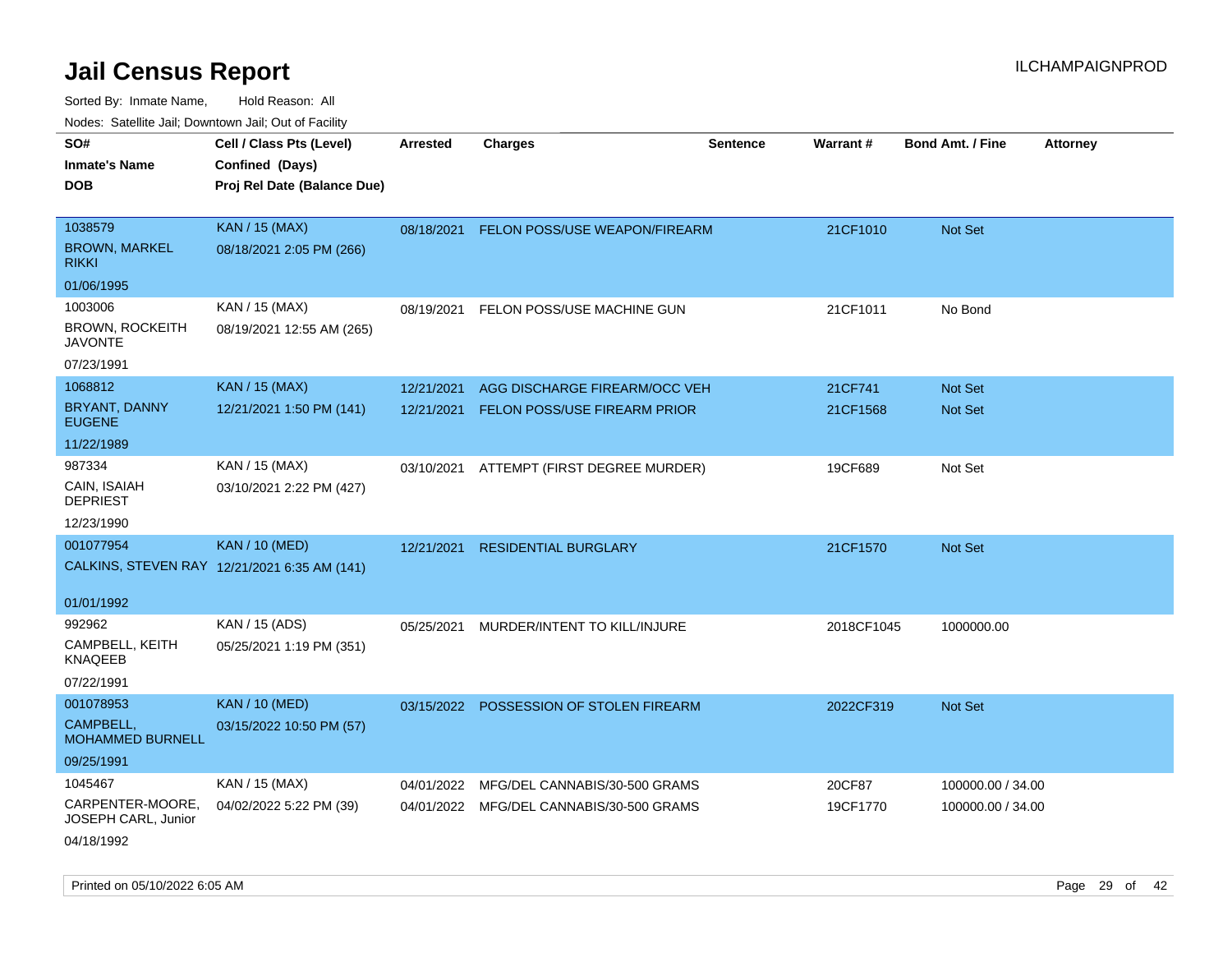Sorted By: Inmate Name, Hold Reason: All

| Nodes: Satellite Jail; Downtown Jail; Out of Facility |                             |                 |                                               |                 |            |                         |                 |  |  |
|-------------------------------------------------------|-----------------------------|-----------------|-----------------------------------------------|-----------------|------------|-------------------------|-----------------|--|--|
| SO#                                                   | Cell / Class Pts (Level)    | <b>Arrested</b> | <b>Charges</b>                                | <b>Sentence</b> | Warrant#   | <b>Bond Amt. / Fine</b> | <b>Attorney</b> |  |  |
| <b>Inmate's Name</b>                                  | Confined (Days)             |                 |                                               |                 |            |                         |                 |  |  |
| <b>DOB</b>                                            | Proj Rel Date (Balance Due) |                 |                                               |                 |            |                         |                 |  |  |
|                                                       |                             |                 |                                               |                 |            |                         |                 |  |  |
| 001078576                                             | <b>KAN / 15 (MAX)</b>       | 11/09/2021      | UNLAWFUL USE OF A WEAPON                      |                 | 21CF1383   | Not Set                 |                 |  |  |
| CARTER, DEMONDRE<br><b>DAVON</b>                      | 11/09/2021 6:01 PM (183)    |                 |                                               |                 |            |                         |                 |  |  |
| 05/27/2001                                            |                             |                 |                                               |                 |            |                         |                 |  |  |
| 1064838                                               | KAN / 15 (MAX)              | 04/13/2022      | <b>VIOLATE OP/OTHER PRIOR</b>                 |                 | 2022CM68   | 5000.00                 |                 |  |  |
| CARTER, JAMAL                                         | 04/13/2022 6:34 PM (28)     | 04/13/2022      | DRIVING DURING SUSPENSION                     |                 | 2022MT403  | 200.00                  |                 |  |  |
| <b>ANTONIO</b>                                        |                             | 04/13/2022      | FELON POSS/USE WEAPON/FIREARM                 |                 | 2022CF464  | Not Set                 |                 |  |  |
| 09/25/1997                                            |                             | 04/18/2022      | CRIMINAL TRESPASS TO PROPERTY                 |                 | 2020CF1015 | Not Set                 |                 |  |  |
| 1064992                                               | <b>KAN / 15 (MAX)</b>       | 09/20/2021      | ARMED VIOLENCE/CATEGORY I                     |                 | 21CF1137   | Not Set                 |                 |  |  |
| <b>CARTER, KEJUAN</b><br><b>JAVONTE</b>               | 09/20/2021 11:42 PM (233)   |                 |                                               |                 |            |                         |                 |  |  |
| 06/27/1998                                            |                             |                 |                                               |                 |            |                         |                 |  |  |
| 001078729                                             | KAN / 15 (ADS)              |                 | 01/02/2022 MURDER/INTENT TO KILL/INJURE       |                 | 20CF396    | 1000000.00              |                 |  |  |
| CARTER, TROY<br><b>DEMON</b>                          | 01/02/2022 10:29 AM (129)   |                 |                                               |                 |            |                         |                 |  |  |
| 01/02/2004                                            |                             |                 |                                               |                 |            |                         |                 |  |  |
| 957936                                                | <b>KAN / 15 (MAX)</b>       |                 | 03/10/2022 DELIVERY OF OR POSSESSION OF W/INT |                 | 22CF295    | Not Set                 |                 |  |  |
| <b>CAVETTE, JUSTIN</b><br><b>EUGENE</b>               | 03/10/2022 12:10 PM (62)    |                 |                                               |                 |            |                         |                 |  |  |
| 08/02/1988                                            |                             |                 |                                               |                 |            |                         |                 |  |  |
| 1048488                                               | KAN / 10 (ADS)              | 12/30/2021      | ARMED VIOLENCE/CATEGORY I                     |                 | 2022CF4    | Not Set                 |                 |  |  |
| COLSON, WAYNE<br>ARTHUR, Third                        | 12/30/2021 8:27 AM (132)    |                 |                                               |                 |            |                         |                 |  |  |
| 10/14/1995                                            |                             |                 |                                               |                 |            |                         |                 |  |  |
| 975008                                                | <b>EHD</b>                  | 05/03/2022      | DUI ALC/INTOX COMPOUND/DRUG                   |                 | 2020DT282  | Not Set                 |                 |  |  |
| COOK, MICHAEL<br><b>EDWARD</b>                        | 05/03/2022 10:15 AM (8)     |                 | 05/03/2022 DRIVING RVK/SUSP DUI/SSS 2ND       |                 | 2021CF729  | <b>Not Set</b>          |                 |  |  |
| 02/13/1963                                            | 5/16/2022 (0.00)            |                 |                                               |                 |            |                         |                 |  |  |
| 57733                                                 | KAN / 15 (SPH)              | 02/25/2020      | <b>HOMICIDE</b>                               |                 | 2020-CF250 | No Bond                 |                 |  |  |
| <b>CRAIG, ANTOINE</b><br><b>DARRELL</b>               | 02/25/2020 4:08 PM (806)    | 02/25/2020      | FELON POSS/USE WEAPON/FIREARM                 |                 | 19CF-1827  | No Bond                 |                 |  |  |
| 10/09/1982                                            |                             |                 |                                               |                 |            |                         |                 |  |  |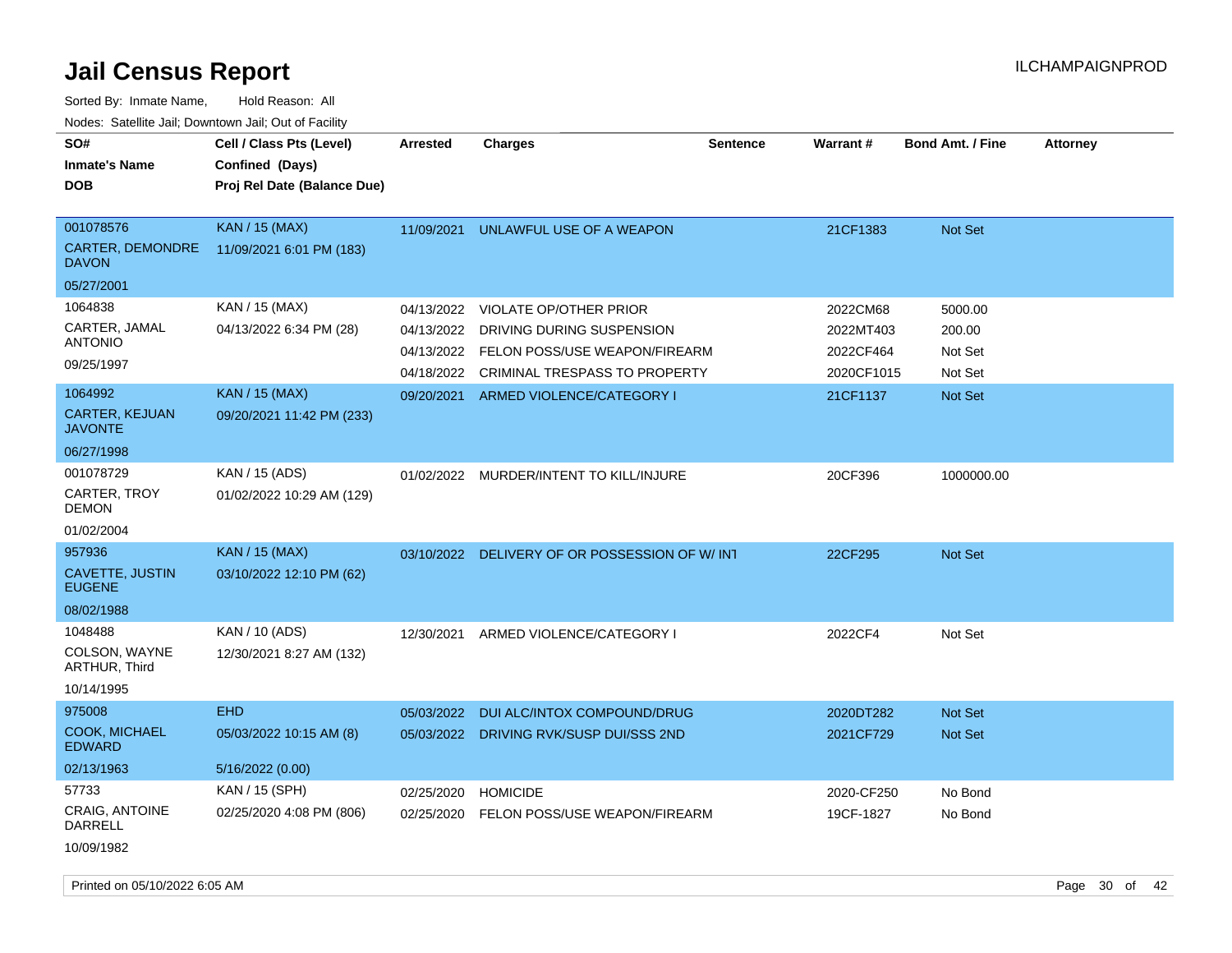| SO#                                       | Cell / Class Pts (Level)    | <b>Arrested</b>     | <b>Charges</b>                 | <b>Sentence</b> | Warrant#  | <b>Bond Amt. / Fine</b> | <b>Attorney</b> |
|-------------------------------------------|-----------------------------|---------------------|--------------------------------|-----------------|-----------|-------------------------|-----------------|
| <b>Inmate's Name</b>                      | Confined (Days)             |                     |                                |                 |           |                         |                 |
| DOB                                       | Proj Rel Date (Balance Due) |                     |                                |                 |           |                         |                 |
|                                           |                             |                     |                                |                 |           |                         |                 |
| 001077939                                 | <b>KAN / 10 (MED)</b>       | 05/10/2021          | FIREARM/FOID INVALID/NOT ELIG  |                 | 21CF526   | No Bond                 |                 |
| <b>CROSS, PATRICK</b><br><b>DONTRELLE</b> | 05/10/2021 7:31 PM (366)    | 06/02/2021          | POSS STOLEN VEHICLE > \$25,000 |                 | 21CF612   | Not Set                 |                 |
| 11/07/2001                                |                             |                     |                                |                 |           |                         |                 |
| 25022                                     | EHD / 10 (MED)              |                     | 02/17/2022 AGG DUI/2/PASS<16   |                 | 2021CF560 | No Bond                 |                 |
| CRUMP, ROBERT<br><b>ANTHONY</b>           | 02/17/2022 11:48 AM (83)    |                     |                                |                 |           |                         |                 |
| 02/06/1966                                |                             |                     |                                |                 |           |                         |                 |
| 001077214                                 | <b>KAN / 15 (MAX)</b>       | 12/20/2021          | <b>MURDER</b>                  |                 | 21CF1572  | Not Set                 |                 |
| DAVIS-MURDOCK,<br><b>ERION VASSHAD</b>    | 12/21/2021 10:13 AM (141)   |                     |                                |                 |           |                         |                 |
| 06/22/1998                                |                             |                     |                                |                 |           |                         |                 |
| 001078538                                 | KAN / 10 (ADS)              | 10/26/2021          | <b>CRIM SEX ASSAULT/FORCE</b>  |                 | 21CF1301  | Not Set                 |                 |
| DAWKINS, LEN                              | 10/26/2021 8:18 PM (197)    |                     |                                |                 |           |                         |                 |
| 03/23/1987                                |                             |                     |                                |                 |           |                         |                 |
| 64070                                     | <b>KAN / 10 (MED)</b>       | 02/18/2022 BURGLARY |                                |                 | 21CF1176  | 20000.00                |                 |
| DECKER, ANTHONY V                         | 02/18/2022 6:52 PM (82)     |                     |                                |                 |           |                         |                 |
| 11/27/1982                                |                             |                     |                                |                 |           |                         |                 |
| 001078223                                 | $KAN / 5$ (MIN)             | 11/09/2021          | AGG DUI/NO VALID DL            |                 | 21CF1382  | Not Set                 |                 |
| DIEGO-MATEO,<br><b>JOAQUIN</b>            | 11/09/2021 10:52 PM (183)   |                     |                                |                 |           |                         |                 |
| 01/23/2002                                |                             |                     |                                |                 |           |                         |                 |
| 1061304                                   | <b>KAN / 15 (MAX)</b>       | 10/11/2021          | <b>ARMED HABITUAL CRIMINAL</b> |                 | 21CF1226  | No Bond                 |                 |
| DORRIS, KEMION                            | 10/11/2021 7:30 PM (212)    | 10/11/2021          | ARMED HABITUAL CRIMINAL        |                 | 21CF1227  | No Bond                 |                 |
| <b>DAETOCE</b>                            |                             | 10/11/2021          | <b>HOME INVASION/FIREARM</b>   |                 | 21CF1228  | No Bond                 |                 |
| 11/19/1997                                |                             |                     |                                |                 |           |                         |                 |
| 959292                                    | KAN / 15 (ADS)              | 04/01/2021          | ATTEMPT (FIRST DEGREE MURDER)  |                 | 2020CF565 | 2000000.00              |                 |
| DUNCAN, COREYON<br><b>ANTHONY</b>         | 04/01/2021 8:46 PM (405)    | 12/17/2021          | <b>MURDER</b>                  |                 | 21CF1542  | Not Set                 |                 |
| 01/17/1989                                |                             |                     |                                |                 |           |                         |                 |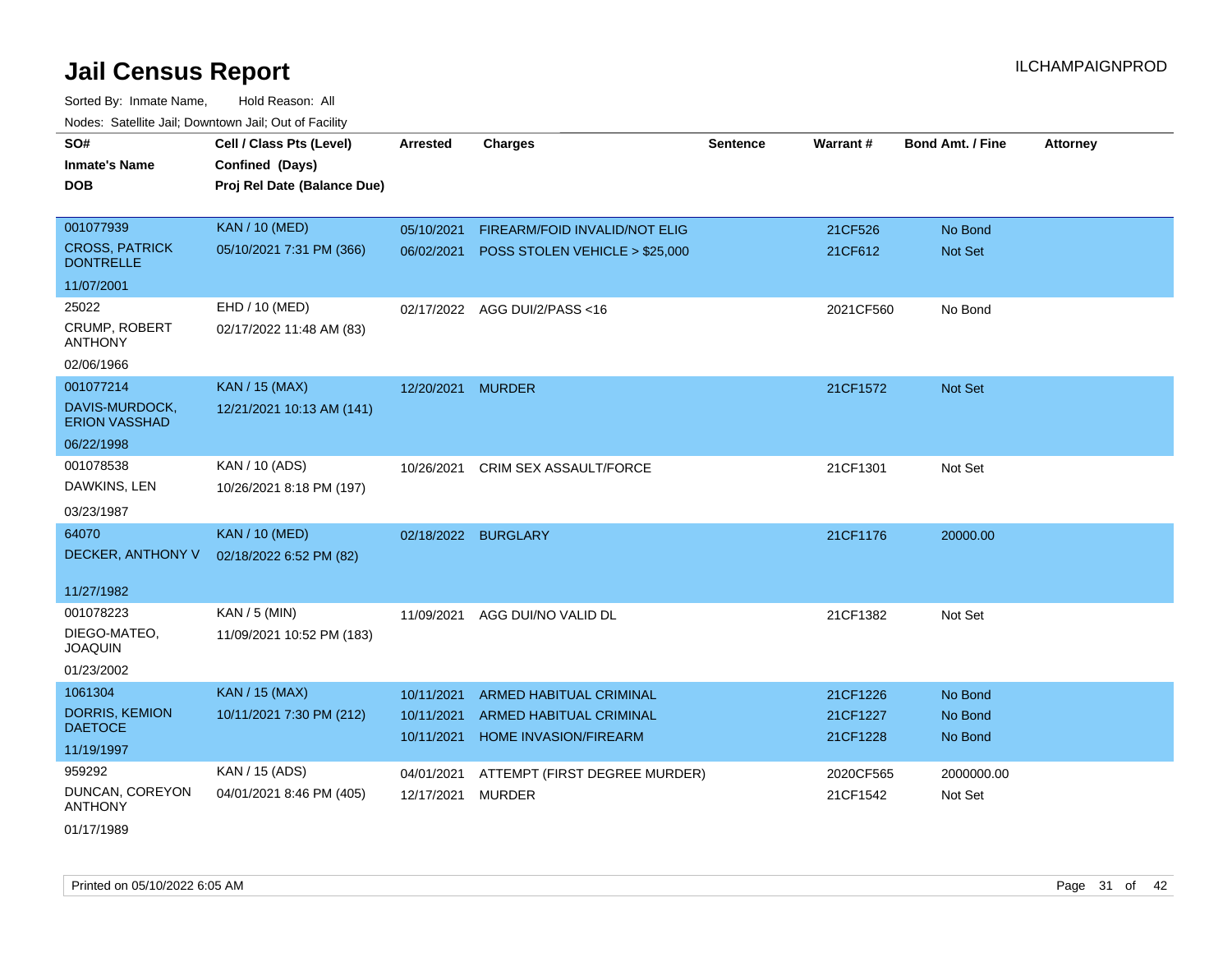Sorted By: Inmate Name, Hold Reason: All

Nodes: Satellite Jail; Downtown Jail; Out of Facility

| SO#<br><b>Inmate's Name</b>                | Cell / Class Pts (Level)<br>Confined (Days) | <b>Arrested</b> | <b>Charges</b>                          | <b>Sentence</b> | Warrant#   | <b>Bond Amt. / Fine</b> | <b>Attorney</b> |
|--------------------------------------------|---------------------------------------------|-----------------|-----------------------------------------|-----------------|------------|-------------------------|-----------------|
| <b>DOB</b>                                 | Proj Rel Date (Balance Due)                 |                 |                                         |                 |            |                         |                 |
| 665841                                     | <b>EHD</b>                                  |                 | 05/03/2022 DRIVING RVK/SUSP DUI/SSS 2ND |                 | 2021CF1492 | Not Set                 |                 |
| <b>EVELAND, JEREMY</b><br><b>DOUGLAS</b>   | 05/03/2022 8:55 AM (8)                      |                 |                                         |                 |            |                         |                 |
| 12/03/1973                                 | 6/15/2022 (0.00)                            |                 |                                         |                 |            |                         |                 |
| 1053207                                    | KAN / 15 (SPH)                              |                 | 06/06/2019 MURDER/INTENT TO KILL/INJURE |                 | 2019-CF849 | 2000000.00              |                 |
| FAUST, JAQUAVEON<br>LAVELL                 | 06/06/2019 2:24 PM (1,070)                  |                 |                                         |                 |            |                         |                 |
| 07/25/1996                                 |                                             |                 |                                         |                 |            |                         |                 |
| 001079018                                  | <b>EHD</b>                                  |                 | 04/05/2022 DRIVING RVK/SUSP DUI/SSS 4-9 |                 | 2022CF22   | Not Set                 |                 |
| FINLEY, KEITH DAVID                        | 04/05/2022 10:38 AM (36)                    |                 |                                         |                 |            |                         |                 |
| 08/23/1963                                 | 10/1/2022 (0.00)                            |                 |                                         |                 |            |                         |                 |
| 1075614                                    | KAN / 15 (MAX)                              | 03/19/2022      | AGGRAVATED DOMESTIC BATTERY             |                 | 22CF333    | Not Set                 |                 |
| GANT, TEVIN<br><b>ODELROW</b>              | 03/19/2022 5:29 PM (53)                     |                 | 03/19/2022 PAROLE REVOCATION            |                 | CM2201590  | No Bond                 |                 |
| 03/03/1991                                 |                                             |                 |                                         |                 |            |                         |                 |
| 001078438                                  | <b>EHD</b>                                  |                 | 05/03/2022 AGG DUI/NO VALID DL          |                 | 2021CF1178 | Not Set                 |                 |
| <b>GARCIA, DAVID</b><br><b>QUERO</b>       | 05/03/2022 11:02 AM (8)                     |                 |                                         |                 |            |                         |                 |
| 07/13/1998                                 | 5/11/2022 (0.00)                            |                 |                                         |                 |            |                         |                 |
| 1013012                                    | KAN / 15 (MAX)                              | 07/08/2021      | FELON POSS/USE FIREARM PRIOR            |                 | 21CF798    | Not Set                 |                 |
| GARY, XAVIER LAMAR                         | 07/08/2021 9:24 AM (307)                    | 07/08/2021      | ATTEMPT (FIRST DEGREE MURDER)           |                 | 2021CF790  | 1000000.00              |                 |
| 12/14/1991                                 |                                             | 07/08/2021      | FELON POSS/USE FIREARM PRIOR            |                 | 2020CF650  | 25000.00                |                 |
| 1065946                                    | <b>KAN / 10 (MED)</b>                       | 09/04/2021      | AGG BATTERY/DISCHARGE FIREARM           |                 | 21CF1057   | 750000.00               |                 |
| <b>GODBOLT, DESMOND</b><br><b>DEVONTAE</b> | 09/04/2021 1:17 AM (249)                    | 09/04/2021      | RESIST/OBSTRUCTING A PEACE OFFICEI      |                 | 21CM407    | Not Set                 |                 |
| 11/15/1997                                 |                                             |                 |                                         |                 |            |                         |                 |
| 1070118                                    | KAN / 15 (MAX)                              | 08/31/2021      | AGGRAVATED DOMESTIC BATTERY             |                 | 21CF1049   | No Bond                 |                 |
| GRAHAM, CORTEZ<br><b>LAMON</b>             | 08/31/2021 9:32 PM (253)                    | 09/02/2021      | PROBATION VIOLATION                     |                 | 21CF55     | Not Set                 |                 |

03/31/1976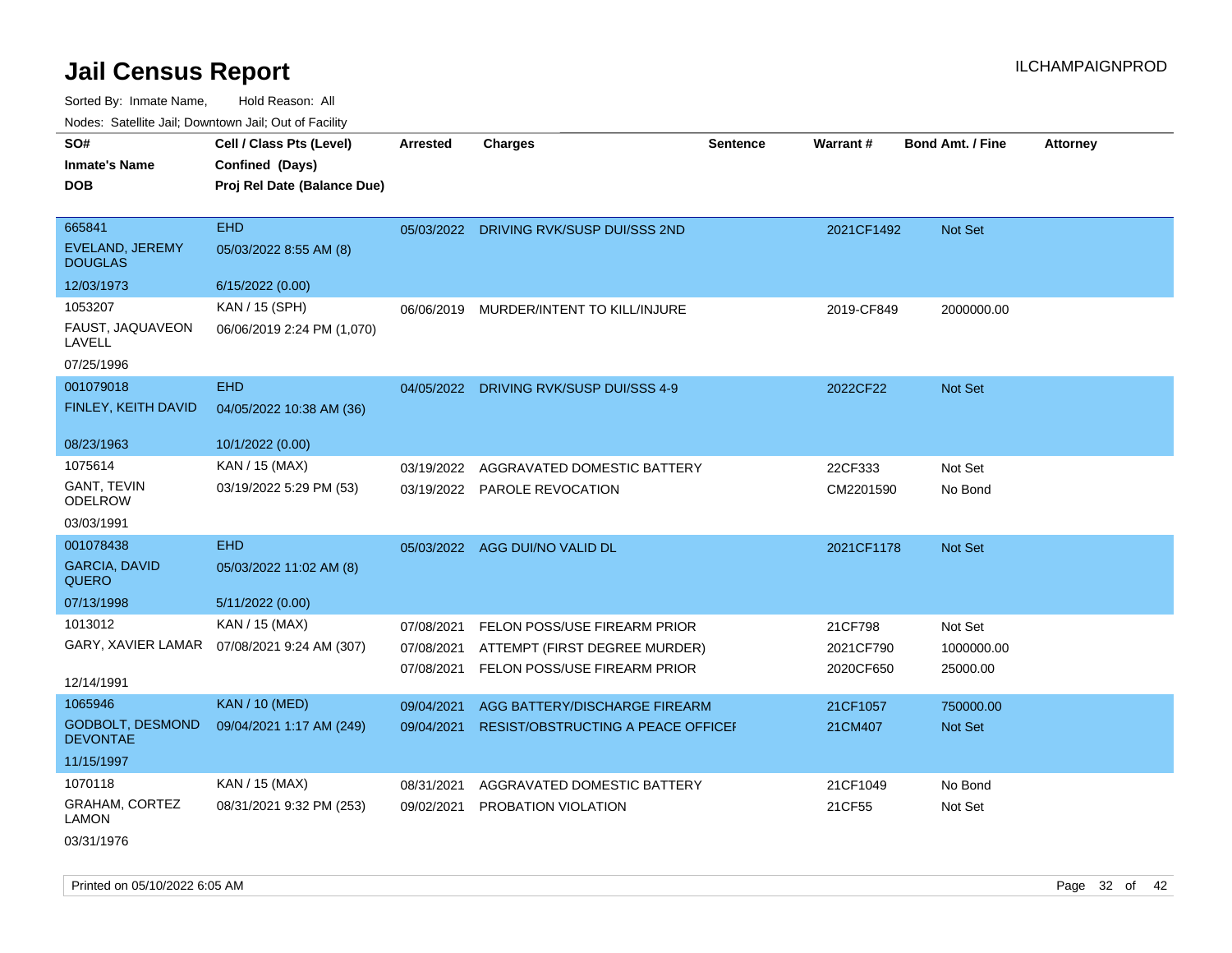| SO#                                           | Cell / Class Pts (Level)                     | <b>Arrested</b>      | <b>Charges</b>                        | <b>Sentence</b> | Warrant#   | <b>Bond Amt. / Fine</b> | <b>Attorney</b> |
|-----------------------------------------------|----------------------------------------------|----------------------|---------------------------------------|-----------------|------------|-------------------------|-----------------|
| <b>Inmate's Name</b>                          | Confined (Days)                              |                      |                                       |                 |            |                         |                 |
| <b>DOB</b>                                    | Proj Rel Date (Balance Due)                  |                      |                                       |                 |            |                         |                 |
|                                               |                                              |                      |                                       |                 |            |                         |                 |
| 1076506                                       | <b>KAN / 15 (MAX)</b>                        | 09/17/2021           | AGG UUW/PERSON/CM THREAT VIOL         |                 | 21CF1131   | <b>Not Set</b>          |                 |
|                                               | GRAY, JAMARH EMERE 09/17/2021 10:41 AM (236) | 09/20/2021           | <b>DOMESTIC BATTERY</b>               |                 | 21CM430    | Not Set                 |                 |
| 06/21/2003                                    |                                              |                      |                                       |                 |            |                         |                 |
| 1055117                                       | <b>EHD</b>                                   |                      | 02/15/2022 AGG BATTERY/PUBLIC PLACE   |                 | 2021CM47   | Not Set                 |                 |
| GREAM, JOHN<br><b>ROBERT LEE</b>              | 02/15/2022 10:44 AM (85)                     |                      |                                       |                 |            |                         |                 |
| 08/23/1996                                    |                                              |                      |                                       |                 |            |                         |                 |
| 001078871                                     | <b>KAN / 5 (MIN)</b>                         | 02/22/2022           | <b>RESIDENTIAL BURGLARY</b>           |                 | 2020JD14   | No Bond                 |                 |
| <b>HARRIS, MARTELL</b>                        | 02/22/2022 3:44 PM (78)                      | 02/22/2022           | <b>INDIRECT CRIMINAL CONTEMPT</b>     |                 | 2020CC9    | 20000.00                |                 |
| <b>TE'SHAWN</b>                               |                                              | 02/22/2022           | <b>ESCAPE/VIOLATE ELEC MONITORING</b> |                 | 22CF316    | 150000.00               |                 |
| 07/02/2003                                    |                                              |                      |                                       |                 |            |                         |                 |
| 1037683                                       | <b>EHD</b>                                   | 02/23/2022           | AGG DUI/LIC SUSP OR REVOKED           |                 | 2020CF350  | Not Set                 |                 |
| HARRISON, HAROLD<br><b>RAY</b>                | 02/23/2022 10:01 AM (77)                     | 02/23/2022 AGG DUI/3 |                                       |                 | 2020CF1351 | Not Set                 |                 |
| 11/30/1963                                    | 5/22/2022 (0.00)                             |                      |                                       |                 |            |                         |                 |
| 1073611                                       | <b>KAN / 5 (MIN)</b>                         | 02/09/2021           | DELIVERY OF OR POSSESSION OF W/INT    |                 | 21CF160    | Not Set                 |                 |
| <b>HAYES, CAMERON</b><br><b>TAYLOR MALEEK</b> | 02/09/2021 3:10 PM (456)                     | 02/09/2021           | MFG 15>100 GR ECSTASY/ANALOG          |                 | 21CF121    | 500000.00               |                 |
| 08/10/1998                                    |                                              |                      |                                       |                 |            |                         |                 |
| 1045186                                       | KAN / 15 (MAX)                               | 08/16/2021           | ARMED VIOLENCE/CATEGORY I             |                 | 21CF934    | 1000000.00              |                 |
| HOLBROOK, JOHNNIE                             | 08/16/2021 11:07 AM (268)                    | 08/16/2021           | FELON POSS/USE WEAPON/FIREARM         |                 | 19CF968    | Not Set                 |                 |
| <b>MATHIS</b>                                 |                                              | 08/16/2021           | AGG FLEEING POLICE/21 MPH OVER        |                 | 21CF988    | Not Set                 |                 |
| 07/19/1996                                    |                                              | 08/16/2021           | FELON POSS/USE WEAPON/FIREARM         |                 | 21CF989    | Not Set                 |                 |
|                                               |                                              | 03/30/2022           | <b>MURDER</b>                         |                 |            | 2000000.00              |                 |
| 972300                                        | <b>KAN / 10 (MED)</b>                        | 12/22/2021           | <b>RESIDENTIAL BURGLARY</b>           |                 | 18CF1691   | 25000.00                |                 |
| HOLT, MICHAEL<br><b>TERRELL</b>               | 12/22/2021 8:36 AM (140)                     | 12/22/2021           | AGG CRIM SEX ABUSE/VICTIM <9          |                 | 19CF1277   | 250000.00               |                 |
| 12/25/1989                                    |                                              |                      |                                       |                 |            |                         |                 |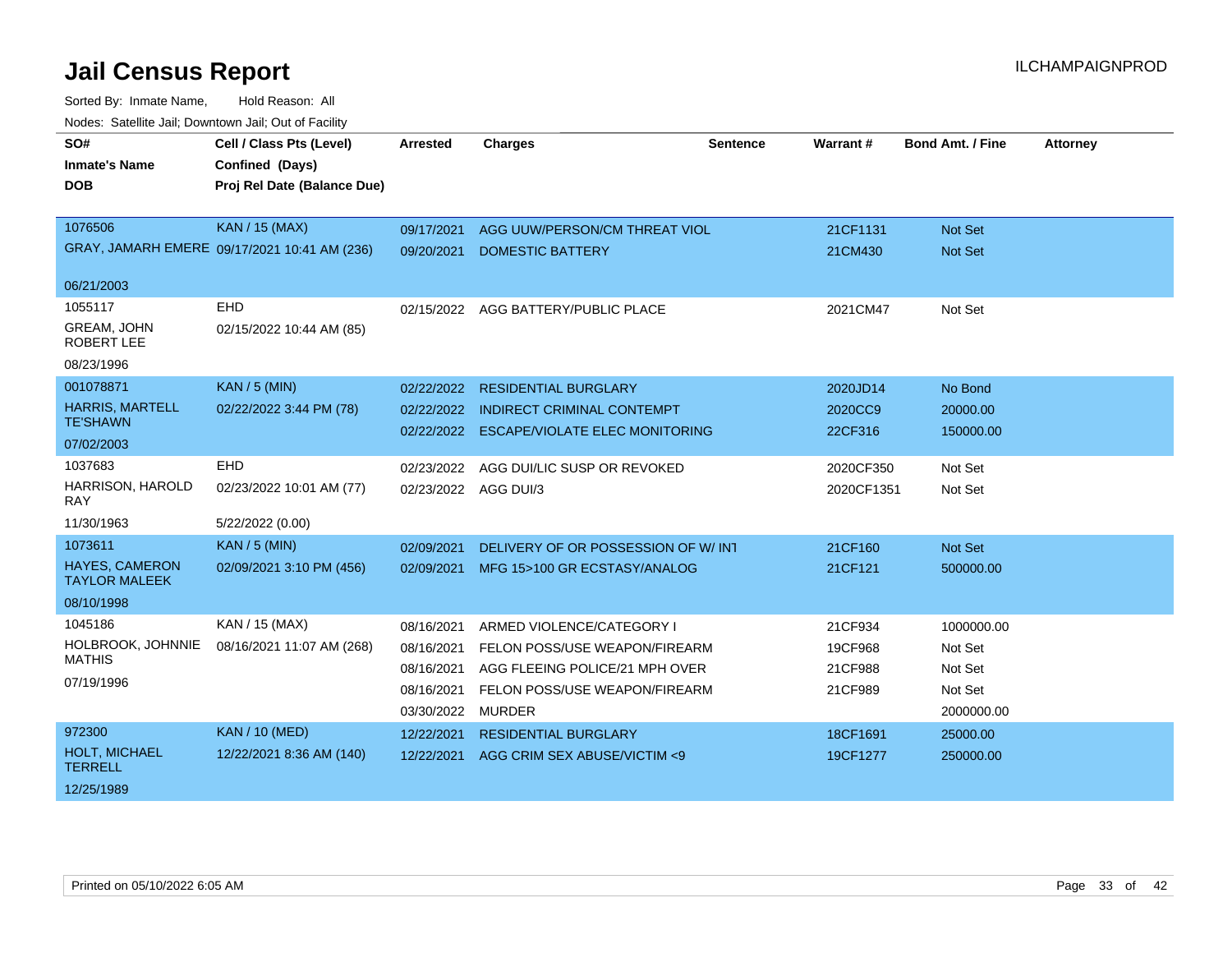| SO#<br><b>Inmate's Name</b><br><b>DOB</b>                         | Cell / Class Pts (Level)<br>Confined (Days)<br>Proj Rel Date (Balance Due) | <b>Arrested</b>                        | Charges                                                                                        | <b>Sentence</b> | Warrant#                         | <b>Bond Amt. / Fine</b>          | <b>Attorney</b> |  |
|-------------------------------------------------------------------|----------------------------------------------------------------------------|----------------------------------------|------------------------------------------------------------------------------------------------|-----------------|----------------------------------|----------------------------------|-----------------|--|
| 001078146<br>HUNT, TEIGAN<br><b>JAZAIREO</b>                      | <b>KAN / 15 (MAX)</b><br>07/09/2021 12:41 PM (306)                         | 07/09/2021<br>07/09/2021               | AGG BATTERY/DISCHARGE FIREARM<br>ARMED ROBBERY/ARMED W/FIREARM                                 |                 | 21CF795<br>21CF806               | 1000000.00<br><b>Not Set</b>     |                 |  |
| 05/14/2003                                                        |                                                                            |                                        |                                                                                                |                 |                                  |                                  |                 |  |
| 989743<br><b>JACKSON, STEVE</b><br>ALLEN                          | KAN / 15 (ADS)<br>04/13/2021 2:45 AM (393)                                 | 04/13/2021                             | AGGRAVATED DOMESTIC BATTERY                                                                    |                 | 21CF399                          | Not Set                          |                 |  |
| 06/04/1991                                                        |                                                                            |                                        |                                                                                                |                 |                                  |                                  |                 |  |
| 001078788<br><b>JOHNSON, BRENTON</b><br>ZAE.                      | KAN / 5 (ADS)<br>01/21/2022 8:33 PM (110)                                  |                                        | 01/21/2022 AGGRAVATED BATTERY                                                                  |                 | 22CF93                           | <b>Not Set</b>                   |                 |  |
| 08/07/1987                                                        |                                                                            |                                        |                                                                                                |                 |                                  |                                  |                 |  |
| 57271<br><b>KEYS, CAPREE</b><br><b>REMONE</b>                     | EHD<br>03/08/2022 9:17 AM (64)                                             | 03/08/2022<br>03/08/2022               | DRIVING RVK/SUSP DUI/SSS 4-9<br>DRIVING RVK/SUSP DUI/SSS 4-9                                   |                 | 2021CF34<br>2020CF1116           | Not Set<br>Not Set               |                 |  |
| 11/23/1982                                                        | 9/3/2022 (0.00)                                                            |                                        |                                                                                                |                 |                                  |                                  |                 |  |
| 1064445<br>LARUE, TERENCE<br><b>TRAMEL</b><br>12/23/1998          | <b>KAN / 15 (MAX)</b><br>04/23/2021 11:18 AM (383)                         | 04/23/2021<br>04/23/2021<br>04/23/2021 | AGG DISCHARGE FIREARM/OCC VEH<br>POSSESS 15<100 GRAMS COCAINE<br>FELON POSS/USE FIREARM/PAROLE |                 | 2021CF295<br>19CF1052<br>21CF899 | 500000.00<br>10000.00<br>Not Set |                 |  |
| 001078237<br>LAWS, TERON<br>RAMONTE<br>04/03/2001                 | KAN / 15 (ADS)<br>08/03/2021 6:29 PM (281)                                 | 08/03/2021                             | AGG DISCHARGE FIREARM/OCC VEH                                                                  |                 | 21CF928                          | No Bond                          |                 |  |
| 001078470<br><b>LEE, AMAHRION</b><br><b>JA'MERE</b><br>11/05/2002 | <b>KAN / 15 (MAX)</b><br>10/10/2021 1:23 PM (213)                          | 10/10/2021                             | MURDER/INTENT TO KILL/INJURE                                                                   |                 | 21CF1221                         | <b>Not Set</b>                   |                 |  |
| 1052425<br>LEO, MICHAEL JAMES                                     | <b>EHD</b><br>04/26/2022 9:13 AM (15)                                      | 04/26/2022                             | DRIVING ON SUSPENDED LICENSE                                                                   |                 | 2021TR9328                       | Not Set                          |                 |  |
| 04/09/1994<br>Printed on 05/10/2022 6:05 AM                       | 5/25/2022 (0.00)                                                           |                                        |                                                                                                |                 |                                  |                                  | Page 34 of 42   |  |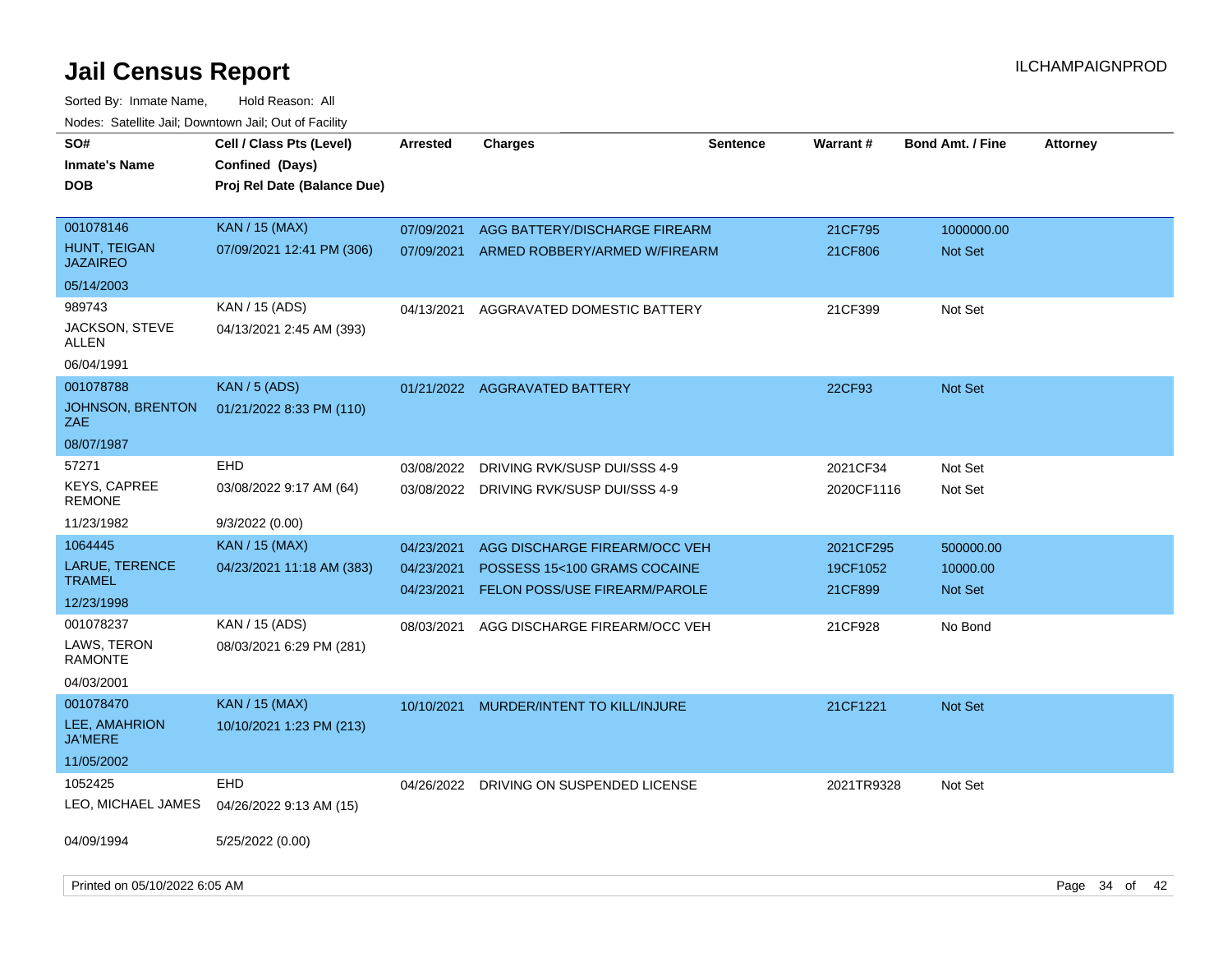| rougs. Calcing Jan, Downtown Jan, Out of Facility |                                           |                      |                                         |                 |           |                         |                 |
|---------------------------------------------------|-------------------------------------------|----------------------|-----------------------------------------|-----------------|-----------|-------------------------|-----------------|
| SO#                                               | Cell / Class Pts (Level)                  | <b>Arrested</b>      | <b>Charges</b>                          | <b>Sentence</b> | Warrant#  | <b>Bond Amt. / Fine</b> | <b>Attorney</b> |
| <b>Inmate's Name</b>                              | Confined (Days)                           |                      |                                         |                 |           |                         |                 |
| <b>DOB</b>                                        | Proj Rel Date (Balance Due)               |                      |                                         |                 |           |                         |                 |
|                                                   |                                           |                      |                                         |                 |           |                         |                 |
| 1005717                                           | <b>KAN / 5 (MIN)</b>                      | 03/31/2022 AGG DUI/3 |                                         |                 | 22CF372   | 100000.00               |                 |
| LEWIS, ORLANDO<br><b>DESHONE</b>                  | 03/31/2022 1:56 PM (41)                   | 03/31/2022 AGG DUI/3 |                                         |                 | 22CF373   | 100000.00               |                 |
| 01/31/1987                                        |                                           |                      |                                         |                 |           |                         |                 |
| 56792                                             | <b>KAN / 10 (MED)</b>                     | 02/02/2021           | ARMED HABITUAL CRIMINAL                 |                 | 2021CF141 | 500000.00               |                 |
| LILLARD, LAWRENCE<br><b>TYRONE</b>                | 02/02/2021 2:11 PM (463)                  | 02/22/2021           | DRIVING ON REVOKED LICENSE              |                 | 21TR426   | 5000.00                 |                 |
| 10/20/1982                                        |                                           |                      |                                         |                 |           |                         |                 |
| 001077850                                         | <b>EHD</b>                                |                      | 05/04/2022 DRIVING RVK/SUSP DUI/SSS 4-9 |                 | 2021CF303 | Not Set                 |                 |
| <b>MALDONADO-</b><br><b>GUITIERREZ, FELIX</b>     | 05/04/2022 10:11 AM (7)                   |                      |                                         |                 |           |                         |                 |
| 06/19/1977                                        | 10/30/2022 (0.00)                         |                      |                                         |                 |           |                         |                 |
| 001078896                                         | KAN / 15 (MAX)                            |                      | 03/01/2022 ARMED HABITUAL CRIMINAL      |                 | 22CF239   | Not Set                 |                 |
| MANN, DAVID<br>WILBERT, Junior                    | 03/01/2022 4:35 AM (71)                   |                      |                                         |                 |           |                         |                 |
| 04/02/1976                                        |                                           |                      |                                         |                 |           |                         |                 |
| 1004137                                           | <b>KAN / 15 (MAX)</b>                     |                      | 02/14/2022 AGG CRIM SEX ABUSE/VIC 13-17 |                 | 22CF165   | 250000.00               |                 |
|                                                   | MCDONALD, DAVON D 02/14/2022 4:21 PM (86) |                      |                                         |                 |           |                         |                 |
|                                                   |                                           |                      |                                         |                 |           |                         |                 |
| 11/08/1992                                        |                                           |                      |                                         |                 |           |                         |                 |
| 001078575                                         | KAN / 10 (MED)                            | 11/09/2021           | <b>GUNRUNNING</b>                       |                 | 21CF1330  | 750000.00               |                 |
| MCLAURIN, KEYON A                                 | 11/09/2021 12:41 PM (183)                 |                      |                                         |                 |           |                         |                 |
| 11/19/2002                                        |                                           |                      |                                         |                 |           |                         |                 |
| 1011046                                           | <b>KAN / 15 (ADS)</b>                     | 04/10/2021           | ATTEMPT (FIRST DEGREE MURDER)           |                 | 21CF392   | <b>Not Set</b>          |                 |
| <b>MILES, DARRION</b><br><b>ANTONIO KEVONTA</b>   | 04/11/2021 12:46 AM (395)                 | 03/24/2022 MURDER    |                                         |                 | 22CF346   | Not Set                 |                 |
| 03/18/1990                                        |                                           |                      |                                         |                 |           |                         |                 |
| 1075635                                           | KAN / 10 (ADS)                            | 05/11/2021           | AGG DISCHARGE FIREARM/OCC VEH           |                 | 21CF538   | Not Set                 |                 |
| MILES, DEVLON VON,                                | 05/11/2021 10:39 PM (365)                 | 05/11/2021           | MFG/DEL CANNABIS/30-500 GRAMS           |                 | 20CF1402  | 100000.00               |                 |
| Junior                                            |                                           | 02/23/2022 MURDER    |                                         |                 | 22CF219   | Not Set                 |                 |
| 11/04/2000                                        |                                           |                      |                                         |                 |           |                         |                 |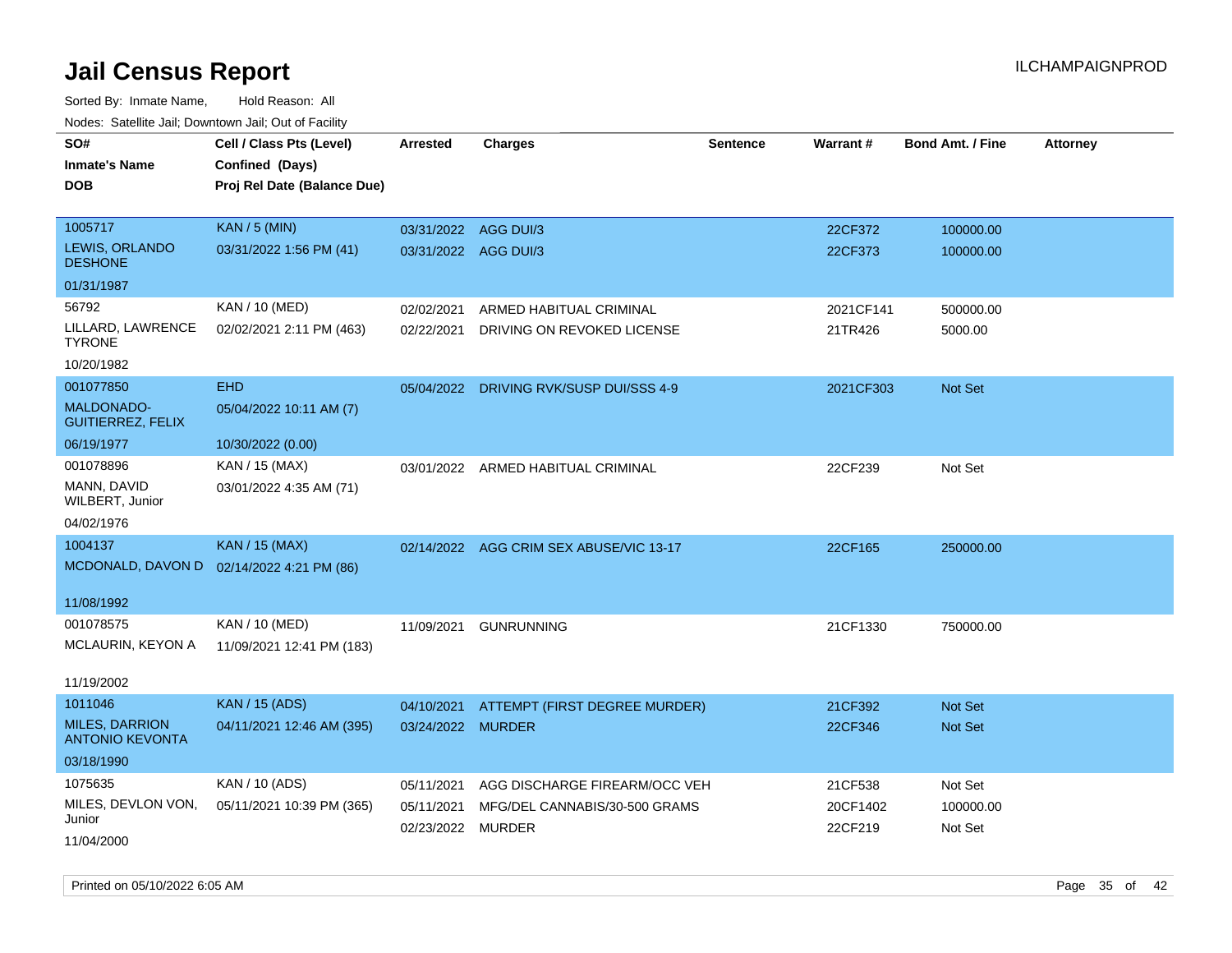Sorted By: Inmate Name, Hold Reason: All Nodes: Satellite Jail; Downtown Jail; Out of Facility

| SO#<br><b>Inmate's Name</b><br><b>DOB</b>                                   | Cell / Class Pts (Level)<br>Confined (Days)<br>Proj Rel Date (Balance Due) | <b>Arrested</b>          | <b>Charges</b>                                                            | <b>Sentence</b> | Warrant#                 | <b>Bond Amt. / Fine</b>   | <b>Attorney</b> |
|-----------------------------------------------------------------------------|----------------------------------------------------------------------------|--------------------------|---------------------------------------------------------------------------|-----------------|--------------------------|---------------------------|-----------------|
| 001077278<br>MILLER, D'ANDRE                                                | <b>KAN / 15 (MAX)</b><br>10/06/2020 12:49 PM (582)                         | 10/06/2020<br>10/06/2020 | MURDER/INTENT TO KILL/INJURE<br>AGG FLEEING POLICE/21 MPH OVER            |                 | 2020CF146<br>2019CF1171  | 2000000.00<br>50000.00    |                 |
| 09/08/1986<br>001078712<br>MONTGOMERY,<br><b>RASHARD MYKI</b><br>11/05/2001 | KAN / 10 (MED)<br>12/23/2021 4:27 PM (139)                                 | 12/23/2021               | AGG DISCH FIREARM/1ST AID PERS                                            |                 | 21CF1581                 | Not Set                   |                 |
| 1026477<br>NEWBILL, DEVONTRE<br><b>LAMONT</b><br>11/22/1993                 | <b>KAN / 15 (ADS)</b><br>09/21/2021 2:27 AM (232)                          | 09/21/2021<br>09/22/2021 | AGG DISCHARGE FIREARM/OCC VEH<br>PROBATION VIOLATION                      |                 | 21CF1138<br>20CF577      | <b>Not Set</b><br>Not Set |                 |
| 1072907<br>NIKOLAEV, YEVGENIY<br>10/06/1983                                 | <b>KAN</b><br>07/14/2021 10:10 PM (301)                                    | 07/14/2021<br>07/14/2021 | CRIMINAL DAMAGE <\$500/SCHOOL<br>ATTEMPT (FIRST DEGREE MURDER)            | 10y (DOC)       | 2021CF840<br>2021-CF-832 | 5000.00<br>2000000.00     |                 |
| 001078063<br>12/21/1990                                                     | <b>KAN / 15 (MAX)</b><br>PERRY, ROBERT Junior 06/15/2021 4:37 PM (330)     | 06/15/2021<br>06/15/2021 | AGG CRIM SEX ASSAULT/WEAPON<br><b>ROBBERY</b>                             |                 | 2021CF678<br>2021CF159   | 1000000.00<br>25000.00    |                 |
| 1059512<br>PHILLIPS, LAMAR<br><b>DESHAWN</b><br>04/02/1996                  | <b>KAN / 10 (MED)</b><br>04/12/2022 5:15 PM (29)                           | 04/12/2022               | <b>DOMESTIC BATTERY</b><br>04/12/2022 RESIST/OBSTRUCT WITH INJURY         | 2y (DOC)        | 2019-CF-589<br>22CF451   | Not Set<br>Not Set        |                 |
| 1015033<br>PICKENS, DANTE<br><b>DEVON</b><br>01/05/1993                     | <b>KAN / 10 (MED)</b><br>03/05/2022 4:01 AM (67)                           | 03/05/2022               | POSSESSION OF STOLEN FIREARM<br>03/05/2022 POSS AMT CON SUB EXCEPT(A)/(D) |                 | 21CF1172<br>20CF109      | 500000.00<br>20000.00     |                 |
| 001078799<br>PURNELL, MARKISE<br><b>MONROE</b>                              | KAN / 10 (MED)<br>01/27/2022 9:50 AM (104)                                 |                          | 01/27/2022 FIREARM/FOID INVALID/NOT ELIG                                  |                 | 22CF116                  | Not Set                   |                 |

07/13/2002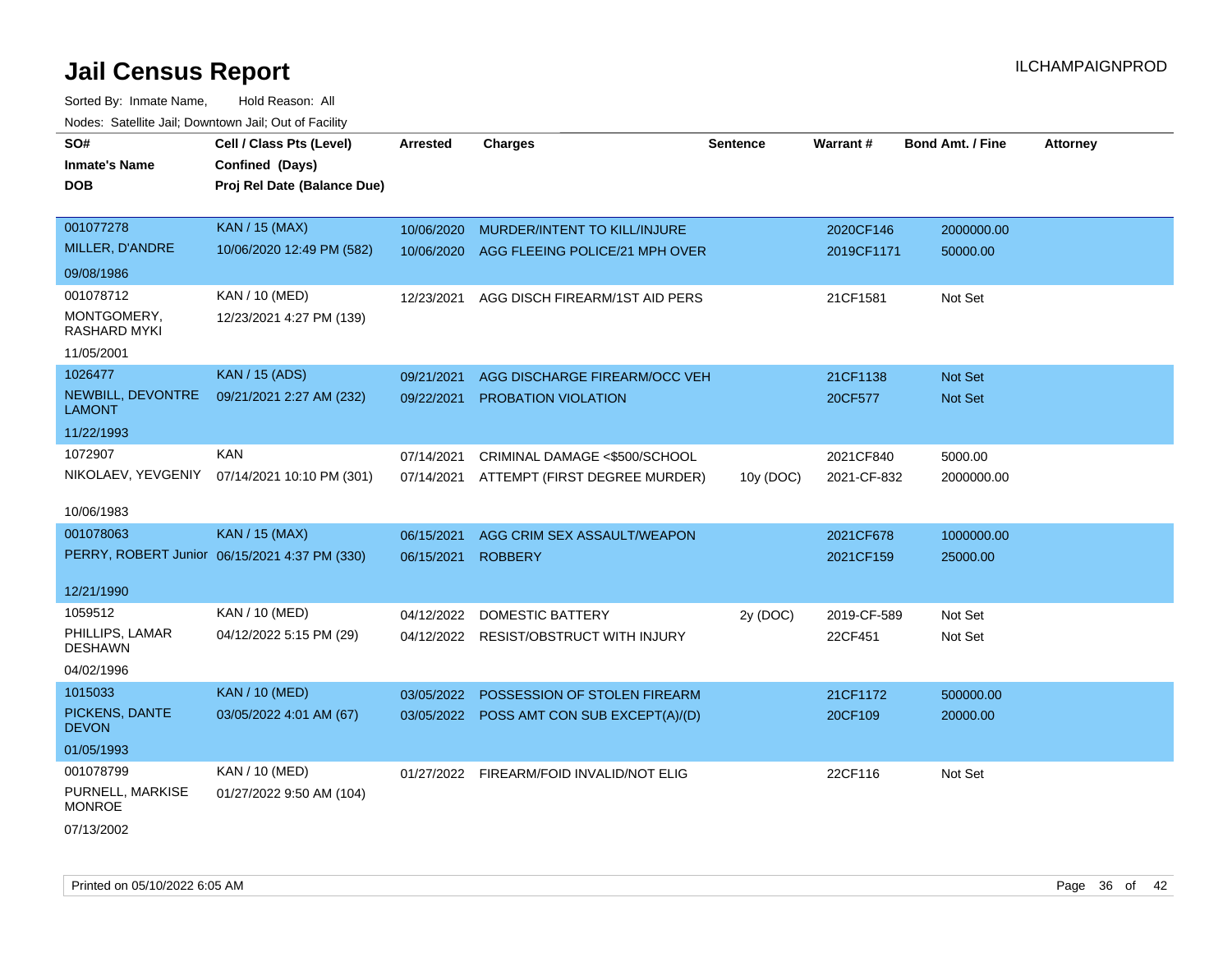| SO#                                    | Cell / Class Pts (Level)                       | <b>Arrested</b>     | <b>Charges</b>                          | <b>Sentence</b> | Warrant#    | <b>Bond Amt. / Fine</b> | <b>Attorney</b> |
|----------------------------------------|------------------------------------------------|---------------------|-----------------------------------------|-----------------|-------------|-------------------------|-----------------|
| <b>Inmate's Name</b><br><b>DOB</b>     | Confined (Days)<br>Proj Rel Date (Balance Due) |                     |                                         |                 |             |                         |                 |
|                                        |                                                |                     |                                         |                 |             |                         |                 |
| 001078942                              | <b>KAN / 5 (MIN)</b>                           |                     | 03/13/2022 MFG/DEL CANNABIS/500<2000 GR |                 | 22CF307     | Not Set                 |                 |
| <b>QATTOUM, ADHAM M</b>                | 03/13/2022 11:31 PM (59)                       |                     |                                         |                 |             |                         |                 |
| 07/22/1994                             |                                                |                     |                                         |                 |             |                         |                 |
| 982660                                 | KAN / 10 (MED)                                 | 03/22/2022 BURGLARY |                                         |                 | 22CF339     | No Bond                 |                 |
| REYNOLDS, DAVID<br><b>ALLEN</b>        | 03/22/2022 4:11 AM (50)                        |                     |                                         |                 |             |                         |                 |
| 03/27/2002                             |                                                |                     |                                         |                 |             |                         |                 |
| 001077614                              | <b>KAN / 15 (MAX)</b>                          | 01/17/2021          | ATTEMPT (FIRST DEGREE MURDER)           |                 | 21CF66      | Not Set                 |                 |
| <b>DEVON</b>                           | ROBINSON, DONTRELL 01/17/2021 3:08 PM (479)    |                     |                                         |                 |             |                         |                 |
| 09/22/2002                             |                                                |                     |                                         |                 |             |                         |                 |
| 1061216                                | KAN / 10 (MED)                                 | 06/22/2021          | HOME INVASION/FIREARM                   |                 | 21CF727     | Not Set                 |                 |
| RUNGE, ANDRE<br><b>MARSEAN</b>         | 06/22/2021 4:42 PM (323)                       |                     |                                         |                 |             |                         |                 |
| 12/05/1997                             |                                                |                     |                                         |                 |             |                         |                 |
| 650295                                 | <b>PIA / 50 (MAX)</b>                          | 04/22/2020          | <b>CRIMINAL SEXUAL ASSAULT</b>          |                 | 2020-CF407  | 750000.00               |                 |
| SANDAGE, JERALD                        | 04/22/2020 6:30 AM (749)                       | 04/22/2020          | <b>CRIMINAL SEXUAL ASSAULT</b>          |                 | 2020-CF408  | 750000.00               |                 |
| <b>EUGENE</b>                          |                                                | 04/22/2020          | <b>CRIMINAL SEXUAL ABUSE</b>            |                 | 2020-CF409  | 750000.00               |                 |
| 06/07/1971                             |                                                | 04/22/2020          | <b>CRIMINAL SEXUAL ASSAULT</b>          |                 | 2020-CF410  | 750000.00               |                 |
|                                        |                                                | 04/22/2020          | <b>OFFICIAL MISCONDUCT</b>              |                 | 2019-CF1811 | 25000.00                |                 |
| 1075386                                | KAN / 15 (MAX)                                 | 04/13/2022          | AGG UNLAWFUL USE OF WEAPON/VEH          |                 | 2022CF463   | No Bond                 |                 |
| SANDERS, MARQUIS<br><b>JOVON</b>       | 04/13/2022 7:18 PM (28)                        |                     |                                         |                 |             |                         |                 |
| 01/19/2002                             |                                                |                     |                                         |                 |             |                         |                 |
| 59178                                  | <b>KAN / 15 (MAX)</b>                          | 12/13/2021          | AGG DISCHARGE FIREARM/OCC VEH           |                 | 21CF1274    | 1500000.00              |                 |
| <b>SANDERS, MICHAEL</b><br><b>JEAN</b> | 12/13/2021 4:17 PM (149)                       |                     |                                         |                 |             |                         |                 |
| 12/22/1967                             |                                                |                     |                                         |                 |             |                         |                 |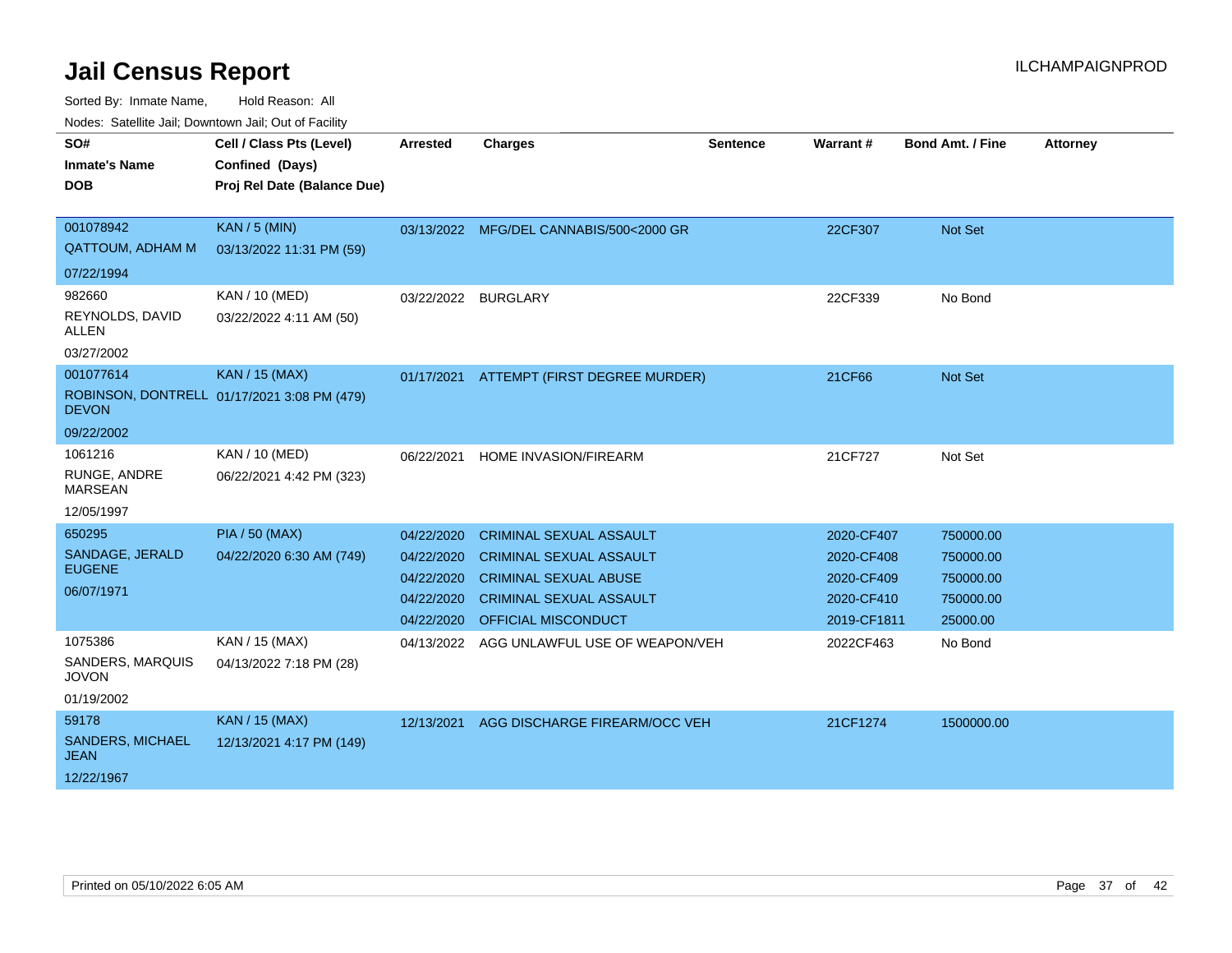| roaco. Catolino dall, Downtown dall, Out of Fability |                             |                 |                                         |                 |            |                         |                 |
|------------------------------------------------------|-----------------------------|-----------------|-----------------------------------------|-----------------|------------|-------------------------|-----------------|
| SO#                                                  | Cell / Class Pts (Level)    | <b>Arrested</b> | <b>Charges</b>                          | <b>Sentence</b> | Warrant#   | <b>Bond Amt. / Fine</b> | <b>Attorney</b> |
| <b>Inmate's Name</b>                                 | Confined (Days)             |                 |                                         |                 |            |                         |                 |
| <b>DOB</b>                                           | Proj Rel Date (Balance Due) |                 |                                         |                 |            |                         |                 |
|                                                      |                             |                 |                                         |                 |            |                         |                 |
| 001078898                                            | <b>KAN / 15 (MAX)</b>       |                 | 03/02/2022 AGG DISCHARGE FIREARM        |                 | 22CF254    | Not Set                 |                 |
| SAROLAS, JONATHAN<br>Е                               | 03/02/2022 9:20 AM (70)     |                 |                                         |                 |            |                         |                 |
| 07/16/1988                                           |                             |                 |                                         |                 |            |                         |                 |
| 1000820                                              | KAN / 15 (MAX)              | 01/24/2022      | FELON POSS/USE WEAPON/FIREARM           |                 | 22CF105    | Not Set                 |                 |
| SCHNEIDER, SONGAN<br><b>MICHAEL</b>                  | 01/24/2022 8:20 AM (107)    |                 | 01/24/2022 AGGRAVATED DOMESTIC BATTERY  |                 | 21CF1433   | 25000.00                |                 |
| 08/18/1992                                           |                             |                 |                                         |                 |            |                         |                 |
| 001078704                                            | <b>KAN / 15 (MAX)</b>       | 12/21/2021      | MURDER/INTENT TO KILL/INJURE            |                 | 21CF1575   | Not Set                 |                 |
| SHORTER, JAQUAN<br><b>MAURICE</b>                    | 12/23/2021 1:23 AM (139)    |                 |                                         |                 |            |                         |                 |
| 10/08/1998                                           |                             |                 |                                         |                 |            |                         |                 |
| 47195                                                | $KAN / 5$ (MIN)             | 12/27/2021      | RESIDENTIAL BURGLARY                    |                 | 2020CF1222 | 10000.00                |                 |
| SIMMONS, JAMES<br><b>ROBERT</b>                      | 12/27/2021 8:42 AM (135)    | 12/28/2021      | <b>RESIDENTIAL BURGLARY</b>             |                 | 2021CF1596 | Not Set                 |                 |
| 03/13/1975                                           |                             |                 |                                         |                 |            |                         |                 |
| 1062194                                              | <b>KAN / 15 (MAX)</b>       | 02/27/2020      | MURDER/OTHER FORCIBLE FELONY            |                 | 20CF-247   | 1000000.00              |                 |
| SIMMONS, MICHAEL<br><b>JAMAL</b>                     | 02/27/2020 1:11 PM (804)    | 09/23/2020      | AGG BATTERY/DISCHARGE FIREARM           |                 | 20CF1061   | Not Set                 |                 |
| 11/03/1997                                           |                             |                 |                                         |                 |            |                         |                 |
| 1038158                                              | KAN / 10 (MED)              |                 | 02/04/2022 CRIMINAL SEX ASSAULT/CONSENT |                 | 22CF146    | Not Set                 |                 |
| SMITH, RASHAD<br><b>JARECE</b>                       | 02/04/2022 11:42 PM (96)    |                 |                                         |                 |            |                         |                 |
| 09/16/1995                                           |                             |                 |                                         |                 |            |                         |                 |
| 49079                                                | <b>EHD</b>                  |                 | 05/04/2022 AGG DUI/NO VALID DL          |                 | 2021CF1098 | Not Set                 |                 |
| SOUTHWARD, JAMES<br><b>WILLIAM, Third</b>            | 05/04/2022 9:15 AM (7)      |                 |                                         |                 |            |                         |                 |
| 06/17/1978                                           | 5/13/2022 (0.00)            |                 |                                         |                 |            |                         |                 |
| 001077868                                            | KAN / 15 (MAX)              | 04/21/2021      | ARMED ROBBERY/ARMED W/FIREARM           |                 | 21CF445    | Not Set                 |                 |
| SPEARMENT,<br><b>KENTRELL</b>                        | 04/21/2021 9:48 PM (385)    | 08/19/2021      | FLEEING/ATTEMPT ELUDE OFFICER           |                 | 2021TR1053 | 1000.00                 |                 |
| 01/21/2002                                           |                             |                 |                                         |                 |            |                         |                 |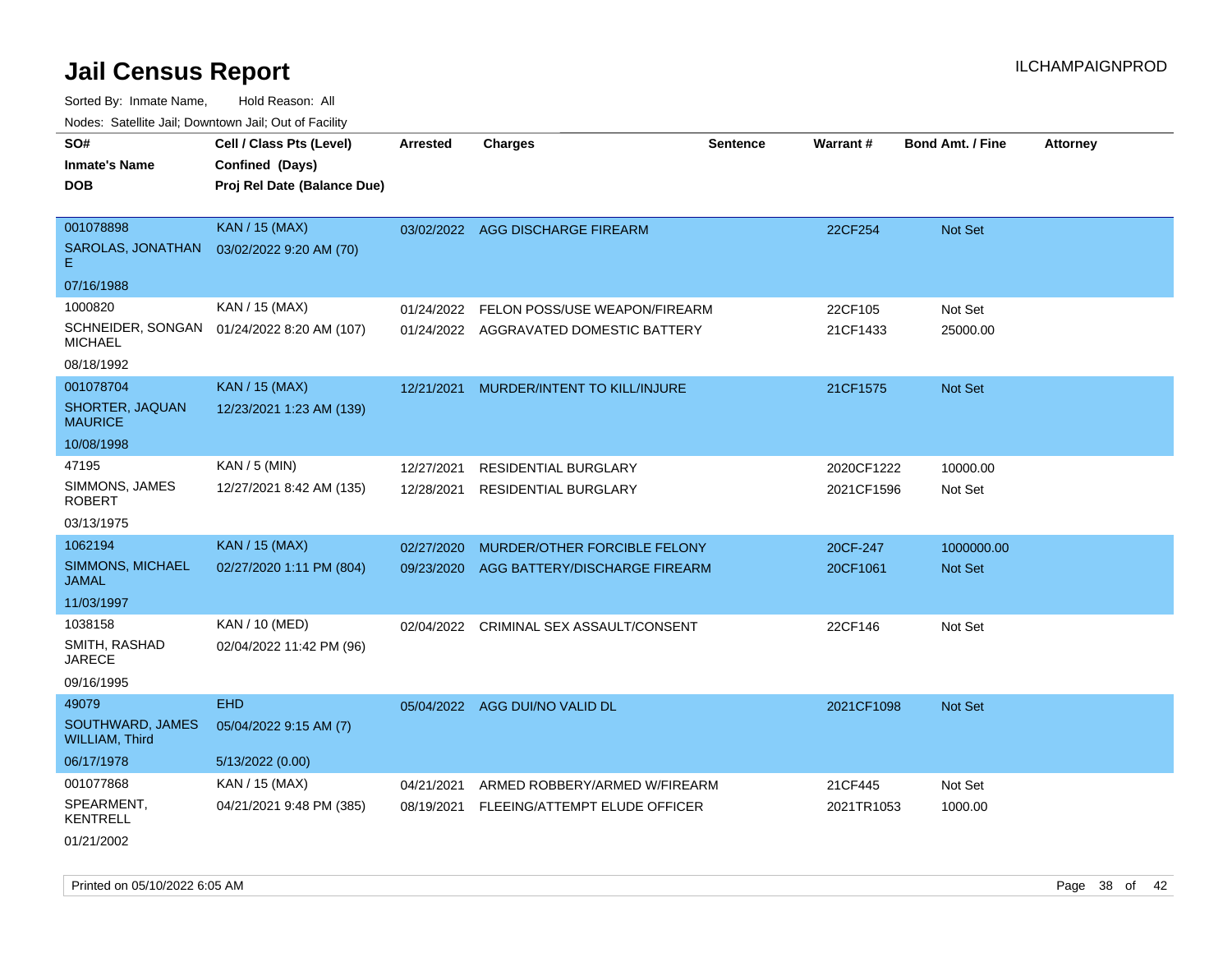| roacs. Calcinic Jan, Downtown Jan, Out of Facility |                                               |                 |                                         |                 |            |                         |          |
|----------------------------------------------------|-----------------------------------------------|-----------------|-----------------------------------------|-----------------|------------|-------------------------|----------|
| SO#                                                | Cell / Class Pts (Level)                      | <b>Arrested</b> | <b>Charges</b>                          | <b>Sentence</b> | Warrant#   | <b>Bond Amt. / Fine</b> | Attorney |
| <b>Inmate's Name</b>                               | Confined (Days)                               |                 |                                         |                 |            |                         |          |
| <b>DOB</b>                                         | Proj Rel Date (Balance Due)                   |                 |                                         |                 |            |                         |          |
|                                                    |                                               |                 |                                         |                 |            |                         |          |
| 001078182                                          | EHD / 5 (MIN)                                 | 12/20/2021      | DRIVING ON REVOKED LICENSE              |                 | 2021CF800  | No Bond                 |          |
| <b>STRONG, KEVIN</b><br><b>GARDNER</b>             | 12/20/2021 4:34 PM (142)                      |                 |                                         |                 |            |                         |          |
| 02/12/1963                                         | 6/18/2022 (0.00)                              |                 |                                         |                 |            |                         |          |
| 65920                                              | KAN / 15 (MAX)                                | 12/21/2021      | ARMED ROBBERY/ARMED W/FIREARM           |                 | 21CF1543   | 100000.00               |          |
| TAPSCOTT,<br><b>CORNELIUS</b>                      | 12/21/2021 10:57 PM (141)                     |                 |                                         |                 |            |                         |          |
| 07/14/1985                                         |                                               |                 |                                         |                 |            |                         |          |
| 1046632                                            | <b>KAN / 15 (MAX)</b>                         | 09/14/2021      | ARMED VIOLENCE/CATEGORY II              |                 | 21CF912    | 750000.00               |          |
|                                                    | TATE, JAVON MARQUIS 09/14/2021 12:10 PM (239) |                 |                                         |                 |            |                         |          |
|                                                    |                                               |                 |                                         |                 |            |                         |          |
| 08/10/1996                                         |                                               |                 |                                         |                 |            |                         |          |
| 64779                                              | <b>EHD</b>                                    | 04/27/2022      | DRIVING RVK/SUSP DUI/SSS 4-9            |                 | 2021CF864  | Not Set                 |          |
| TERRY, MICHAEL<br><b>DWAYNE</b>                    | 04/27/2022 9:57 AM (14)                       |                 |                                         |                 |            |                         |          |
| 03/02/1963                                         | 10/23/2022 (0.00)                             |                 |                                         |                 |            |                         |          |
| 001079064                                          | <b>KAN / 10 (MED)</b>                         |                 | 04/15/2022 AGG UUW/VEHICLE/NO FOID      |                 | 2022CFAWOW | Not Set                 |          |
| <b>TOLBERT, ERIC</b><br><b>LAMONT</b>              | 04/15/2022 6:29 PM (26)                       |                 |                                         |                 |            |                         |          |
| 05/27/1997                                         |                                               |                 |                                         |                 |            |                         |          |
| 1033031                                            | KAN / 15 (MAX)                                | 08/19/2020      | *AGG BATTERY W/FIREARM/PERSON           |                 | 2020-CF923 | 500000.00               |          |
| TOMS, ANDREW<br><b>CHUCKY</b>                      | 08/19/2020 5:59 PM (630)                      |                 |                                         |                 |            |                         |          |
| 09/28/1978                                         |                                               |                 |                                         |                 |            |                         |          |
| 1004142                                            | <b>KAN / 15 (MAX)</b>                         | 10/27/2021      | POSSESSION OF METH/15<100GRAMS          |                 | 2021CF1298 | 1500000.00              |          |
| TOY, KAYON LARENZ                                  | 10/22/2021 1:01 PM (201)                      |                 |                                         |                 |            |                         |          |
|                                                    |                                               |                 |                                         |                 |            |                         |          |
| 09/12/1991                                         |                                               |                 |                                         |                 |            |                         |          |
| 001078250                                          | KAN / 10 (ADS)                                |                 | 08/07/2021 FELON POSS WEAPON/BODY ARMOR |                 | 21CF950    | Not Set                 |          |
| TRAVIS, JORDAN<br><b>TESHAUN</b>                   | 08/07/2021 10:27 AM (277)                     |                 |                                         |                 |            |                         |          |
| 03/03/1996                                         |                                               |                 |                                         |                 |            |                         |          |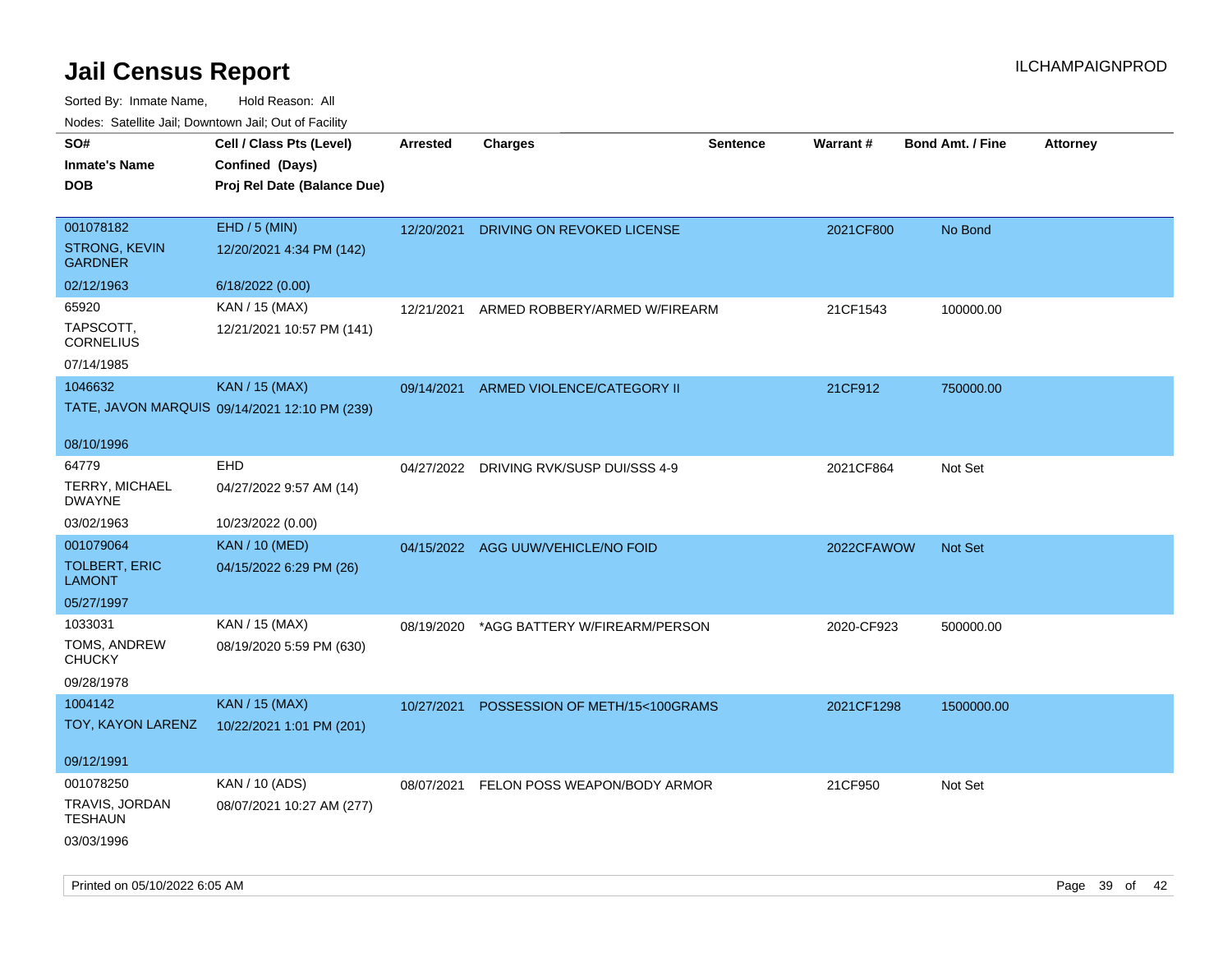Sorted By: Inmate Name, Hold Reason: All

|  |  |  | Nodes: Satellite Jail; Downtown Jail; Out of Facility |
|--|--|--|-------------------------------------------------------|
|--|--|--|-------------------------------------------------------|

| SO#<br><b>Inmate's Name</b><br><b>DOB</b>                          | Cell / Class Pts (Level)<br>Confined (Days)<br>Proj Rel Date (Balance Due) | <b>Arrested</b> | <b>Charges</b>                     | <b>Sentence</b> | Warrant#   | Bond Amt. / Fine | <b>Attorney</b> |
|--------------------------------------------------------------------|----------------------------------------------------------------------------|-----------------|------------------------------------|-----------------|------------|------------------|-----------------|
| 512160<br><b>TURNER, CHARLES</b><br><b>EDWARD</b>                  | <b>KAN / 15 (MAX)</b><br>03/10/2022 12:00 PM (62)                          |                 | 03/10/2022 ARMED HABITUAL CRIMINAL |                 | 22CF296    | Not Set          |                 |
| 09/05/1986                                                         |                                                                            |                 |                                    |                 |            |                  |                 |
| 1068806<br>VELEZ-MENDEZ,<br><b>JAIME MANUAL</b>                    | EHD<br>05/04/2022 12:05 PM (7)                                             | 05/04/2022      | AGG DUI/NO VALID DL                |                 | 2020CF1474 | Not Set          |                 |
| 09/03/1983                                                         | 6/2/2022 (0.00)                                                            |                 |                                    |                 |            |                  |                 |
| 001077992<br>WADE, DONTE<br><b>LAMONT</b><br>09/05/1986            | <b>KAN / 15 (MAX)</b><br>03/31/2022 1:25 PM (41)                           | 03/31/2022      | ARMED ROBBERY/NO FIREARM           |                 | 21CF590    | 100000.00        |                 |
| 001079004<br>WALLS, MICHAEL<br><b>DIANSIO</b><br>06/21/1991        | KAN / 15 (MED)<br>04/02/2022 4:16 AM (39)                                  | 04/02/2022      | FELON POSS/USE WEAPON/FIREARM      |                 | 22CF391    | No Bond          |                 |
| 961786<br><b>WARREN, DESIE</b><br><b>ARNEZ</b><br>04/28/1988       | <b>KAN / 15 (ADS)</b><br>01/24/2022 7:23 AM (107)                          |                 | 01/24/2022 ARMED HABITUAL CRIMINAL |                 | 22CF104    | Not Set          |                 |
| 1035462<br><b>WASHINGTON, MARK</b><br><b>ANTHONY</b><br>01/06/1994 | KAN / 15 (MAX)<br>03/25/2022 8:47 AM (47)                                  |                 | 03/25/2022 ARMED HABITUAL CRIMINAL |                 | 22CF186    | 750000.00        |                 |
| 1062558<br><b>WELLS, JIAMANTE</b><br><b>AMORE</b><br>09/02/1995    | <b>KAN / 10 (MED)</b><br>10/02/2021 8:29 PM (221)                          | 10/02/2021      | FELON POSS/USE WEAPON/FIREARM      |                 | 21CF1185   | Not Set          |                 |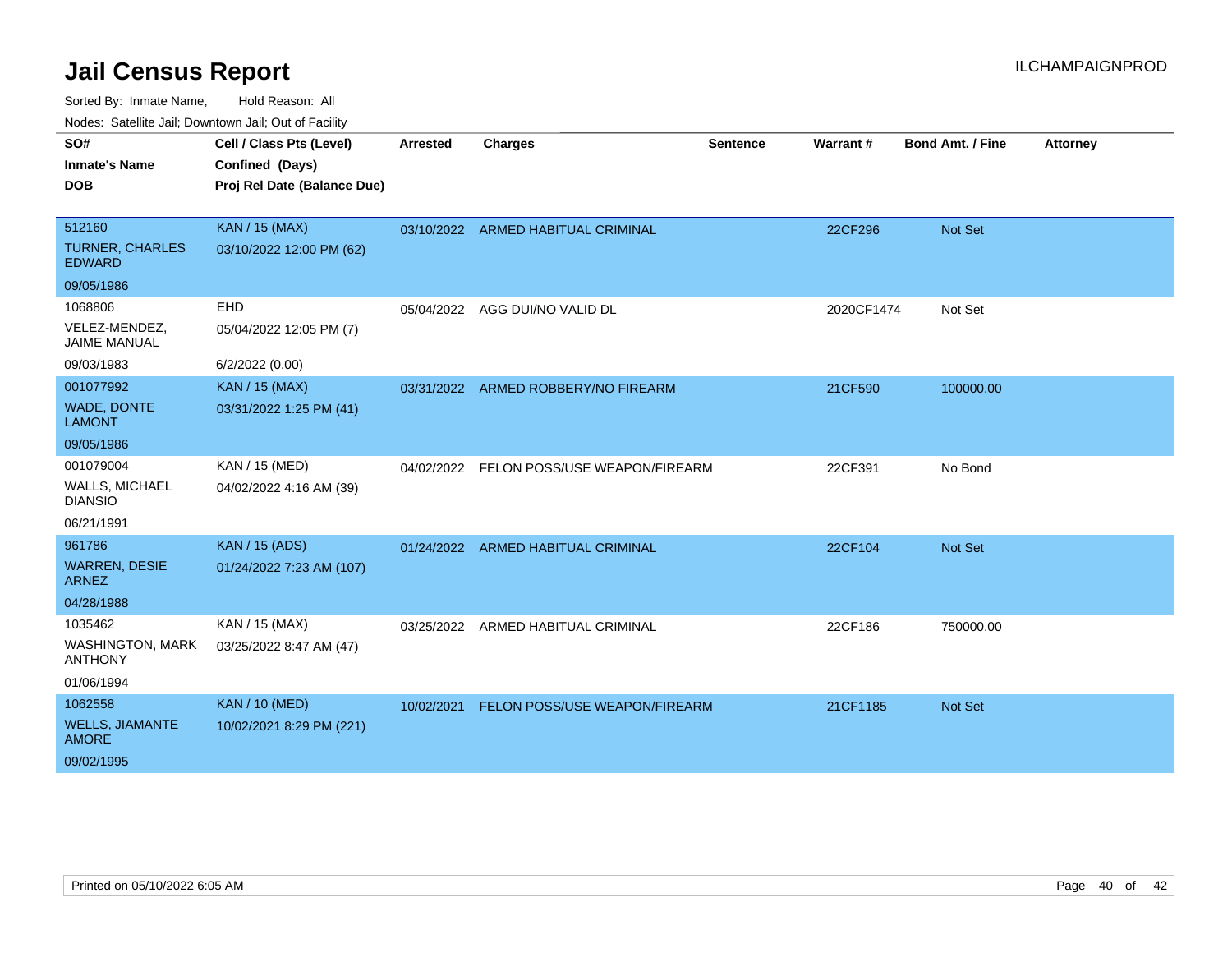| SO#<br><b>Inmate's Name</b>                                         | Cell / Class Pts (Level)<br>Confined (Days)             | <b>Arrested</b>                                                    | <b>Charges</b>                                                                                                                                              | <b>Sentence</b> | Warrant#                                                                      | <b>Bond Amt. / Fine</b>                                             | <b>Attorney</b> |
|---------------------------------------------------------------------|---------------------------------------------------------|--------------------------------------------------------------------|-------------------------------------------------------------------------------------------------------------------------------------------------------------|-----------------|-------------------------------------------------------------------------------|---------------------------------------------------------------------|-----------------|
| <b>DOB</b>                                                          | Proj Rel Date (Balance Due)                             |                                                                    |                                                                                                                                                             |                 |                                                                               |                                                                     |                 |
| 1002033<br><b>WEST, ANTONIO</b><br><b>DEONTA</b><br>04/15/1992      | <b>KAN / 15 (MAX)</b><br>09/08/2021 11:01 PM (245)      | 09/08/2021<br>09/08/2021<br>09/08/2021<br>09/08/2021<br>09/08/2021 | DRIVING ON SUSPENDED LICENSE<br>ARMED ROBBERY/ARMED W/FIREARM<br>AGG UNLAWFUL USE OF WEAPON/VEH<br>OBSTRCT JUSTICE/LEAVE STATE<br>ARMED VIOLENCE/CATEGORY I |                 | 2019-TR-11944<br>2020-CF-1406<br>2021-CF-AWOW<br>2021-CF-AWOW<br>2021-CF-AWOW | 5000.00<br>500000.00<br><b>Not Set</b><br>Not Set<br><b>Not Set</b> |                 |
| 1022068<br><b>WILKINS, MICHAEL</b><br>CARL<br>07/10/1992            | KAN / 15 (ADS)<br>10/10/2021 5:07 AM (213)              | 10/10/2021                                                         | FELON POSS/USE WEAPON/FIREARM                                                                                                                               |                 | 21CF1212                                                                      | Not Set                                                             |                 |
| 001078709<br>WILLIAMS, DAVID LEE<br>12/18/1989                      | <b>KAN / 15 (MAX)</b><br>12/22/2021 11:00 AM (140)      | 12/22/2021                                                         | ARMED VIOLENCE/CATEGORY I                                                                                                                                   |                 | 21CF1586                                                                      | Not Set                                                             |                 |
| 1049234<br>WILLIAMS, KHAMRON<br><b>MARCELL</b><br>08/15/1995        | KAN / 10 (MED)<br>01/22/2022 9:30 AM (109)              |                                                                    | 01/22/2022 AGGRAVATED DOMESTIC BATTERY                                                                                                                      |                 | 22CF94                                                                        | Not Set                                                             |                 |
| 64846<br><b>WILLIAMS,</b><br><b>MUHAMMAD TIRRELL</b><br>11/05/1982  | <b>EHD</b><br>05/04/2022 10:46 AM (7)<br>6/1/2022(0.00) |                                                                    | 05/04/2022 DRIVING RVK/SUSP DUI/SSS 3RD                                                                                                                     |                 | 2021CF572                                                                     | Not Set                                                             |                 |
| 1037579<br><b>WILLIAMS, STEVEN</b><br>PATRICK, Second<br>11/25/1994 | KAN / 10 (MED)<br>08/17/2021 8:16 PM (267)              | 08/17/2021                                                         | FELON POSS/USE WEAPON/FIREARM                                                                                                                               |                 | 2019CF73                                                                      | No Bond                                                             |                 |
| 1020914<br><b>WILSON, BRANDON</b><br><b>LARON</b><br>07/05/1994     | <b>KAN / 10 (MED)</b><br>03/06/2022 11:46 AM (66)       |                                                                    | 03/06/2022 FELON POSS/USE WEAPON/FIREARM                                                                                                                    |                 | 21CF1337                                                                      | 250000.00                                                           |                 |